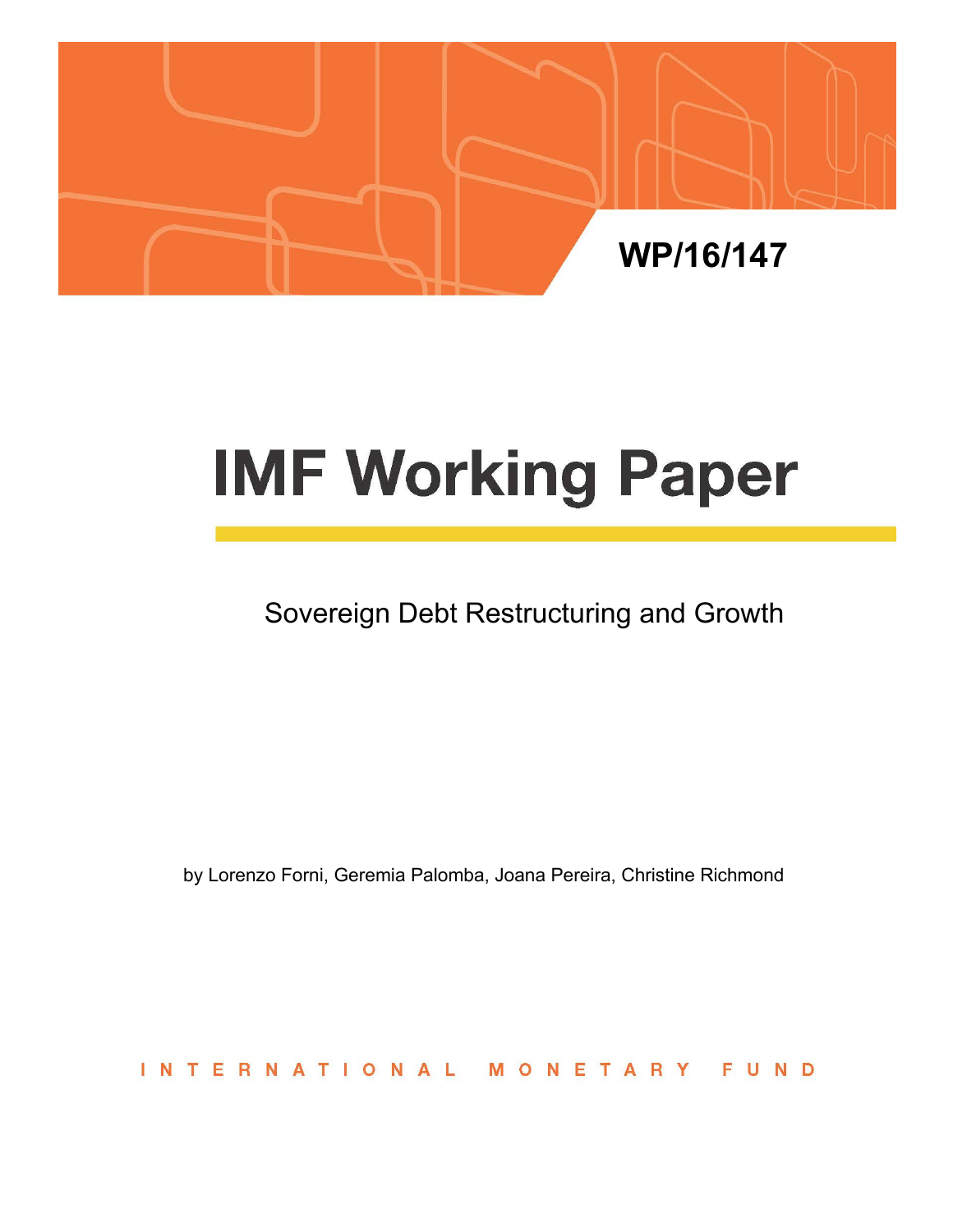#### **IMF Working Paper**

#### Fiscal Affairs Department

#### **Sovereign Debt Restructuring and Growth**

#### **Prepared by Lorenzo Forni, Geremia Palomba, Joana Pereira, Christine Richmond**

Authorized for distribution by Era Dabla-Norris

July 2016

*IMF Working Papers* **describe research in progress by the author(s) and are published to elicit comments and to encourage debate.** The views expressed in IMF Working Papers are those of the author(s) and do not necessarily represent the views of the IMF, its Executive Board, or IMF management.

#### **Abstract**

This paper studies the effect of sovereign debt restructurings with external private creditors on growth during the period 1970-2010. We find that there are bad and good (or not so bad) debt restructurings for growth. While growth generally declines in the aftermath of a sovereign debt restructuring, agreements that allow countries to exit a default spell (final restructurings) are associated with improving growth. The impact can be significant. In general, three years after restructuring, growth is about 5 percent lower compared to countries that did not face restructuring over the same period. The exception is for final restructurings, which result in positive growth in the years immediately after the restructuring. Final restructurings tend to be better for growth because they reduce countries' debt, with the strongest effect for countries that exit restructurings with relatively low debt levels.

JEL Classification Numbers: E6, F34, H63

Keywords: sovereign default, debt restructuring, growth, haircut, crisis resolution

Author's E-Mail Address: lforni@imf.org, gpalomba@imf.org, jpereira@imf.org, crichmond@imf.org.

\*We thank Vitor Gaspar, Era Dabla-Norris and participants at seminars at the IMF and the Bank of Italy for helpful comments at various stages in this project. Special thanks to A. Zaman and C. Caro for their excellent research assistance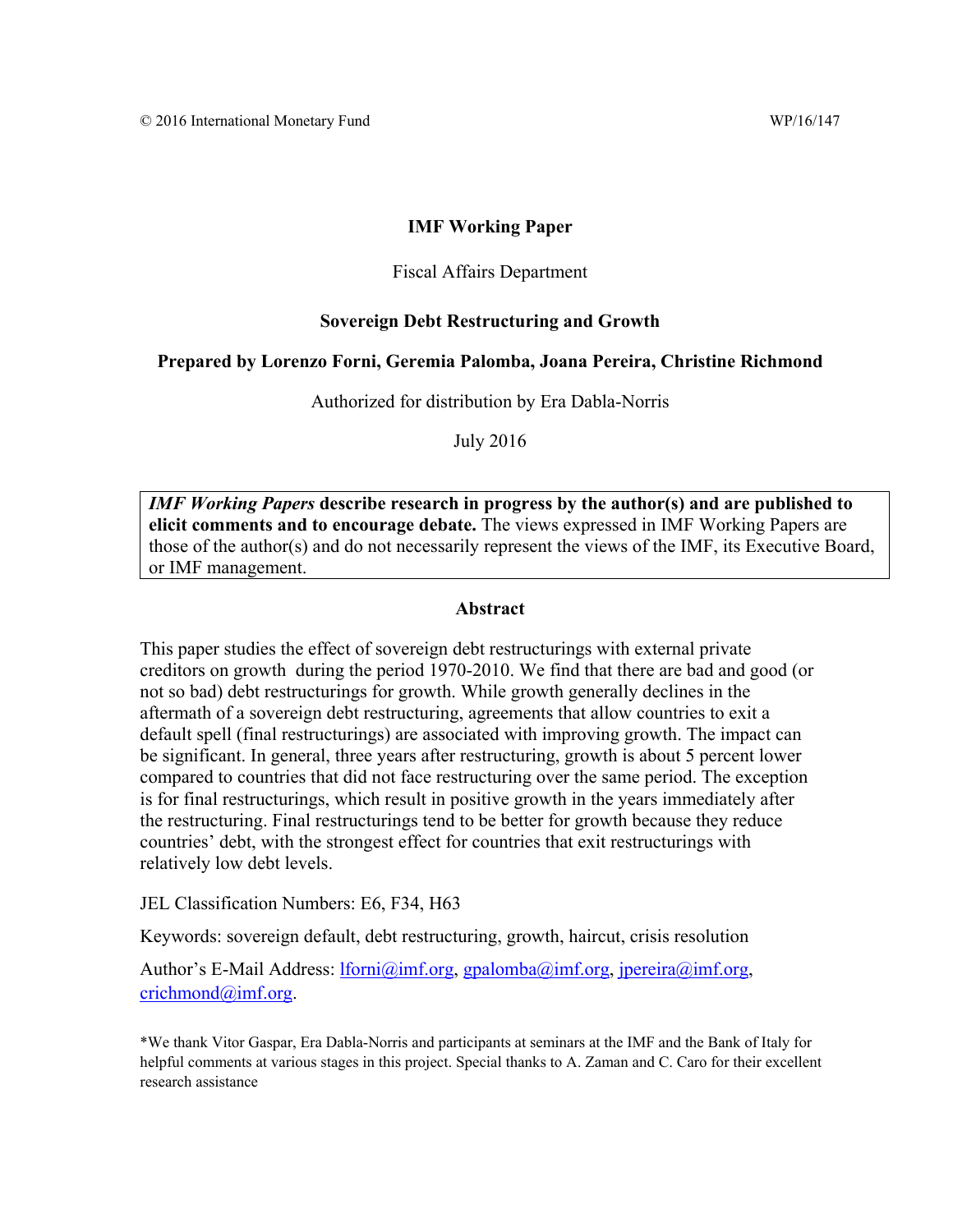| Contents                                                                                                                                                                     | Page |
|------------------------------------------------------------------------------------------------------------------------------------------------------------------------------|------|
|                                                                                                                                                                              |      |
|                                                                                                                                                                              |      |
|                                                                                                                                                                              |      |
|                                                                                                                                                                              |      |
| IV. The Aftermath of Sovereign Debt Restructuring: Econometric Analysis12                                                                                                    |      |
|                                                                                                                                                                              |      |
|                                                                                                                                                                              |      |
|                                                                                                                                                                              |      |
| Tables                                                                                                                                                                       |      |
| Figures<br>1. Average Per Capita Real GDP around Sovereign Debt Restructuring Episodes10<br>2. Conditional Expectation Relative to "Tranquil Times" of Per Capita Real GDP11 |      |
| Appendices                                                                                                                                                                   |      |
|                                                                                                                                                                              |      |
|                                                                                                                                                                              |      |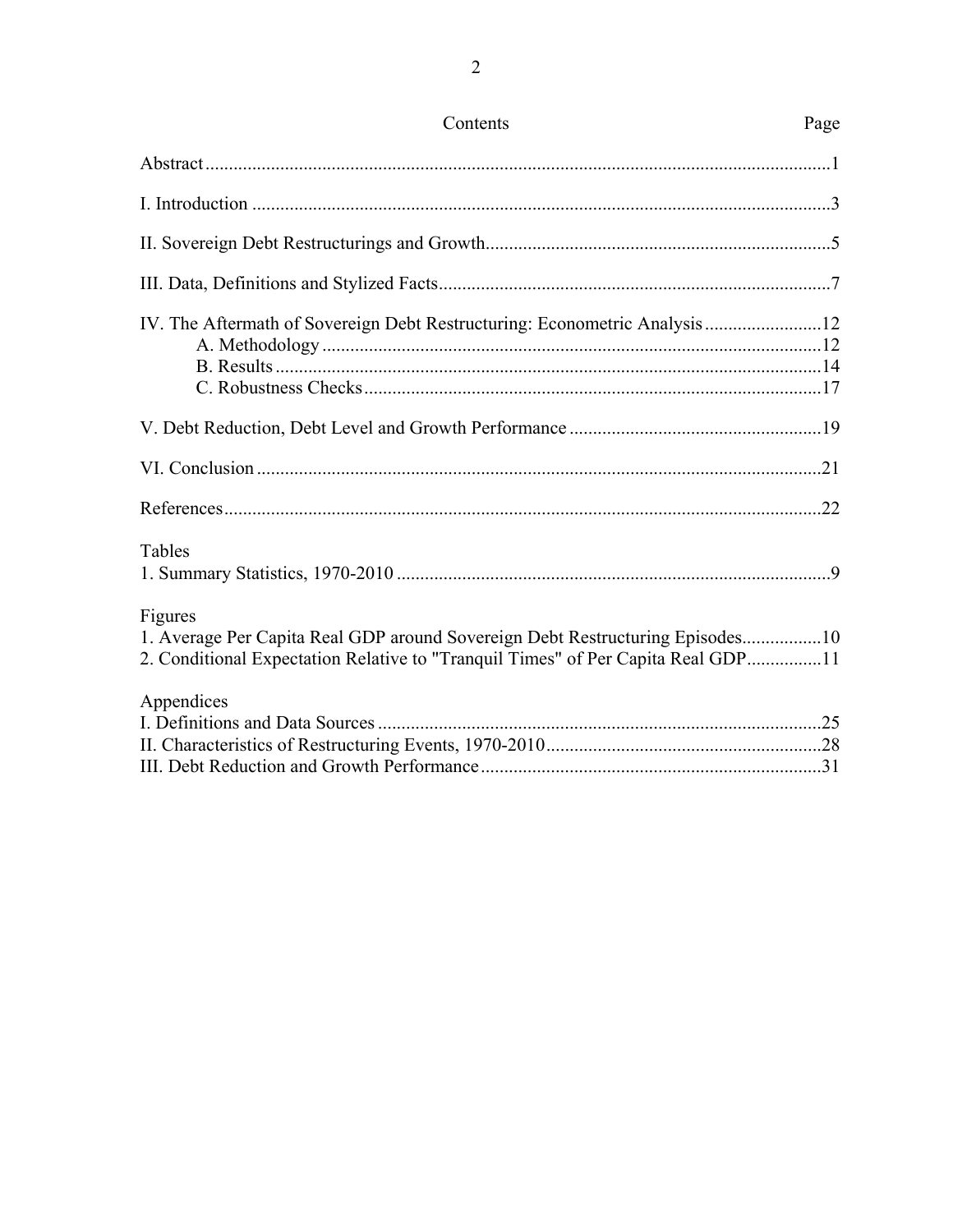#### **I. INTRODUCTION**

Since the 2008 global financial crisis, there has been a wave of sovereign debt defaults and restructurings in both advanced and emerging market economies. In the seven years after the beginning of the crisis, eleven countries have defaulted and restructured their sovereign debt with private creditors, including Greece, which in 2012 had the largest sovereign debt restructuring in history.<sup>1</sup>

While most of these restructurings occurred after prolonged periods of recession or subdued growth, evidence on the net impact of sovereign debt restructurings on growth performance is ambiguous. The literature has focused on specific channels through which debt restructurings can be beneficial or costly to economic activity. Theory suggests that a default or restructuring can cause reputational damage and trigger sanctions and output losses (e.g., Eaton and Gersovitz 1981, Bulow and Rogoff 1989, Cole and Kehoe 1998, Aguiar and Gopinath 2006, Arellano 2008). Empirical evidence supports these conclusions and suggests that sovereign debt relief is associated with exclusion from capital markets and higher spreads the larger the debt relief received (Cruces and Trebesch 2013; Dias et al. 2012). However, for countries with large debt stocks, debt relief could be beneficial for growth as it reduces future debt payments and the implicit tax on domestic investment (Krugman 1988; Sachs 1989; Obstfeld and Rogoff 1996; Aguiar et al. 2009). Indeed, recent empirical evidence suggests that the economic landscape of debtor countries improves after debt relief operations if restructurings involve debt write-offs (Reinhart and Trebesch, 2014, 2016). In the end, the overall growth effect of restructurings remains an empirical question.

In this paper, we empirically assess how growth performs in the aftermath of sovereign debt restructurings with external private creditors arising after default and investigate causal linkages between the two.<sup>2</sup> A large literature focuses on growth performance around default episodes, showing that defaults tend to happen at the trough of a recession. 3 In this paper, we focus instead on growth after restructuring, an issue that has so far received much less attention in the literature. 4

In examining these issues, we address two main methodological challenges. First, the timing of the debt restructuring can be endogenous, creating a typical reverse causality problem. Specifically, countries could renegotiate their debt only after their economy starts to recover

<sup>&</sup>lt;sup>1</sup> In addition, Argentina defaulted in 2014 and reached a settlement with creditors in April 2016.

<sup>&</sup>lt;sup>2</sup> Throughout the paper, we use the terms growth performance and per capita growth interchangeably to refer to per capita growth.

<sup>&</sup>lt;sup>3</sup> However, Tomz and Wright (2007) find that although most defaults start during economic downturns, the relationship between economic cycles and default spells is weak.

<sup>&</sup>lt;sup>4</sup> Our focus on restructurings with external private creditors is primarily driven by data constraints.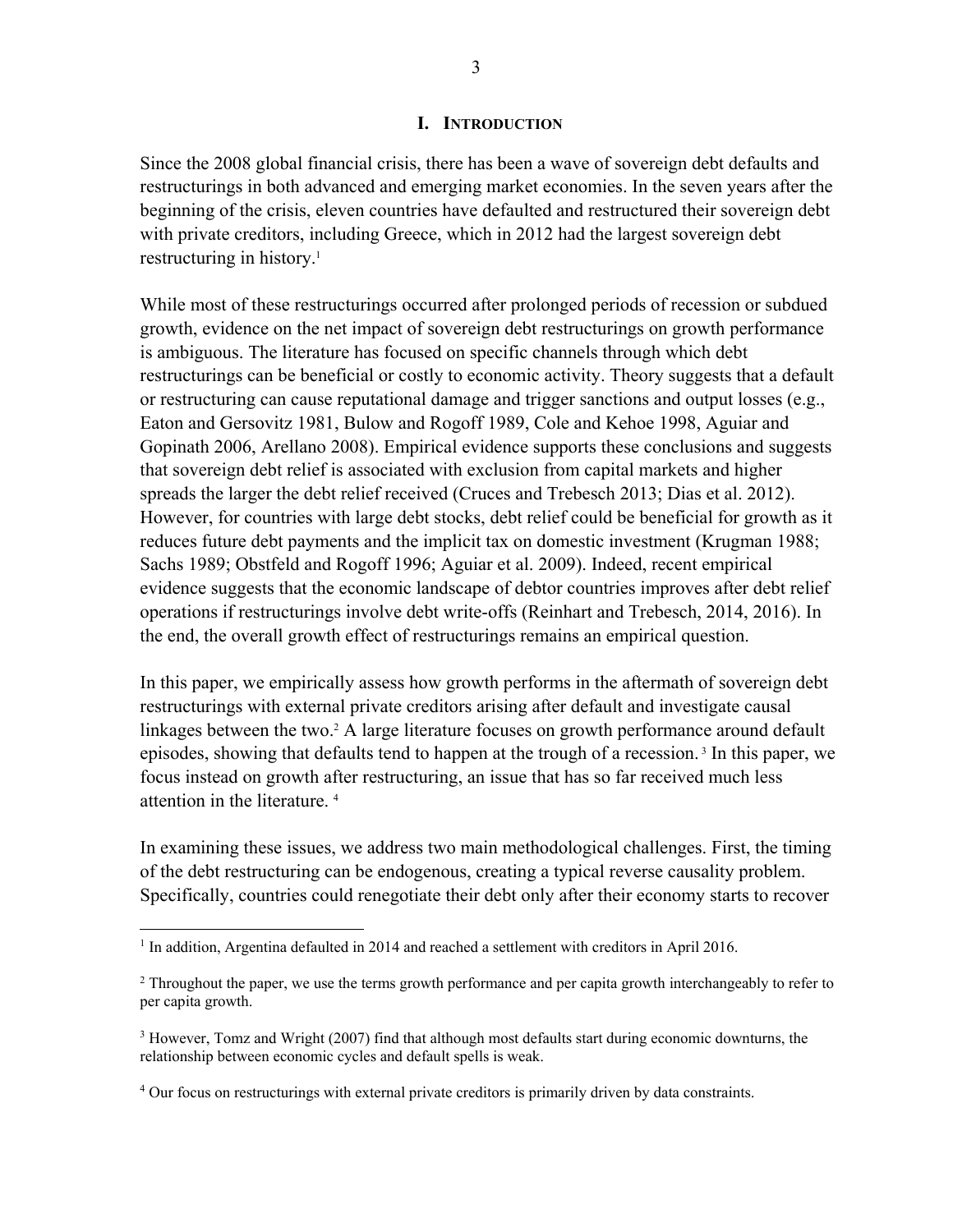(e.g., Benjamin and Wright 2009). Similarly, the size of debt relief could be endogenous to expected growth, in that debt relief can depend on current and expected macroeconomic performance. Second, when examining the effect of restructuring on growth, we compare countries that did restructure with countries that did not. In doing so, however, we have to consider that countries that defaulted and restructured could be different from those that never did, giving rise to potential selection bias problems.

To address the potential endogeneity of the timing of the restructuring, we use an instrumental variable (IV) approach and further test our results using a difference-indifference specification. We apply the difference-in-difference specification to two subsamples of restructuring episodes for which the timing of the restructuring is exogenous to a certain extent. The first subsample is constituted by Brady Bond restructurings, which were part of a centrally debt relief initiative orchestrated by the US Treasury. However, this subsample only covers 13 restructuring episodes, making it difficult to derive general conclusions. To expand the set of episodes under analysis, the second subsample includes sovereign debt restructurings following agreements with the Paris Club, which typically requires debtor countries to reach similar restructuring agreements with private sector creditors. To control for possible selection biases, we employ nonparametric propensity scoring matching methods and test our results using different control groups. These approaches alleviate potential endogeneity issues and together provide a more reliable framework for establishing causality. We use a similar approach to address possible endogeneity issues related to the size of debt relief.

Another challenge in analyzing growth performance around debt restructuring episodes is the role of omitted variables. To address this issue, we include country-fixed effects to capture countries' time-invariant features, and global trends to capture time-variant common trends that affect the whole sample. We also account for countries' time-variant variables, including banking and currency crises, debt stocks, and changes in the real effective exchange rate (REER).

Our econometric analysis points to a causal link from external debt restructuring to growth. We find that there are bad and good (or not so bad) debt restructurings for growth. Growth generally declines following a debt restructuring operation with one important caveat: restructurings that allow countries to exit a default spell (i.e., final restructurings) are associated with improvements in growth performance. The impact can be significant. In general, three years after restructuring, growth is about 5 percent lower than in countries that did not restructure over the same period. The exception is for final restructurings, for which growth is slightly positive, although the effect fades away over time.

One critical question is why final restructurings are "not so bad" for growth. We find that final restructurings are good for growth because they reduce countries' debt (in net present value (NPV) terms), with the effect depending on the post-restructuring level of debt. In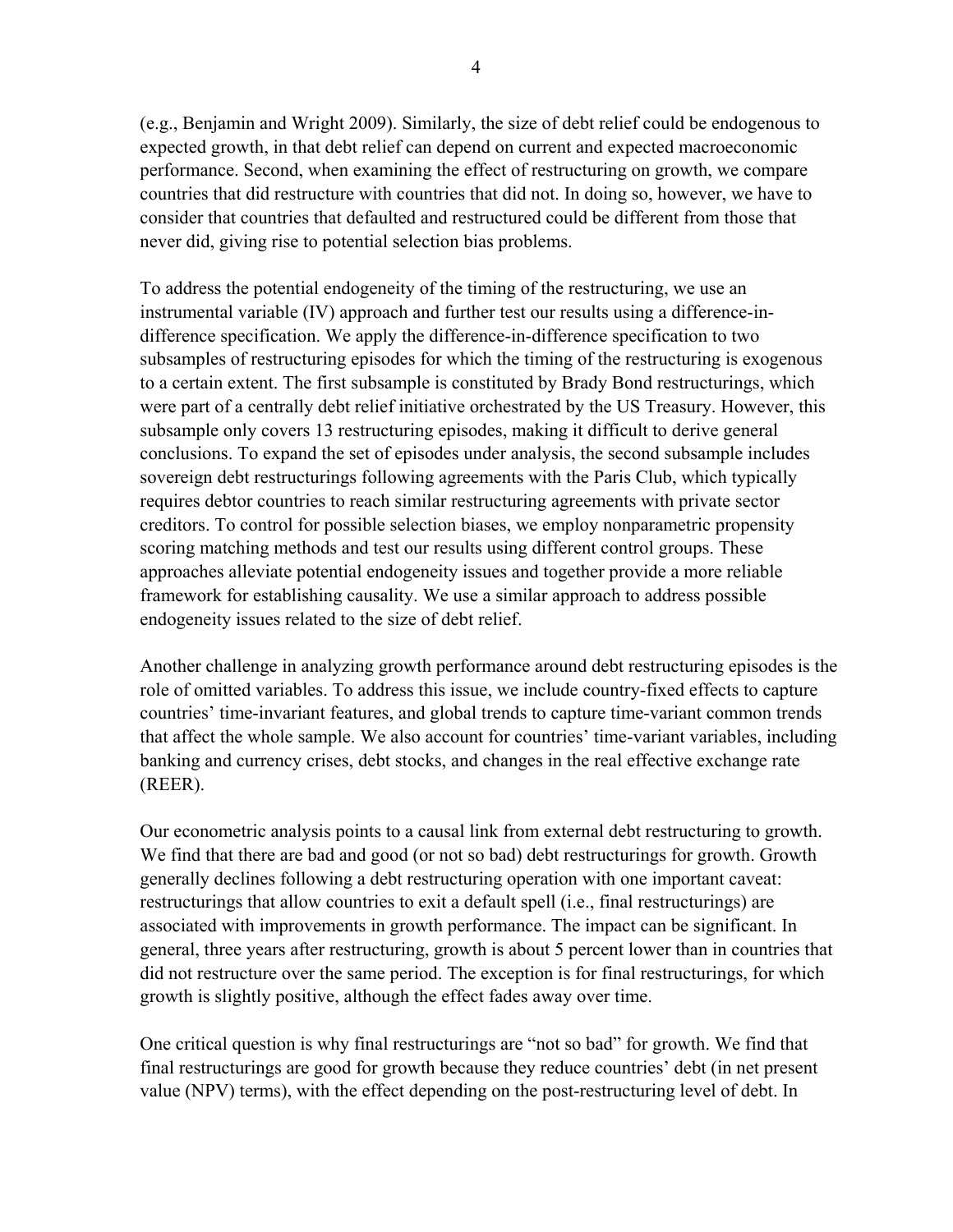particular, final debt relief has a positive effect on growth when it allows the country to exit the restructuring with relatively low debt ratios.

These findings suggest that there is a fundamental difference between addressing debt sustainability issues and countries' debt overhang. A restructuring can be successful, allowing a country to exit default and address sustainability issues, but to be good for growth, it has to address the country's debt overhang problem. This may imply larger haircuts than those required to re-establish debt sustainability.

The remainder of the paper is organized as follows. In Section II, we present an overview of the recent literature on macroeconomic performance around sovereign debt restructurings. Section III presents our data and examines stylized facts about growth in the aftermath of debt relief. Section IV presents the methodology and results of our econometric analysis. Section V concludes and discusses avenues for future research.

## **II. SOVEREIGN DEBT RESTRUCTURINGS AND GROWTH**

Economic theory is ambiguous as to whether sovereign debt restructurings are beneficial or costly for macroeconomic performance of debtor countries. Several recent empirical studies have looked at both the impact of restructurings on specific variables that can affect macroeconomic performance, as well as directly at the relationship between restructuring and growth.

The majority of the empirical literature on debt restructuring has focused on the impact of restructurings on variables such as market access and borrowing costs that may affect growth, largely finding negative effects. In their seminal paper on sovereign debt restructurings with external private creditors, Cruces and Trebesch (2013) find that restructurings involving higher haircuts, that is, higher reductions in the NPV of debt are associated with significantly higher subsequent bond yield spreads and longer periods of capital market exclusion. They show that a 40 percent present value haircut is associated with 270 basis points higher EMBI spreads in the first year after restructuring and 127 basis points higher in years 4-5.<sup>5</sup> Using the same dataset, Dias et al. (2012) find that countries with abovemedian haircuts (in NPV terms) experience a median exclusion from capital markets of eight years, whereas countries that inflict smaller haircuts on private investors experience a median exclusion from capital markets of only three years. Both studies focus on stylized facts and do not investigate whether the links between restructurings and market access are due to specific factors, such as punishment or reputational effects.

<u>.</u>

<sup>&</sup>lt;sup>5</sup> Their conclusions are based on the Cruces and Trebesch's (2013) preferred measure of haircut. This measure compares the present value of the old debt to the present value of the new debt, both discounted at the same rate. In this paper, we use the same measure of haircut.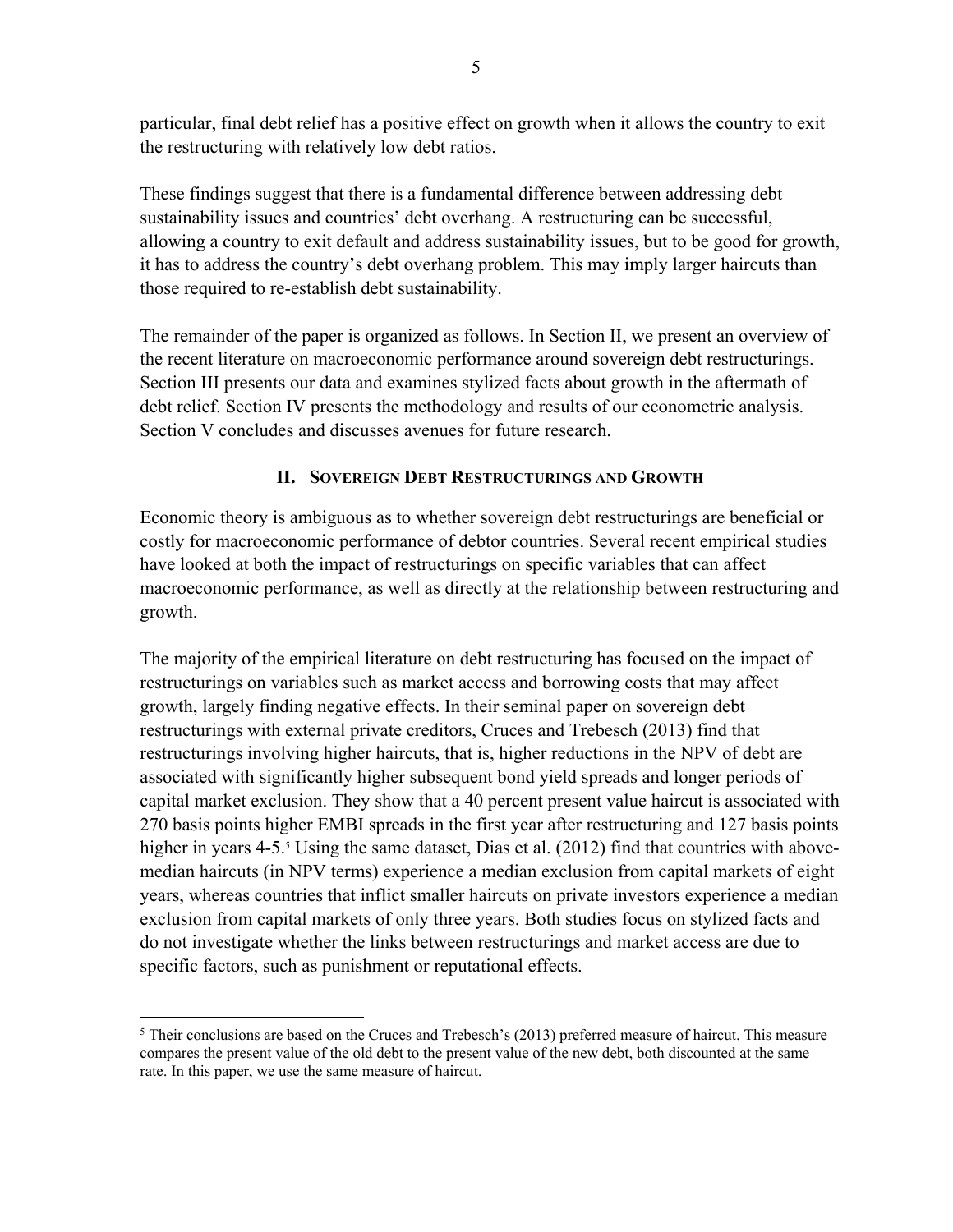The evidence seems more positive when looking at possible wealth effects from debt restructuring. Arslanalp and Henry (2005) study stock market performance in the 12-month run up to the Brady Plan debt restructuring announcements and find that the real dollar value of the stock markets rose by 60 percent, on average, compared to a control group that saw their stock markets increase by only 4.8 percent.<sup>6</sup>

A few recent studies, focusing on macro-level data, find a positive relationship between debt restructuring and growth. Das et al. (2012) look at a sample of 44 final restructurings with bank and bondholders since 1980, finding that median real GDP growth increases to 4-5 percent in the 3-years following a final debt restructuring agreement compared to 1.5 percent in the 3-years prior to reaching an agreement. Similarly, Trebesch and Zabel (2014) focus on a smaller set of 30 default episodes and find that in the 5-years after concluding a final debt restructuring, countries, on average, experience per capita GDP growth of more than 10 percent. Examining the experience of the 16 Brady countries, Arslanalp and Henry (2005) find that their real per capita GDP grew faster in the 5-years after announcing a Brady Plan deal compared to a control group. While the size of the haircut does not appear to make a difference for postrestructuring growth performance (Trebesch and Zabel 2014), it does so if a restructuring is preemptive (i.e., takes place prior to a payment default). Asonuma and Trebesch (2016) look at restructuring episodes with external private creditors and find that for preemptive restructurings, growth rebounds quickly after the restructuring announcement. For other restructurings, their study suggests that growth remains below-trend for at least three years after default.<sup>7</sup> While their underlying model tries to explain why countries may or may not select a preemptive restructuring, it does not explain why growth performance differs with the type of restructuring.

Most empirical studies have focused on stylized facts and correlations and do not address the issue of causal links. One recent attempt to address this issue is Reinhart and Trebesch (2014, 2016) who explore linkages between restructuring and growth both for the 1920s and 1930s sovereign debt restructurings (with official creditors) and for those in the 1980s and 1990s (with external private creditors). For restructurings with private creditors, they find that the Brady debt relief operation translated into 3 percentage points higher real per capita GDP growth compared to a control group of noncrisis emerging markets (EM). However, they find no clear causality for the restructurings performed under the Baker initiative. Since a major

<sup>6</sup> Findings are not much different for restructurings negotiated with official creditors. For example, Rose (2005) finds international trade declining by about 8 percent per year for 15 years after Paris Club negotiations, and Fuentes and Saravia (2010) observe that countries that negotiate a debt restructuring with Paris Club see FDI flows reduced by up to 2 percent of GDP per year.

<sup>7</sup> Findings are less positive for restructuring largely involving official creditors. Depetris and Kraay (2005) study the impact of debt relief in 62 low-income countries (LICs) (all HIPC eligible countries plus 24 other LICs) between 1989 and 2003 and find little evidence of improved growth rates in countries receiving debt relief. Arslanalp and Henry (2004) argue that this may be because weak economic institutions and infrastructure pose greater barriers to growth than the debt overhang.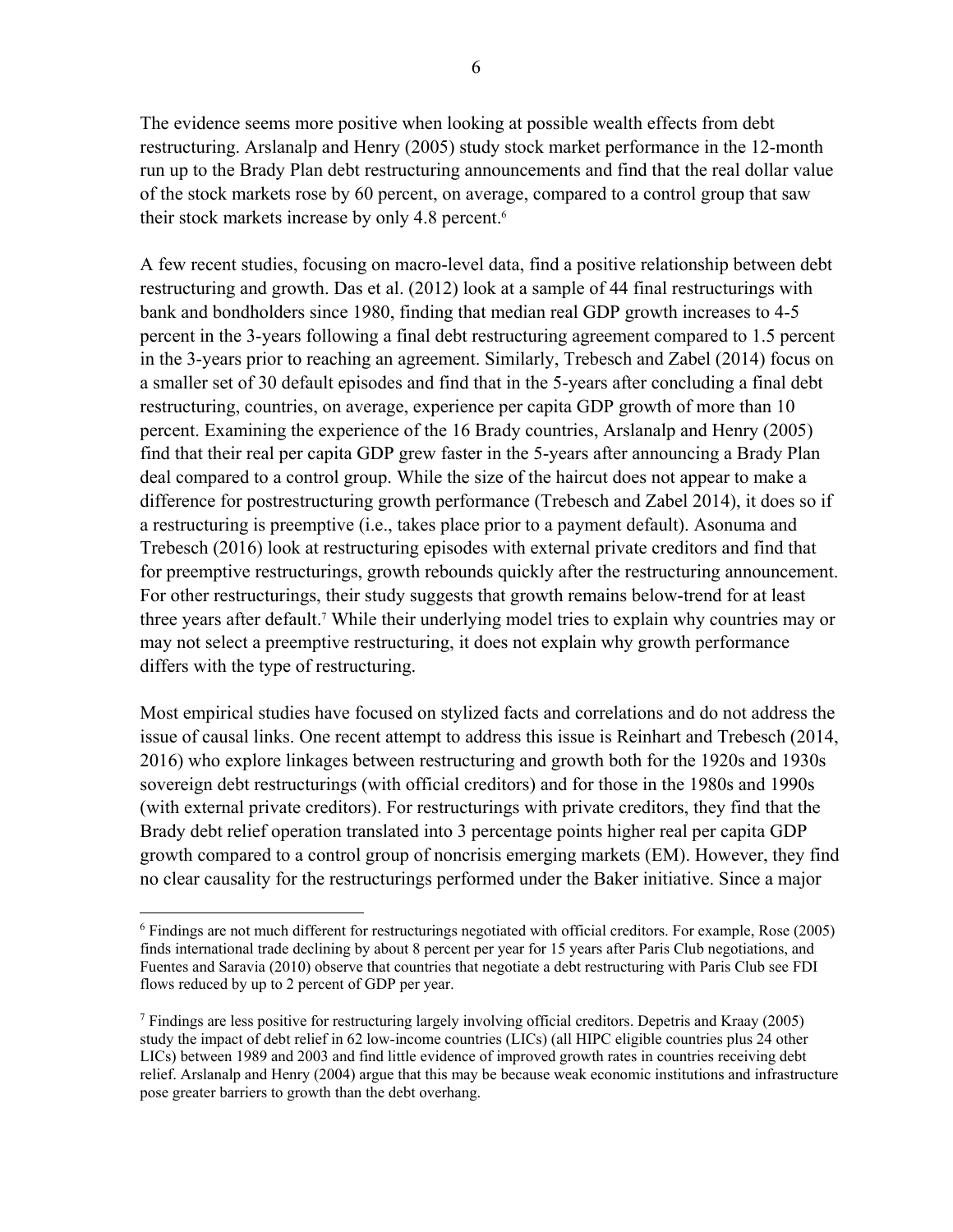difference between the Baker and the Brady initiatives is that the latter involved large haircuts and face-value reductions, they take this evidence as suggestive that growth picks up only after restructurings carrying deep debt relief involving face-value debt reductions. However, they find no correlation between the magnitude of debt relief and economic performance post-crisis.

While the direction of causality between sovereign debt restructuring and growth remains ambiguous, understanding it is important for policymakers. From a policy perspective, it makes a difference whether debt restructuring leads to better growth performance, or whether a country can more easily restructure its public debt when growth prospects improve. This paper presents a systematic analysis to establish a causal relation from restructuring to growth. In our analysis, we use all restructuring episodes with external private creditors that occurred between 1970 and 2010 for which information is available. Our findings suggest that restructurings entailing significant debt reductions have a positive effect on growth.

## **III. DATA, DEFINITIONS AND STYLIZED FACTS**

In this section, we present our data and definitions and provide some stylized facts about sovereign debt restructurings and growth. We rely on Cruces and Trebesch's (2013) database of sovereign debt restructurings with external private creditors (both bank loans and bonds), to which we add information on default timing, annual growth performance, public debt developments, and a host of other macroeconomic variables around both debt defaults and restructuring episodes (see Appendix 1 for the complete list of variables and sources).

Our focus on restructurings with external private creditors is primarily driven by data constraints. These restructurings mainly involve foreign currency denominated debt held by external creditors.<sup>8</sup> Although Reinhart and Rogoff (2009) and Standard and Poor's (2006) list domestic debt defaults, to our knowledge, no comprehensive database of domestic debt restructuring terms exists. In addition, we do not assess the impact of restructurings with official creditors because they are not directly connected to the ability of a country to access credit markets. Moreover, they differ significantly from private sector restructurings, tending to address only debt falling due during a specific time period and typically occur under an IMF program. Our database provides detailed debt restructuring and macroeconomic information on each individual restructuring and default episode that occurred between 1970 and 2010 for which data are available.

<sup>&</sup>lt;sup>8</sup> Following Cruces and Trebesch's dataset, our analysis includes two cases of restructuring debt issued in domestic currency, but mainly foreign held: Russia, 1998 and Ukraine, 1998.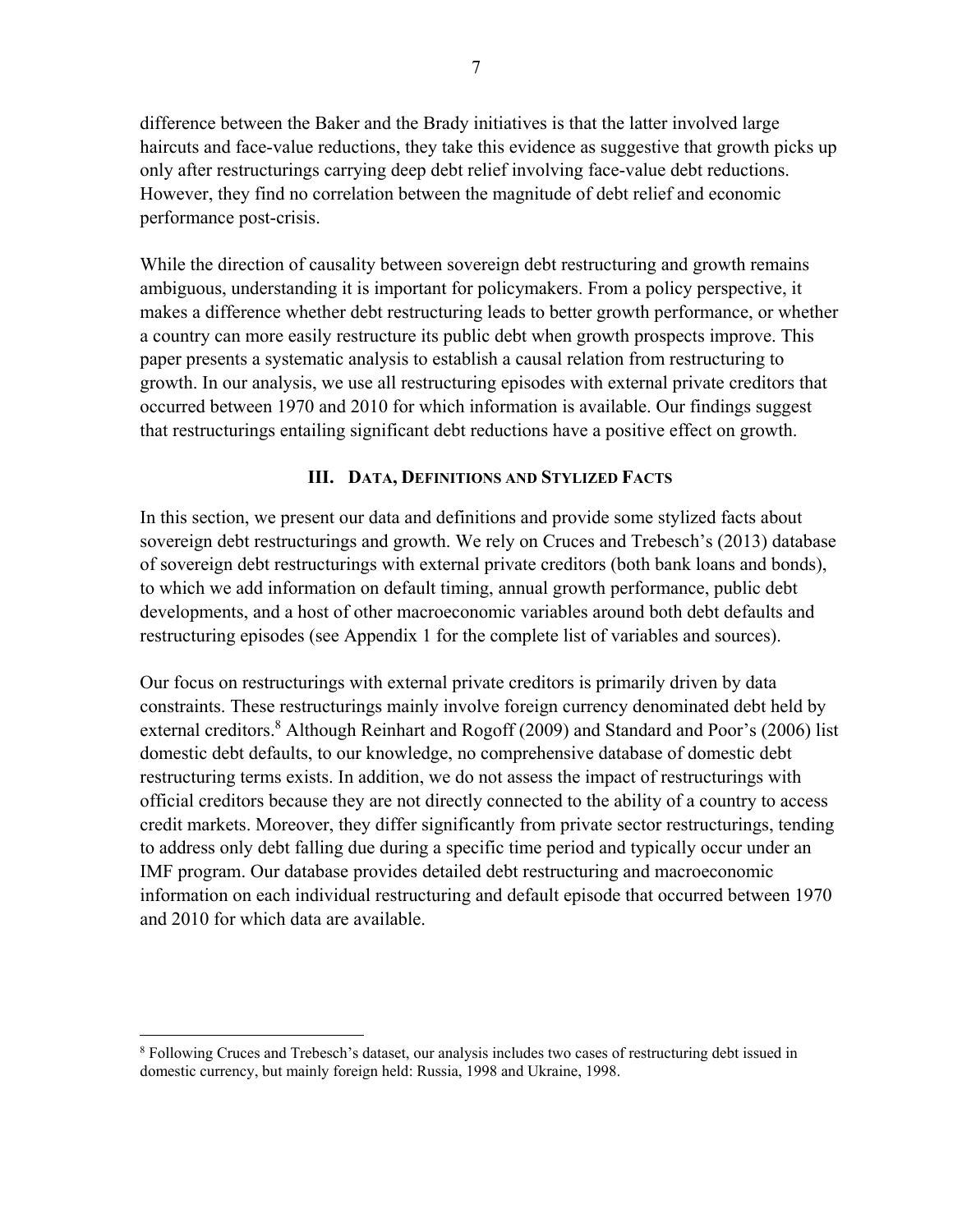We link information on defaults and restructurings and focus on restructuring episodes that occur during default.<sup>9</sup> To identify default episodes, we follow Standard and Poor's (2010) definition of default (see Appendix I).<sup>10</sup> One advantage of linking information on default and restructuring is the ability to determine if multiple restructurings are undertaken within a single default spell and to isolate the "final" restructuring, that is, the restructuring that permits a country to emerge from default (Reinhart and Trebesch 2016). However, one problem in linking default and restructuring episodes is that declaring the end of a default spell and completion of debt restructuring involves judgment. Unlike corporate debt restructurings undertaken in the US, where all obligations are typically addressed in bankruptcy reorganization, sovereign debt restructurings often involve holdouts or the inability to contact all debt holders (Standard and Poor's, 2010). Moreover, there may be multiple restructurings undertaken within a single default spell, making it difficult to assess in real time whether a restructuring will result in the end of the default spell. For our purposes, we use information from Standard and Poor's to identify the end of a default spell, identifying the final restructuring as the restructuring after which the default spell ends (see Appendix  $II$ ).<sup>11</sup>

Over the period 1970-2010, there have been 86 default episodes in 67 countries, which involved 168 restructuring events.<sup>12</sup> This implies that the average default episode requires almost two restructuring events until resolution. On average, debt restructuring occurs several years after the start of the default period. The average spell between the start of a default episode and the first restructuring event is 4.9 years (with a median of 3 years). The

 $\overline{a}$ 

<sup>11</sup> According to Standard & Poor's a country has emerged from default when "... no further near-term resolution of creditors' claims is likely" (Beers and Cavanaugh 2006).

<sup>&</sup>lt;sup>9</sup> We focus on restructurings after default as most debt restructurings with private creditors are either contemporaneous or follow default. In our dataset, only 9 out of 168 restructurings occur outside of a default episode.

 $10$  According to Standard and Poor's (2010), a default is the "the failure to meet a principal or interest payment on the due date (or within the specified grace period) contained in the original terms of a debt issue or [the government] tenders an exchange offer of new debt with less-favorable terms than the original issue". Standard and Poor's stopped reporting default information on unrated countries after 2006. To complete default spells post-2006 for unrated countries we use Global Development Finance (GDF) database for information on the status of interest and principle arrears on external long-term debt (maturity over 1 year) due to private creditors.

<sup>&</sup>lt;sup>12</sup> Over the period 1970-2010, we identify 124 default episodes, but only 86 were associated with at least one restructuring. The fact that we do not record a restructuring within a default episode could be due to missing information or the presence of a restructuring with official creditors instead of private creditors. Cruces and Trebesch's (2013) dataset contains 180 restructuring events for the years we are focusing on. We exclude eight events because there are multiple restructurings that occur in the same year, and an additional four events because countries no longer exist and data is unavailable (Yugoslavia 1983, 1984, 1985, 1988). Due to the period we consider, (largely because of data limitations) we also exclude recent restructuring events such as Greece, Ukraine, and Argentina.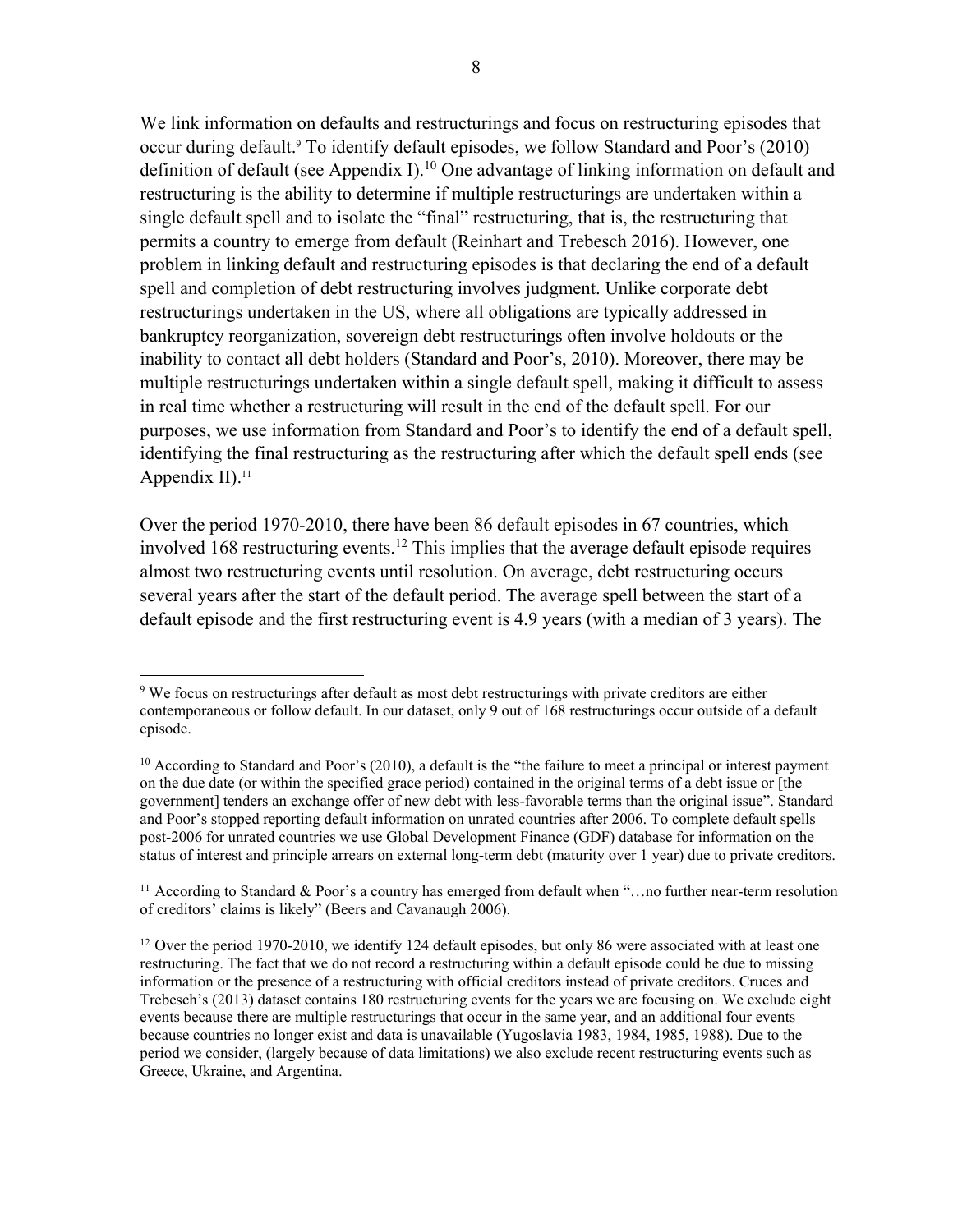lag between the start of the default and the final debt restructuring event (the restructurings after which countries exit default) rises to 7.4 years (with a median of 5.5 years) (Table 1).

Restructurings usually carry significant haircuts, but provide somewhat limited debt reduction. 13 On average, a debt restructuring results in a 38.0 percent haircut (median 33.4 percent), covering about 11.2 percent of GDP (median 5.8 percent of GDP), and, on average, delivers an NPV debt reduction<sup>14</sup> of 4.6 percent of GDP and 5.3 percent of total (domestic and external) public debt outstanding before the restructuring. However, final restructurings appear to deliver more substantial debt relief. For final restructurings, the haircut size is substantially larger (47.3 percent, on average) than for non-final restructurings (28.3 percent, on average) and cover 13.5 percent of GDP of debt. They often involve face value reductions (49 of the 86 final restructurings), delivering an average NPV debt reduction of 6.7 percent of GDP and 7.7 percent of debt outstanding before the restructuring.

| Table 1. Summary Statistics, 1970-2010                 |                           |        |      |        |      |                              |  |
|--------------------------------------------------------|---------------------------|--------|------|--------|------|------------------------------|--|
|                                                        | Number of<br>Observations | Median | Mean | Min    | Max  | Standard<br><b>Deviation</b> |  |
| Restructuring episodes                                 | 168                       |        |      |        |      |                              |  |
| Distance from default (first), years                   | 86                        | 3.0    | 4.9  | 1.0    | 25.0 | 5.2                          |  |
| Debt relief                                            |                           |        |      |        |      |                              |  |
| Haircut, percent                                       | 168                       | 33.4   | 38.0 | $-9.8$ | 97.0 | 27.1                         |  |
| NPV debt reduction (percent of GDP)                    | 163                       | 2.0    | 4.6  | $-0.3$ | 55.6 | 7.1                          |  |
| NPV debt reduction (percent of pre-restructuring debt) | 149                       | 2.5    | 5.3  | $-0.5$ | 34.0 | 6.8                          |  |
| Final restructuring episodes                           | 86                        |        |      |        |      |                              |  |
| Distance from default (final), years                   | 86                        | 5.5    | 7.4  | 1.0    | 25.0 | 5.8                          |  |
| Debt relief                                            |                           |        |      |        |      |                              |  |
| Haircut, percent                                       | 86                        | 43.1   | 47.3 | -4.6   | 97.0 | 29.2                         |  |
| NPV debt reduction (percent of GDP)                    | 84                        | 3.3    | 6.7  | $-0.1$ | 55.6 | 9.1                          |  |
| NPV debt reduction (percent of pre-restructuring debt) | 76                        | 3.8    | 7.7  | $-0.2$ | 34.0 | 8.4                          |  |

Table 1. Summary Statistics, 1970-2010

Source: Cruces and Trebesch (2013), and authors' calculations.

#### **Preliminary analysis**

 $\overline{a}$ 

Is GDP growth performance different after sovereign debt restructuring episodes? To address this question, we start by examining the evolution of per capita GDP following debtrestructuring episodes. At this stage, our analysis is purely descriptive, focusing on simple correlations.

<sup>&</sup>lt;sup>13</sup> Haircuts calculated as the ratio of the present value of the old defaulted debt to the present value of the new restructured debt using the same market rate that was prevailing immediately after the debt exchange to discount future cash flows (see Cruces and Trebesch (2013) and online appendix). To secure large country coverage, debt data refer to central government debt (see Appendix I).

<sup>&</sup>lt;sup>14</sup> Calculated as the haircut multiplied by the amount of debt involved, divided by either GDP or public debt in the year prior to restructuring.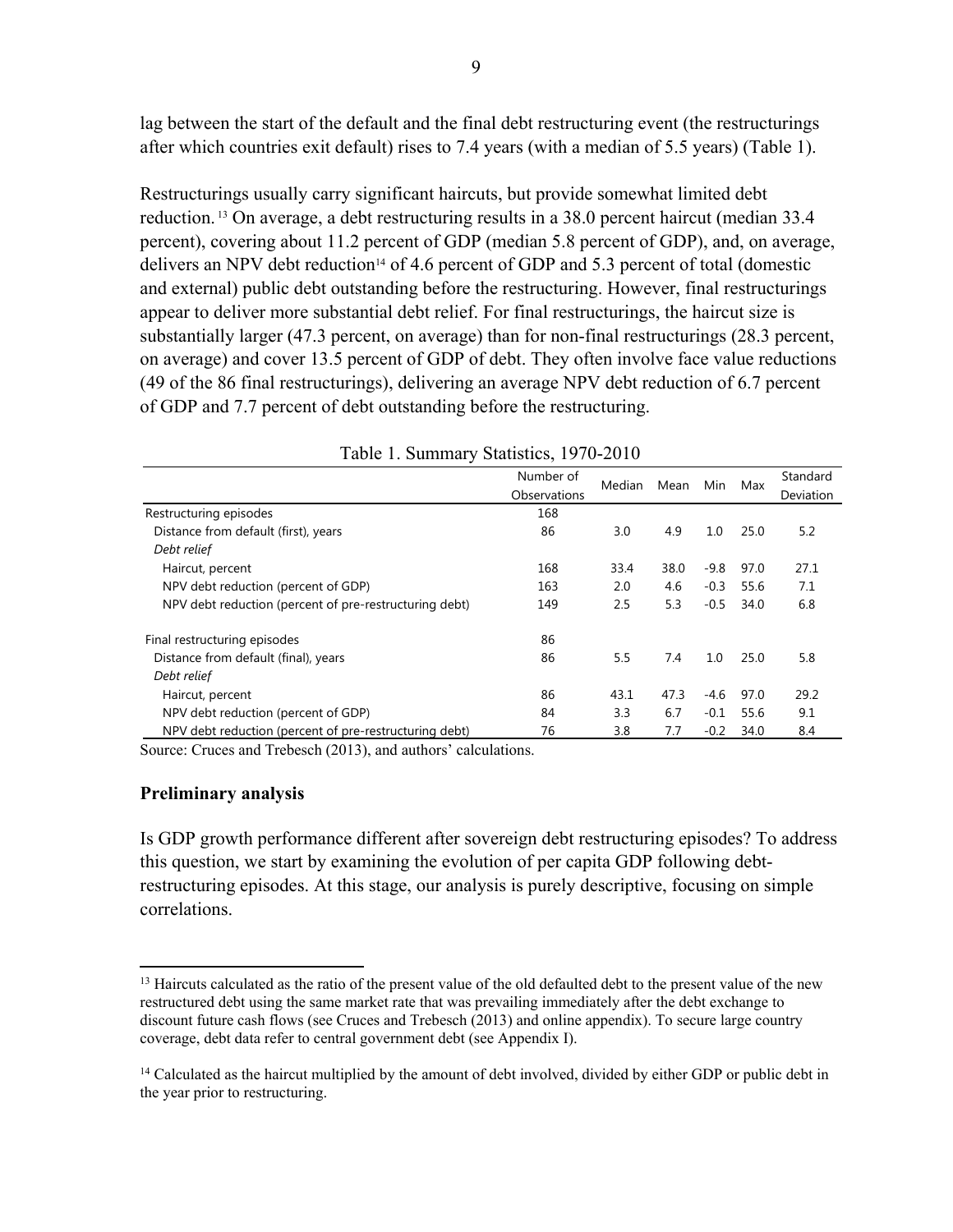A simple starting point is to look at the average per capita GDP growth rate around the date of a restructuring. We look at both final restructurings that allow the borrower country to exit from a default spell, as well as the full set of restructurings (Figure 1). It is worth noting that while it is relatively straightforward to identify final restructurings ex-post, in real time, it is not possible to know whether a restructuring proposal will succeed. Following Reinhart and Trebesch (2016), we look at average growth in the five years before and after the restructuring date *t*. Average per capita GDP growth shows a relatively flat path before the restructuring (through *t*) and a substantial positive trend thereafter (cumulative growth is 7 percent from t to t+5). The paths of final and all restructurings after time *t* show no significant differences. These patterns seem to suggest that restructuring episodes are associated with positive growth performance in the aftermath of the restructuring.



Figure 1. Average Per Capita Real GDP around Sovereign Debt Restructuring Episodes

Note: Per capita real GDP is normalized to 1 at the time of restructuring t-0.

An alternative and more rigorous approach to describe GDP growth around restructurings is to estimate how the conditional expectation of GDP growth depends on the temporal distance from the restructuring episode relative to some baseline benchmark. This approach has the advantage of isolating the dynamics related to restructurings from normal GDP trends and handling multiple restructuring events occurring within the time window under consideration (in our case, 11 years). Following Gourinchas and Obstfeld (2012), we consider the following fixed effects panel specification:

$$
y_{it} = \alpha_i + \beta_s \delta_{is} + \varepsilon_{it} \tag{1}
$$

In equation (1),  $y_{it}$  denotes per capita real GDP growth rate in country *i* at time *t*,  $\delta_{is}$  is a dummy variable equal to 1 when country *i* is *s* periods away from restructuring in year *t* and zero otherwise. We set the event window around a restructuring event to 11 years (5 years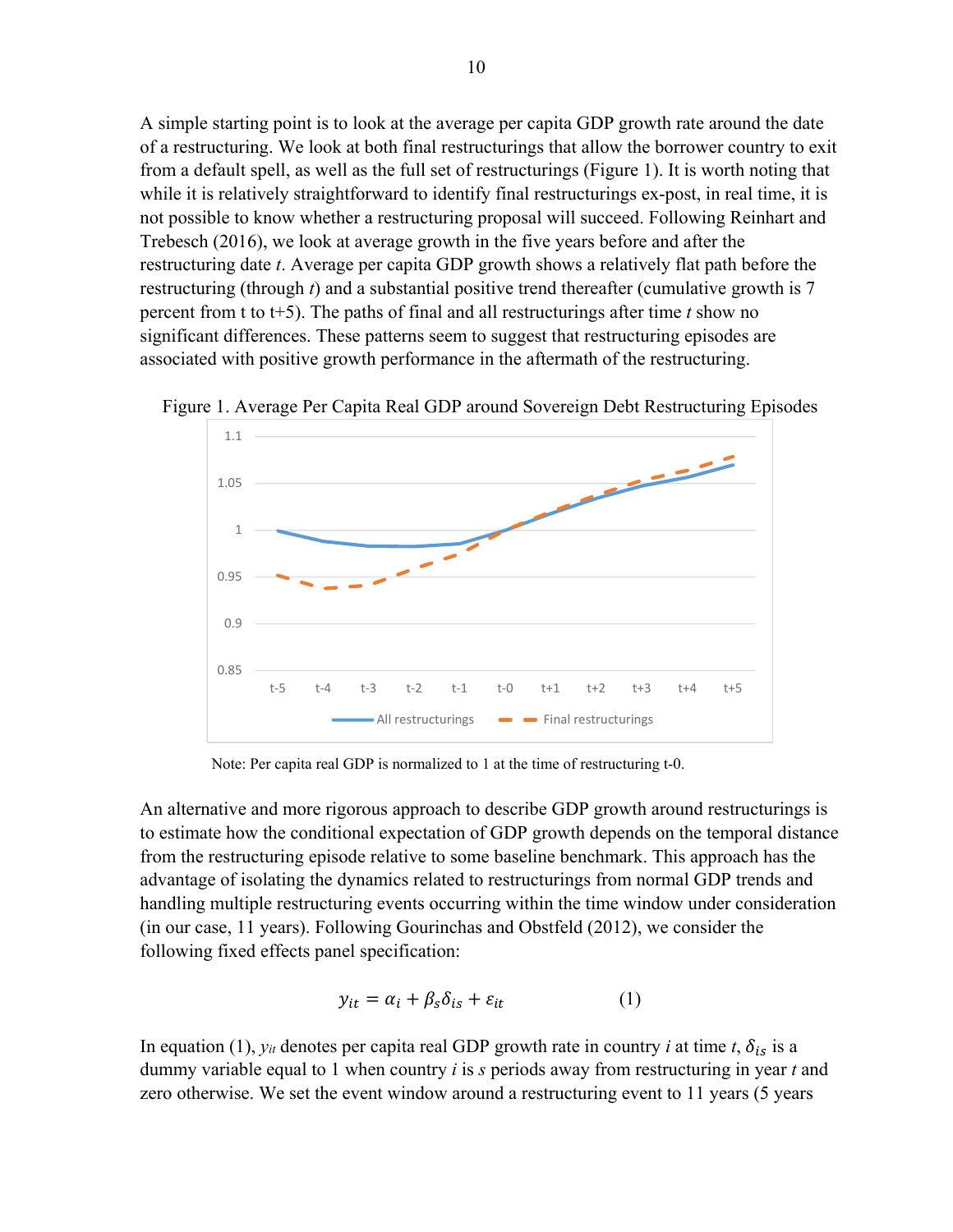before and 5 years after,  $-5 \le s \le 5$ ) so as to capture relatively slow changes. The regression also allows for country fixed effect  $\alpha_i$ . In this equation, the coefficient  $\beta_s$ , the parameter of interest, measures the conditional effect of restructuring on per capita growth throughout the event window  $-5 \le s \le 5$  relative to "tranquil" times. Tranquil times are implicitly defined as the country-year observations that do not fall within any restructuring event window. This is our benchmark. In our case, the benchmark includes the broader sample of 187 countries for which data are available. The error term, *εit*, captures all remaining variation in the realization of per capita real GDP growth.

Based on the above specification, per capita GDP level (Figure 2) tends to fall significantly in the years preceding the restructuring episode, while remaining rather flat in the aftermath of restructurings relative to tranquil times. This pattern clearly differs from the pattern emerging from looking at average growth rates.

The different patterns between average growth and conditional growth expectations around sovereign debt restructurings episodes cast doubts on whether the pickup in average growth after restructuring shown in Figure 1 has any statistical significance. In addition, it points to possible endogeneity problems, as growth appears to pick up ahead of the restructuring event and not afterward. Finally, it may well be that the conditional expectation of GDP growth depends on the exact definition of tranquil times, i.e., on how the control group is defined. We investigate these issues in the following sections.



Figure 2. Conditional Expectation Relative to "Tranquil Times" of Per Capita Real GDP around Sovereign Debt Restructuring Episodes

Note: The level of GDP is normalized to one in the year of restructuring t-0 and the real GDP level is constructed by using the point estimates of coefficients  $\beta_{s-5}$  to  $\beta_{s+5}$ from Equation (1). These coefficients represent the average growth of countries that restructured in difference from countries that did not for various years preceding and following the restructuring episode.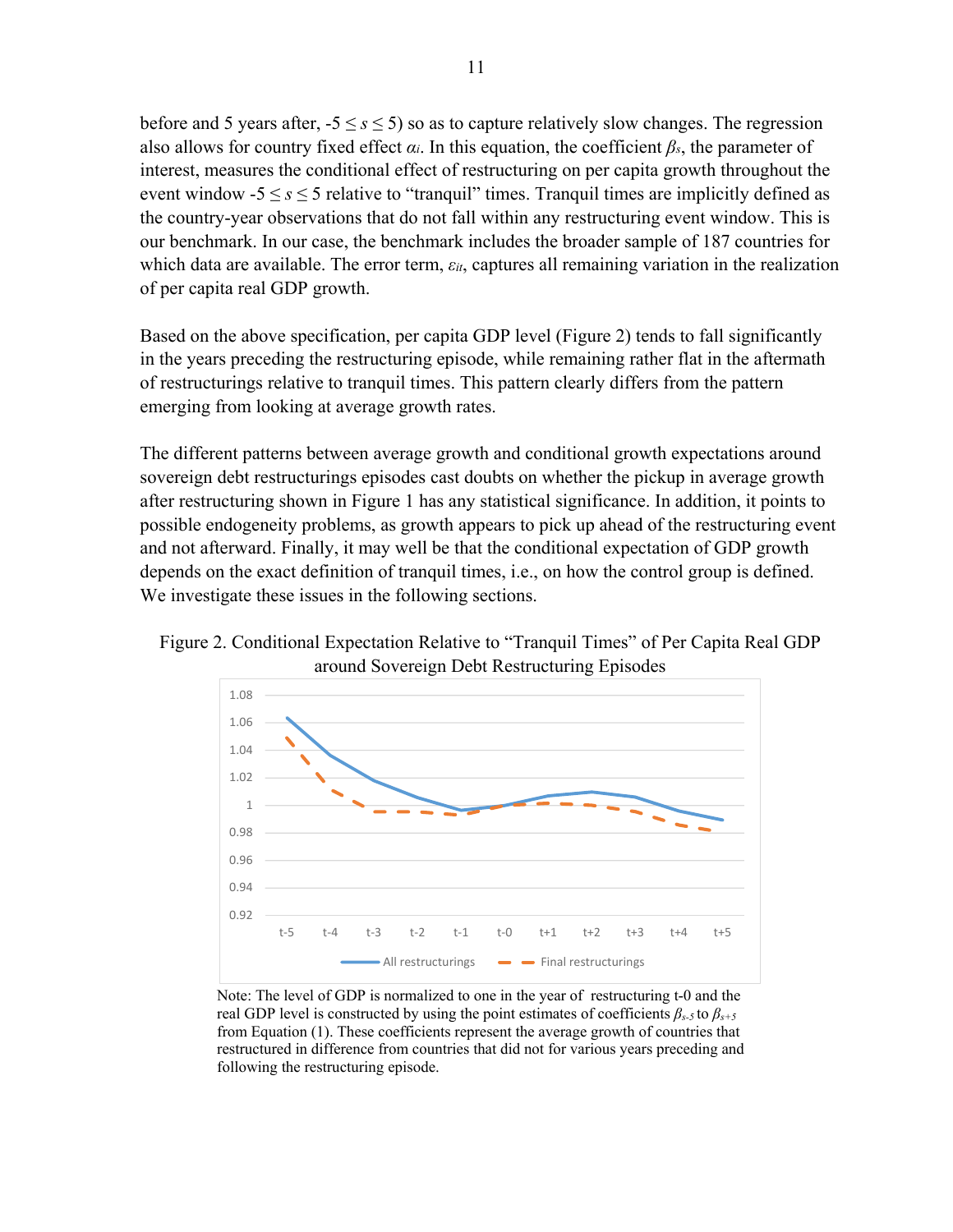#### **IV. THE AFTERMATH OF SOVEREIGN DEBT RESTRUCTURING: ECONOMETRIC ANALYSIS**

In this section, we examine causality links between sovereign debt restructurings and growth. In examining these links, two main challenges arise. The first is a potential endogeneity or reverse causality problem in that the timing of restructurings could be endogenous to the growth prospects of the country. Recent theoretical work by Benjamin and Wright (2009) and others (e.g., Bi, 2008) argues that sovereign and creditors may be more willing to negotiate a restructuring when growth recovers, as resources to share are larger. In this case, any growth pick-up around restructuring episodes may not be the outcome of the restructuring, but rather leads to the restructuring. Similarly, the size of debt relief could be endogenous to expected growth. For instance, in most IMF programs involving a debt restructuring, the size of debt relief depends on the expected growth performance (given a definition of debt sustainability). The second challenge is a potential selection bias problem. Countries that default and restructure their debt may be different from countries that do not restructure at all. This issue points to the problem of identifying the correct control group for comparisons with countries that have restructured. Should this group include only countries that have restructured or should it include countries that never restructured?

To address these challenges, we examine the relationship between various types of restructurings and growth by running OLS regressions with lagged variables, instrumental variable regressions, difference-in-difference specification, and scoring method regressions. Once the causality link is clarified, in the next section we assess whether the size of the haircut (or, more generally, debt relief) matters as well. That is, if larger haircuts – other things equal – lead to better growth performance (Section V).

#### **A. Methodology**

To examine the relationship between sovereign debt restructurings and GDP growth, we run yearly growth panel regressions. The dependent variable is per capita GDP growth  $y_{i,t}$ , where *i* refers to the country and *t* to the period. We consider several features of debt restructurings using dummy variables and various measures of debt relief. Since our focus is on short-term growth dynamics around restructuring episodes, we also account for the possible role of omitted variables by controlling for country specific time-invariant and timevariant factors that could affect growth, as well as for common shocks across countries. Our empirical model is as follows:

$$
y_{i,t+1} = c + \beta_{restr} H C_{i,t} + \gamma_i + \beta_{dom} [X_{i,t \to t-3}] + \beta_{ext} [Z_{t+1}]
$$
 (2)

Equation (2) shows our baseline regression. The coefficient  $\gamma_i$  represents country-specific fixed effects, which control for all time-invariant country specific factors affecting both GDP growth and restructurings. By including country fixed effects, our regression explains growth in terms of deviation from each country mean rather than focusing on long-run growth.  $HC_{i,t}$ is a dummy for restructuring. The vector  $Z_{t+1}$  includes global real GDP growth and the US real interest rate, controlling for common time-variant shocks across countries. To account for the remaining country-specific time-variant shocks, the vector  $X_{i,t\rightarrow t-3}$  contains lagged variables that capture the most common shocks to short-term cyclical growth. Using these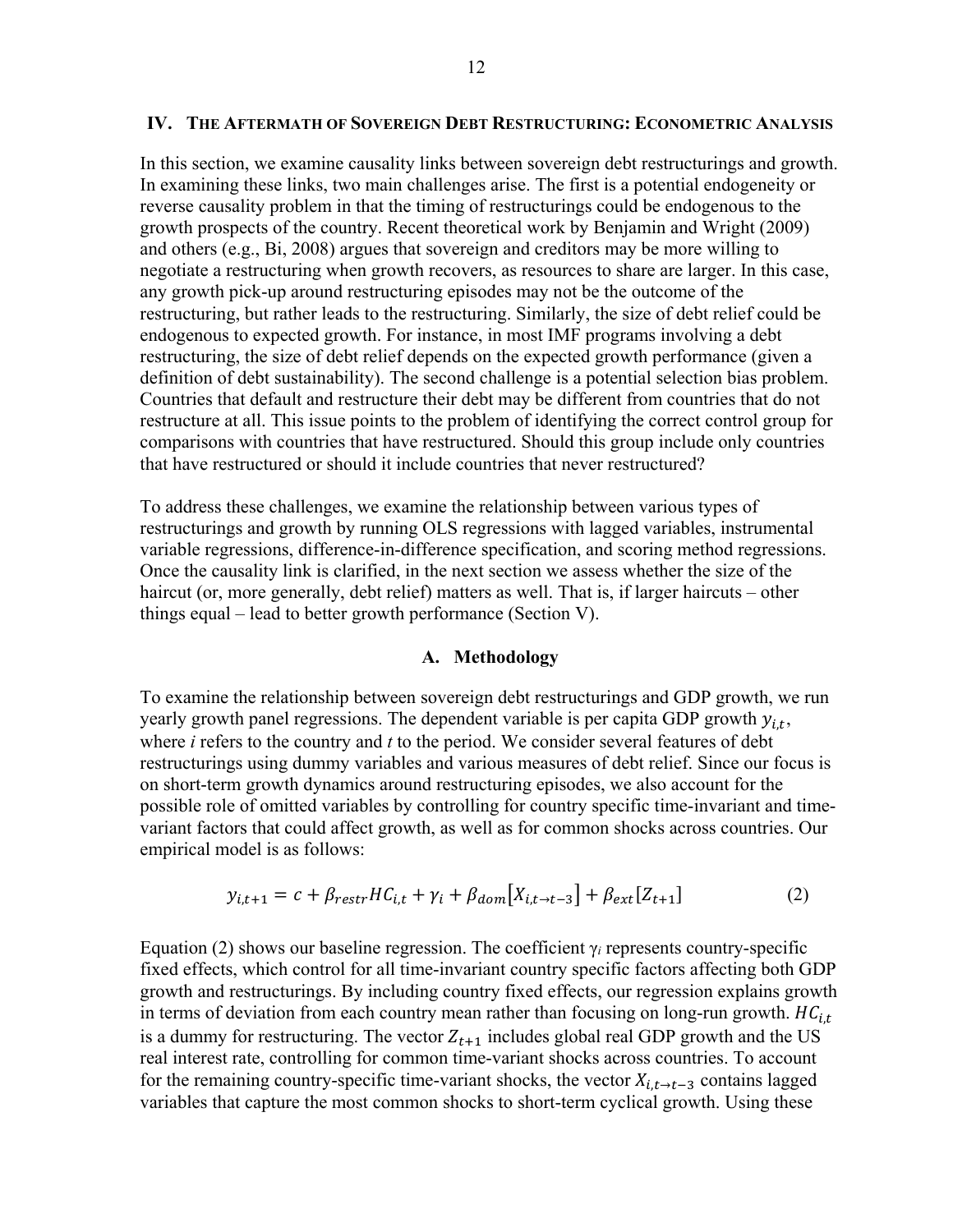variables, we attempt to remove the effect of pre-existing economic conditions from our coefficient estimates. In particular, we control for the output gap, which captures the business cycle; the preexisting debt level; the exchange rate (lagged up to three periods) and the presence of banking and currency crises (in the form of dummy variables), which account for other channels at work during public debt crises.<sup>15</sup> We initially run our model using standard OLS estimators, covering 65 countries for which data are available over the period 1970- 2010.16

An important issue to account for in equation (2) is whether growth after restructuring depend on the distance of the restructuring from default. To control for this possibility, equation (2) is modified by adding a variable *distance from default*, which reports how many years have lapsed since default, while omitting the  $HC$  variable. Since the new variable turns out to be not significant, we use the basic model in our regressions, without further considering the role of *distance from default*.

Using lagged variables may not be sufficient to rule out reverse causality. Therefore, we estimate an instrumented version of model (2). Specifically, we instrument the restructuring dummy  $HC_{i,t}$  as a way to confirm that restructuring is indeed exogenous to growth (see Section IV.B). As instrument, we use the probability that a restructuring occurs in any given year post default. We proxy this probability using the distribution over time of restructurings after default in the whole sample of episodes that we have.

To further test the robustness of our results, we run difference-in-difference regressions (see Section IV.C). The main challenge in performing this analysis is to identify restructuring events whose timing is not endogenous to the economic situation of crisis countries. We use the Brady plan agreements of the 1990s. In addition, we look at restructurings with private creditors that followed official sector Paris Club restructurings.17 In both cases, the timing of the private sector restructurings is not obviously dependent on the growth performance of the debtor country. The case of the Brady initiative can be seen as a centrally orchestrated debt restructuring applied across a number of debtor countries, irrespective of their individual economic circumstances. In the case of Paris Club restructurings, restructurings with private creditors were prompted by the equal treatment clause required under such deals. In this sense, Paris Club restructurings can be taken as external events that prompt a restructuring with private creditors. As the timing of Paris Club restructurings is likely to be independent of the specific growth performance of the debtor country (if anything, it may be related to negative shocks to the debtor country), the timing of the restructuring with private creditors in each country can also be seen as exogenous to the country growth performance. Finally, to address selection bias and control group issues, we complement our standard OLS regressions with nonparametric propensity score matching methods (MM). The MM (see

<sup>&</sup>lt;sup>15</sup> See Appendix I for sources and definitions of variables and data coverage.

<sup>16</sup> We have 168 restructuring episodes, of which 86 are final. Among the final restructurings, 17 occur in lowincome countries (LICs). To keep the sample as large as possible, in the subsequent analysis we always include LICs. Removing LICs leaves the results unchanged, often leading to more significant and larger estimated coefficients (results excluding LICs are available upon request).

 $17$  Information on Paris Club restructuring dates is from Das et al. (2012).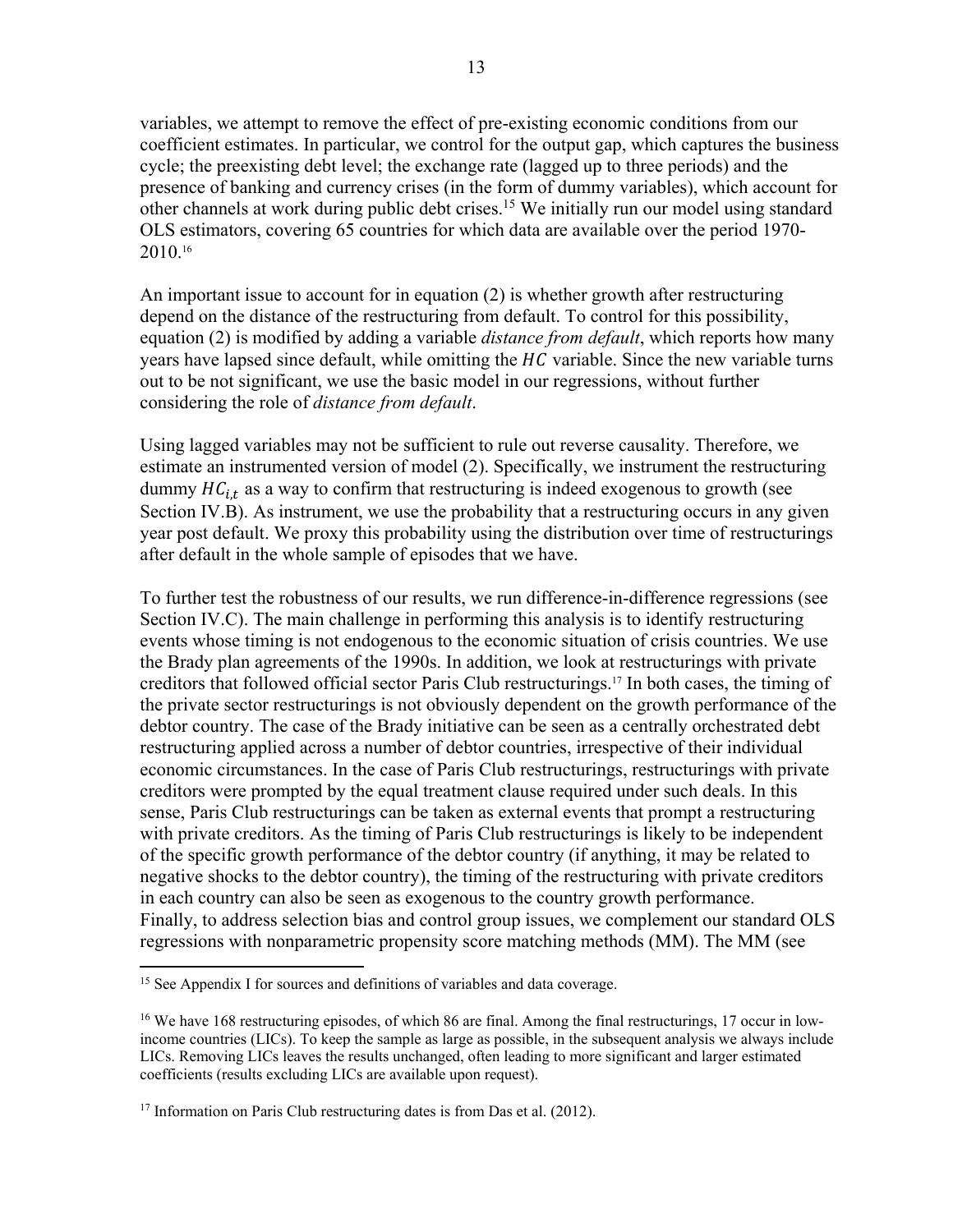Rosenbaum and Rubin, 1983) relies on a probit regression for the probability of restructuring to identify a group of countries (the control group) that have similar predicted probability of restructuring as the countries that restructured (treated group) but never did. A difference-indifference estimator is then used to assess the differential effect of countries that restructured compared with those that did not.

Further robustness checks include running our basic model using different country samples, hence implicitly looking at different control groups. In particular, we estimate our basic model using the widest possible set of countries for which data are available, irrespective of whether they restructured or not (overall 65 countries). We also restrict our sample to countries that have defaulted at least once, even if they have not restructured their debt (48 countries). In addition, we only consider countries that have restructured by looking at observations within an 11-year window around restructurings (i.e., five years before and after a restructuring for 38 countries).18

#### **B. Results**

We start our analysis with the specification of equation (2) to examine whether restructurings are correlated with GDP growth. In particular, we use OLS to regress the growth rate of per capita real GDP in year t+1, the year after the restructuring, on a dummy variable equal to one when a country has completed a restructuring deal at time *t*, and the set of controls. We use our full set of 65 countries over the period 1970-2010 for which data are available, covering both countries that have restructured and those that have not.

Results reported in Table 2 (column 1) show that the restructuring dummy is not significant, suggesting that, in line with our stylized facts, restructurings are not correlated with growth. The coefficients of the controls for domestic and external factors in equation (2) have the expected signs. The lagged debt to GDP ratio and banking and currency crises dummies are negatively correlated to growth, confirming established conclusions from a large empirical literature that both high public debt levels and banking and currency crises are detrimental to growth. Depreciation of the real effective exchange rate and large initial output gaps are associated with higher growth in the following year (a return to the trend effect). As expected, a higher US policy interest rate (a proxy for world interest rates) reduces domestic growth, while higher world growth improves domestic growth.

When we look at the type of debt restructuring, however, we find that restructurings are, in general, bad for growth unless they allow a country to exit a default period (i.e., if they are final). Column (2) in Table 2 includes a dummy, equal to one if the restructuring is final. This dummy captures the marginal effect on growth of a final restructuring. Per capita GDP growth is 1.3 percent lower in the year following a restructuring compared with the benchmark sample including countries that have restructured and those that have not. However, final restructurings are associated with 0.8 percent positive GDP growth (the sum of the coefficients of the two dummies on all and final restructurings). To test that final restructurings are indeed different from non-final restructurings, we replace the final restructuring dummy with a nonfinal restructuring dummy and find that the coefficient is

<sup>&</sup>lt;sup>18</sup> We have experimented with different window lengths with limited differences in the results.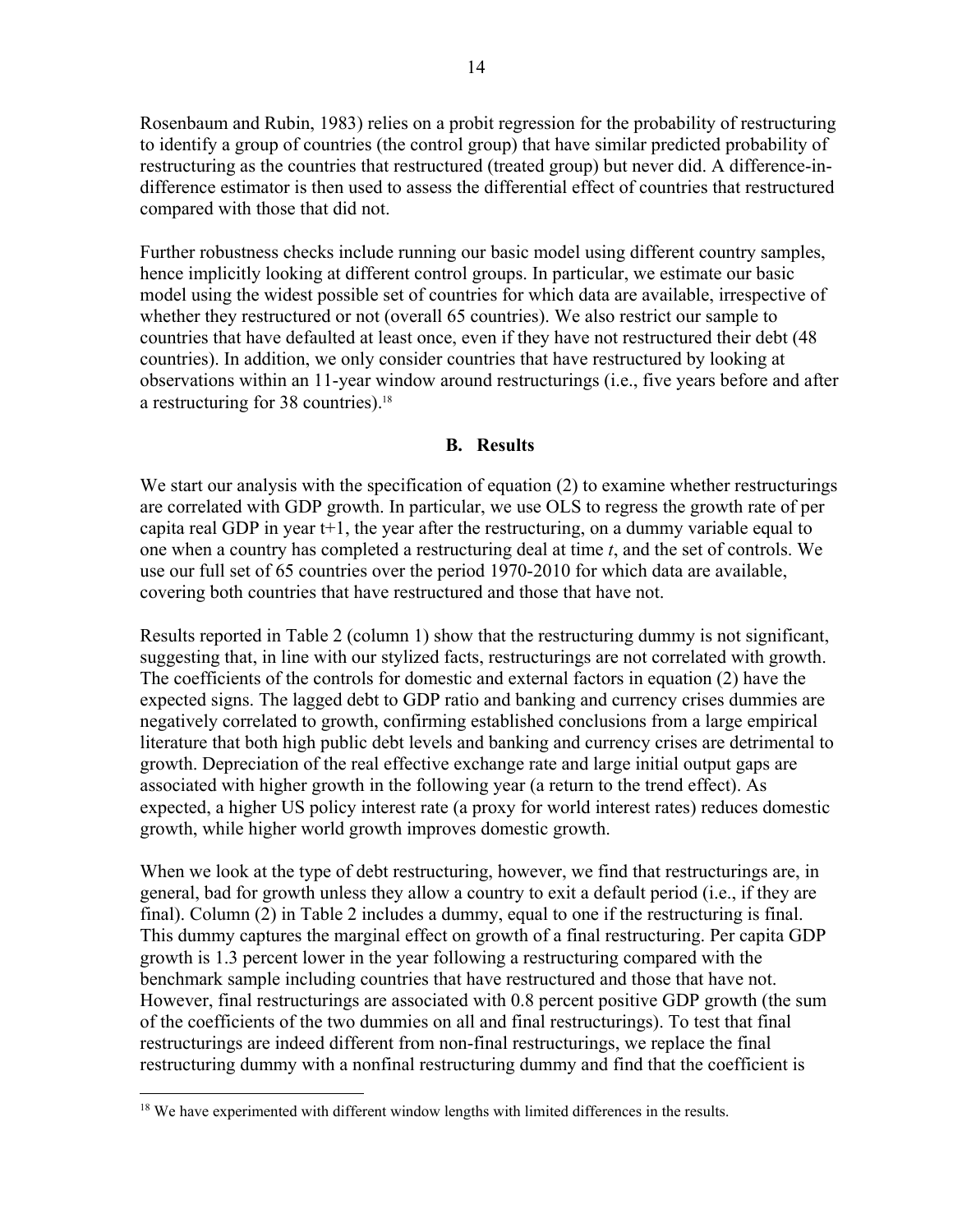negative, indicating that non-final restructurings are significant and negatively correlated with GDP performance (results available on request). We also run an F test for the sum of the two dummy coefficients and find that the sum is statistically significant.

To address reverse causality issues, we instrument the key restructuring variables of our baseline regression (Table 2, column 3). Our choice of instrument for the restructuring dummy is the sample frequency (or number) of restructurings, given the distance from the year of default (Figure 3). We do the same for the final restructuring dummy, in this case using the distributions of final restructurings. Both instruments satisfy first stage regression requirements that instruments be correlated to the explanatory variables. First stage regressions have a high R-squared of 76-78 percent and satisfy standard tests. Specifically, the Anderson test ("canonical correlations") rejects the null hypothesis of zero correlation between the instrument and the restructuring dummies. The Cragg-Donald test also supports strong correlation. The second stage regression delivers very similar results when using robust standard errors. Moreover, our instruments should not depend on any country-specific growth performance, as countries with the same duration from default to restructuring did not necessarily default at the same time. In other words, there is no concern that the instrument captures "contagion" effects (i.e., countries having defaulted at similar times).

A possible issue with our instruments is that countries with better institutions could reach a restructuring deal faster than countries with dysfunctional institutions (see Trebesch 2010). In this case, if the level of institutional development is correlated with growth, there could potentially be a correlation between the sample distribution of the timing of restructuring and growth, as countries with better institutions could reach a deal sooner while, at the same time, having higher growth. If this were the case, our instrument would not be fully exogenous. To dispel doubts, we look at two widely used indices of institutional quality (government effectiveness and institutional constraints).19 Simple correlations between these indices and the duration of default spells to final restructurings is very low, suggesting that institutional development may not be relevant for the time of restructuring.<sup>20</sup> In further support of this point, Figure 4 compares the average values of the two institutional indices and the average duration of default. It shows that, while the duration of default spells widens from the 1980s to the 1990s, the two measures of institutional quality remained flat. Not surprisingly, simple OLS regressions indicate that a one standard deviation improvement in government effectiveness (institutionalized constraints index) reduces (increase) the time until the final

<sup>&</sup>lt;sup>19</sup> Government effectiveness is provided by Worldwide Governance Indicators (www.govindicators.org) using a scale of -2.5 (bad) to +2.5 (good), measuring government effectiveness for the period 1996-2013 (not all years available). Data on institutionalized constraints are taken from Polity IV database and measure the extent of institutionalized constraints on the decision-making powers of chief executives, whether individuals or collectives on a scale of 1 (low) to 7 (high). Glaeser et al. (2004) argues that all institution measures reflect political outcomes and do not serve as durable constraints. In their view, this variable is the best attempt at measuring the political environment.

<sup>&</sup>lt;sup>20</sup> The simple correlation is -0.0887 for the government effectiveness measure (implying that a higher level of government effectiveness reduces the time to a final restructuring) and -0.0019 for the institutionalized constraints index (suggesting that less constraints would increase the time to a final restructuring).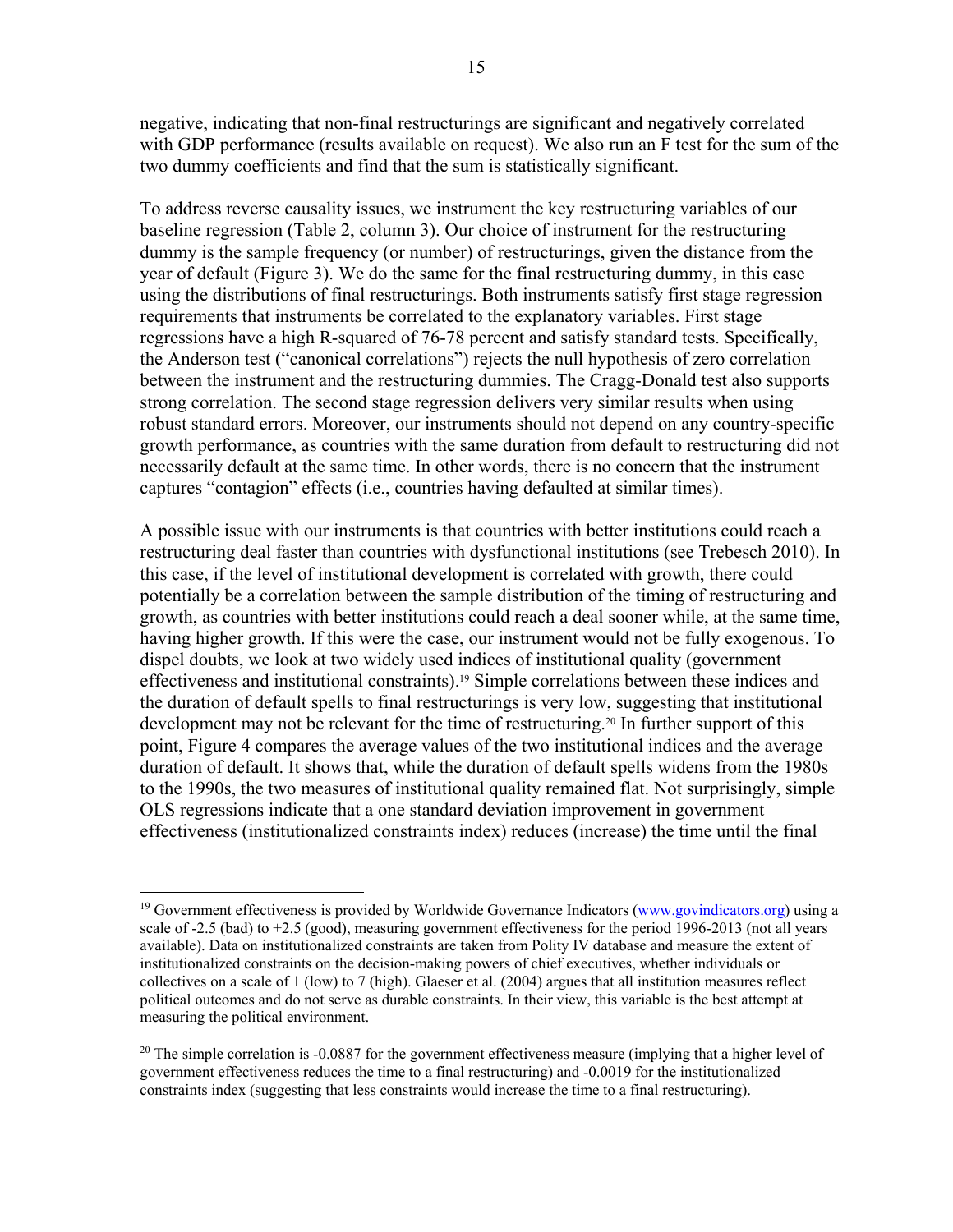restructuring by only 0.7 months  $(0.1 \text{ months})$ .<sup>21</sup> As our measures of institutional quality matter little for the timing of restructuring, our instrument should be reasonably independent from growth, therefore serving our purposes well.22

Our IV regressions confirm that sovereign debt restructurings have a negative effect on growth, while final restructurings that allow a country to exit default are not bad for growth. The estimated coefficient for the restructuring dummy is negative and significant (Table 2, column 3) and growth in per capita GDP is 1.9 percent lower in the year following restructuring compared with our benchmark. However, final restructurings appear to be broadly neutral for growth (0.1 percent increase in GDP).

A second concern is the possibility of a selection bias and the choice of the benchmark. To reduce this concern, we complement our OLS and instrumental regressions with nonparametric propensity score matching methods (Table 2, column 5). We also restrict the sample to the 11-year window around restructurings, therefore considering only countries that have restructured (Table 2, column (4)). Similarly, we restrict the sample only to countries that have defaulted once since 1970 and obtain broadly similar results. All these methods confirm the positive differential effect of final restructurings of broadly the same magnitude.<sup>23</sup>

So far, we have considered the effect of restructuring on growth one year after the restructuring, but a more interesting question is whether such effects are persistent over time. To answer this question, in the spirit of the local projection methods in Jorda (2005), we run both our OLS and IV regressions using, as a dependent variable, cumulative per capita GDP growth up to five years after the restructuring date for our full sample (Table 3) and for the restricted sample of countries that have restructured (Table 4). We focus on a five-year window after restructuring as countries in our sample are characterized by substantial growth volatility that makes it difficult to identify any growth effect of restructuring over longer horizons. Results confirm that sovereign debt restructurings are in general negative for growth (with an average annual loss of 1.5 percent of GDP over a five-year period), while final restructurings are not so bad for growth (with an average annual increase of  $\frac{1}{4}$  percent of GDP over a five-year period following the restructuring). However, the positive effect of final restructurings on growth fades away after about four years in the full sample OLS

<sup>1</sup> <sup>21</sup> As noted above, the government effectiveness measures is on a scale of -2.5 (bad) to +2.5 (good), and one standard deviation is about 1. One standard deviation improvement in the index from the average would imply moving from the 57th percentile of the distribution to the 82nd percentile.

<sup>&</sup>lt;sup>22</sup> Our equation (2) does not include institutional quality indices because institutional quality tends to be persistent over short periods of time (such as around restructuring episodes). Therefore, it should not affect cyclical growth, and differences between countries in institutional quality are likely captured by country-fixed effects. Moreover, the limited coverage of institutional quality indices would reduce our observations by more than 60 percent in the full sample regression and about 80 percent in the restricted sample.

<sup>&</sup>lt;sup>23</sup> For the matching method, Table 2 reports results based on the nearest neighbor matching method. For this method, we obtain very similar results with and without bootstrapping the standard errors (reported results are based on 1,000 bootstrapping). The evidence is weaker and the final restructuring dummy coefficient has the correct sign but is not significant when using other matching criteria (i.e., radius matching, kernel matching, or stratification matching).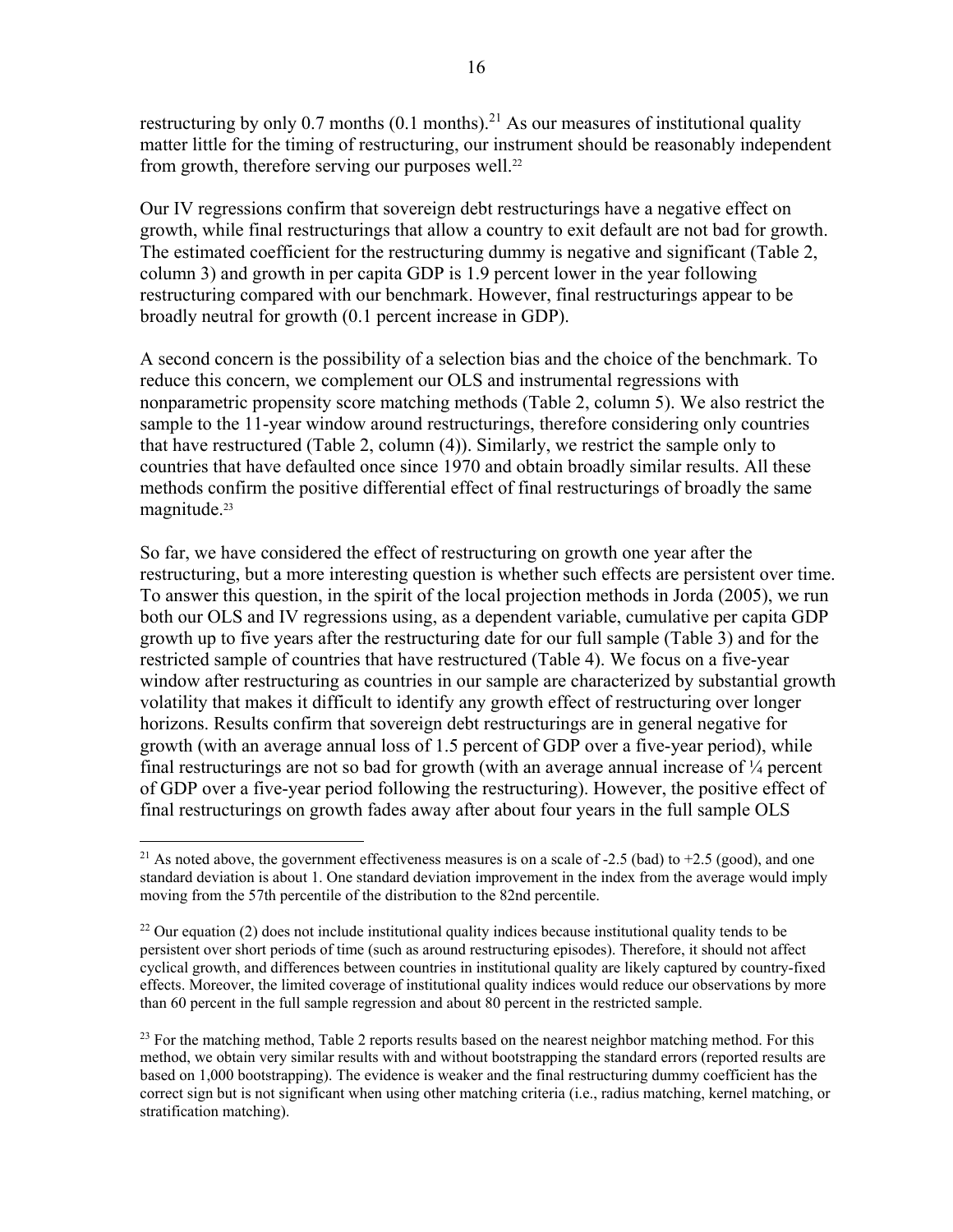regression and after five years in the restricted sample. The IV regressions confirm these results, although in this case, the positive effect of final restructuring is much more shortlived (lasting only one year) in the full sample, and lasts three years in the restricted sample. However, even in this case, at the margin, a final restructuring has a much less negative impact of growth. Since the links between growth and debt restructuring cannot be accounted for by preexisting economic conditions in the restructuring country, our results suggest that final restructurings lead to higher growth, although the effect disappears over time.

#### **C. Robustness Checks**

In this section, we further test our results on causality by performing an event study in the same spirit as Reinhart and Trebesch (2016). In particular, we restrict our attention to subsamples of restructuring episodes for which we can identify a centrally orchestrated debt relief event or an external trigger, independent of country-specific economic circumstances. In principle, this would make the timing of the restructuring exogenous to country growth performance. We focus on two events. First, we look at the Brady debt relief initiative introduced by the US Treasury in the early 1990s, involving sixteen countries. In an attempt to expand our robustness check to a larger subsample of restructurings, we look at cases of final restructurings with external private creditors that follow Paris Club debt reliefs. Paris Club debt relief includes an equal treatment clause that requires private sector creditors to follow suit and reach an arrangement in line with the official sector restructuring, triggering a restructuring with private creditors. In both instances, the timing of restructuring with private creditors (and in some instances, the amount of debt relief) can, to a large extent, be assumed as exogenous to the growth performance of the country involved.

Once the exogenous event is identified, we run a standard difference-in-difference regression of the following type:

$$
y_{i,t+1} = c + \gamma_i + \beta_0 \text{dummy}_{time} + \beta_1 \text{dummy}_{time} \, t \, \text{X} \, \text{dummy}_{treat \, i,t} + \beta_1 H C_{i,t} + \beta_{dom} [X_{i,t \to t-3}] + \beta_{ext} [Z_{t+1}] \tag{3}
$$

In equation (3), we replace the previously used dummy for final restructurings with two new dummies. The first dummy takes the value of one after the treatment occurs (time dummy) and controls for common (to all countries) time effects in the ten years (*t*) following the common restructuring event. The second dummy is a cross-product dummy that takes the value one over the ten years we are interested in only for countries (*i*) that participated in the debt operation (time multiplied by treatment dummies). The coefficient of this cross dummy is the parameter of interest as it captures whether or not treated countries (i.e., those that restructured) recorded higher growth rates in the aftermath of the restructuring. To run regression (3), we need to make a choice about three issues: the timing of the common event, the treatment, and the control groups.24

 $24$  It is worth noting that equation (3) includes country fixed effects that capture possible non-time dependent differences between the treatment and control groups.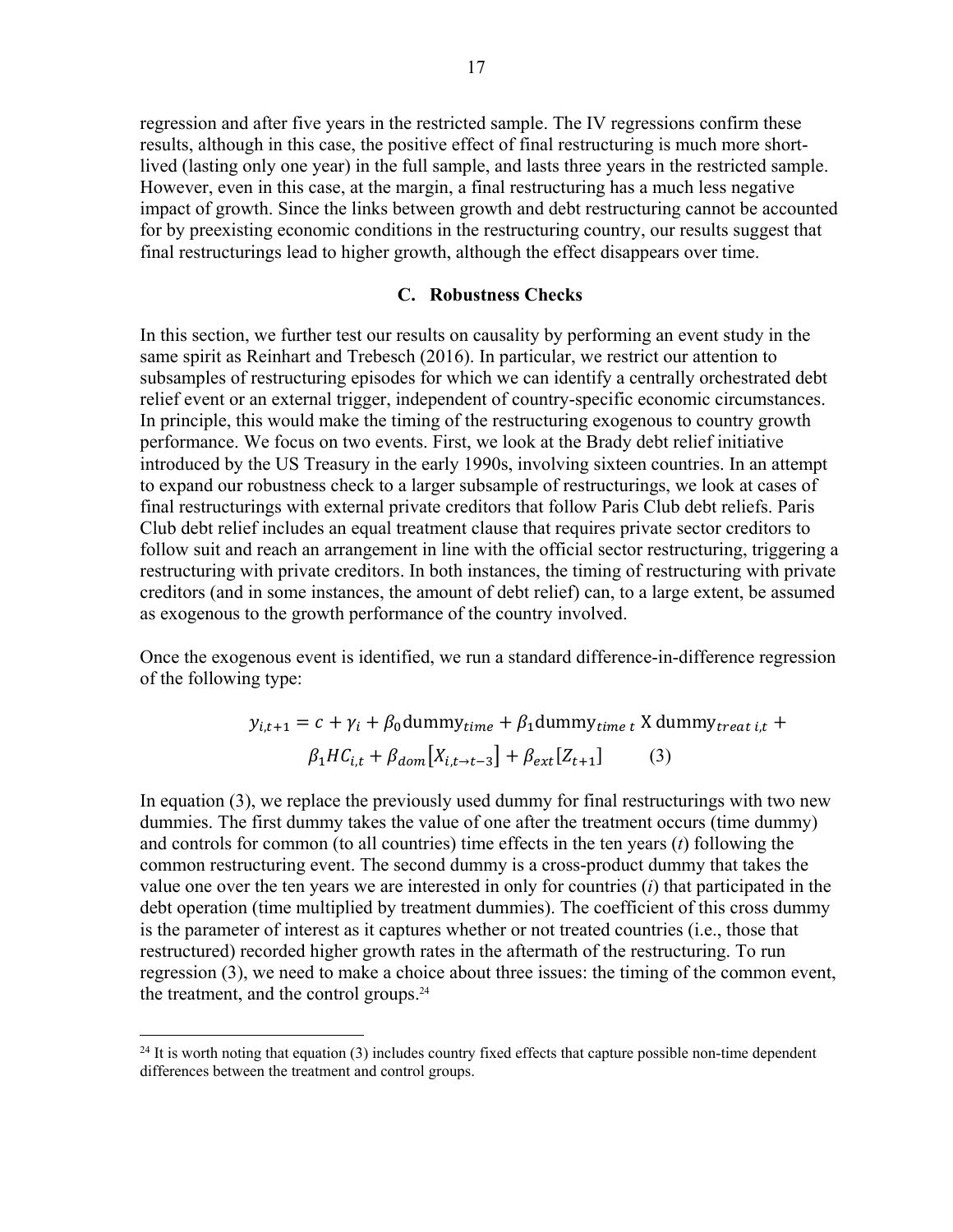In the case of the Brady Plan, we follow Reinhart and Trebesch (2016) and use the 1990 Mexico agreement as the treatment year (the first year with an actual Brady agreement) and limit our treatment group to the 13 Brady agreements that involved EM economies.<sup>25</sup> Our baseline counterfactual includes our entire dataset (i.e., countries that defaulted or did not default in the 10 years after the Mexico deal for which we have data, 65 countries).

Difference-in-difference regressions for the Brady Plan cases support our earlier findings. The treatment coefficient of the multiplicative dummy in Table 5 (column (1)) is positive and significant, indicating that the Brady debt relief operation, on average, translated into 1.3 percentage points higher yearly growth for the 13 EM Brady countries over the ten following years, compared with the counterfactual. Our results are not affected qualitatively by the chosen counterfactual. They hold if we restrict our control group to EM that did not restructure over our period of interest (1990-2000), or to middle-income countries over the period 1980-2000 (i.e., 10 years before and after the first Brady event) (Table 5, column 2).

Finally, we expand our event study and explore whether final restructurings with private creditors preceded by Paris Club agreements have had a positive effect on growth. In equation (3), the cross dummy takes the value of one in the five (ten) years after a Paris Club agreement and if a final restructuring with private creditors is reached within the following three years (treat), and zero otherwise.26 In this case, the treatment year is the year of the Paris Club debt relief and varies across countries. The main advantage of looking at Paris Club debt reliefs is that our treated group expands significantly, covering 55 restructuring episodes over the period 1970-2010. In this case, we use as control groups both our full sample of countries and, as alternative, all countries that have had at least one Paris Club restructuring (417 cases) whether or not they are followed by a private sector deal (Table 6, Paris Club restricted sample). This latter control group allows us to compare growth after restructurings following Paris Club agreement with the performance of countries that share the same characteristic of having reached a Paris Club agreement over the sample period.

As in the Brady initiative, final restructurings preceded by Paris Club agreements have a positive and significant effect on growth (Table 6, columns 1-2), leading to about 1 percentage point, on average, higher annual growth in the five (and ten) years following the Paris Club agreement. Results remain substantially unchanged if we modify the control group, restricting it only to countries with Paris Club deals (Table 6, columns 3-4) and to

1

<sup>&</sup>lt;sup>25</sup> The first deal under the Brady initiative was Mexico, which was announced in February 1990. The Mexico agreement became the blueprint for subsequent restructurings. 16 Brady bond arrangements were finalized during the 1990s, of which 13 involved middle-income EM economies: Argentina (1993), Brazil (1994), Bulgaria (1994), Costa Rica (1990), Dominican Republic (1994), Ecuador (1995), Jordan (1993), Mexico (1990), Panama (1996), Peru (1997), Poland (1994), Uruguay (1991), Venezuela (1990). Following Reinhart and Trebesch (2016), we use 1990 as the treatment year for all cases.

<sup>&</sup>lt;sup>26</sup> The choice of the 3-year window intends to capture restructurings with private sector creditors that are not too far from the Paris Club deals to avoid capturing restructurings that may depend on the debtor country growth performance. Modifying the 3-year window changes the results only marginally, leaving our conclusions unchanged. Moreover, given that we use annual data, we do not consider private sector restructurings occurring in the same year of a Paris Club restructuring, as it is not possible to know which restructuring occurred first.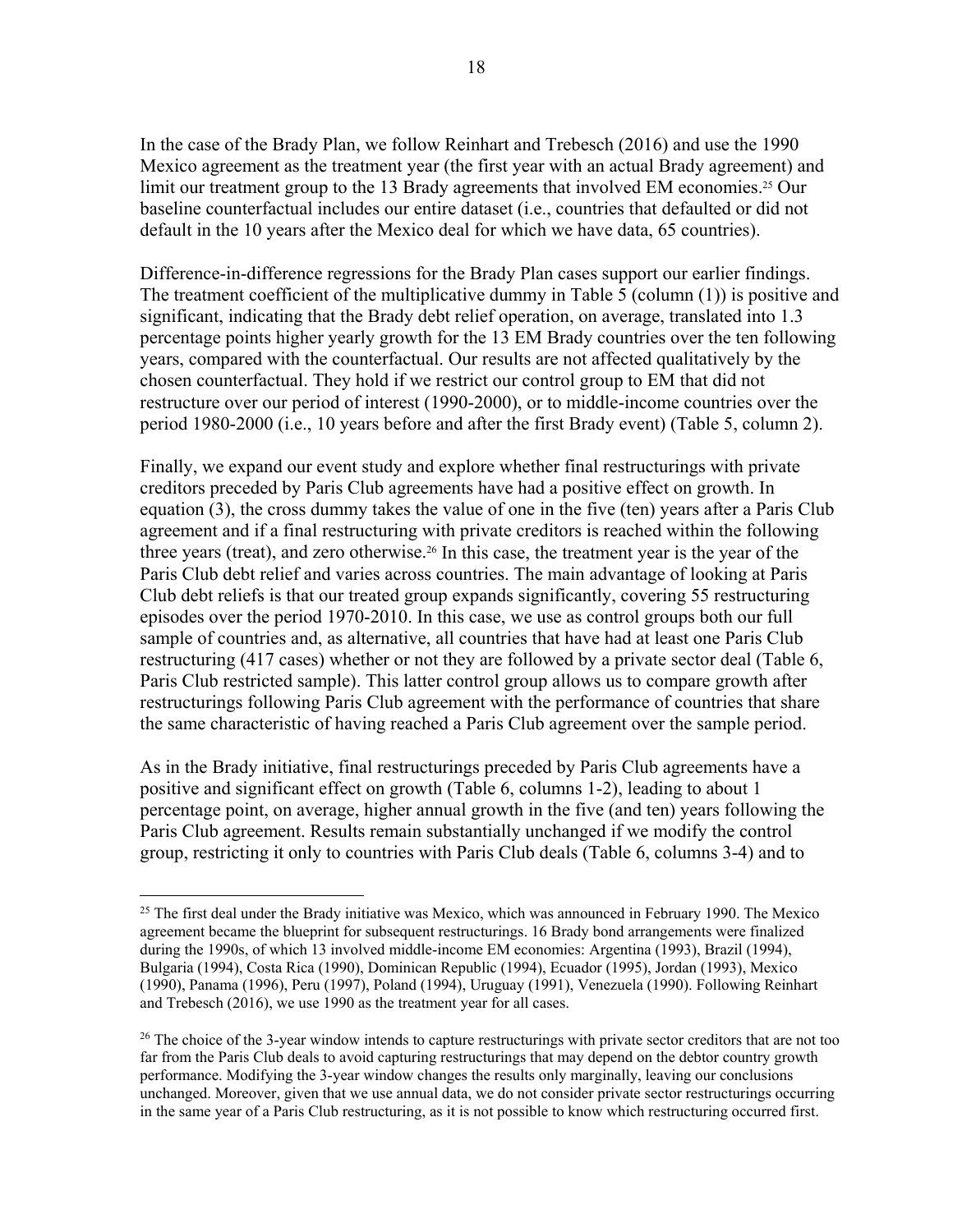countries that did not restructure over the period 1970-2010 (results not reported). The fit improves if we restrict the control group to middle-income countries and to the period 1980- 2000 (i.e., 10 years before and after the relevant Paris Club event) (results available on request).

Both of our event studies, although using different subsets of restructuring episodes (13 Brady cases and 55 Paris Club agreement cases), support our earlier results that final restructurings have a positive effect on growth.

## **V. DEBT REDUCTION, DEBT LEVEL AND GROWTH PERFORMANCE**

While final restructurings allow countries to exit default and supposedly resolve debt sustainability issues, it is not clear whether this is sufficient to revive growth prospects, or whether specific features of these restructurings matter for growth. In this section, we explore features that could make final restructurings better for growth. In particular, we look at whether the size of debt relief and the post-restructuring debt level matter. While this is only one of the possible channels, the extensive debt overhang literature suggests that countries with public debt ratios above certain thresholds experience lower long-term growth performance than other countries.27

Final restructurings differ from non-final restructurings in two main respects. First, on average, countries enter final and non-final restructurings with similar debt-to-GDP ratios, but the debt ratio after final restructurings is, on average, lower than before restructuring, while the ratio increases in case of non-final restructurings (Figure 5). Second, and not surprisingly, final restructurings carry NPV debt relief about three times larger, on average, than non-final restructurings, often involving face value reductions (reductions in the nominal value of debt) (Figure 6). These features suggest that both debt relief and post restructuring debt levels may matter for final restructurings to have a positive effect on growth.

To examine the role of debt relief on growth, we follow our approach above and estimate equation (2) where various measures of debt relief size replace the final restructuring dummy.28 Regression results suggest that larger debt relief leads to better post restructuring growth performance.Simple OLS regressions (Table III.1, columns 1-2) show that both measures of debt relief have a positive and significant coefficient, with a 10 percent NPV debt reduction associated with 1.2 percent higher growth (0.5 percent for 10 percent haircuts) in the first year after the restructuring. Instrumental regressions broadly confirm the OLS findings (Table III.1, columns 3-4). Finally, our event study strategy with a difference-in-

 $\overline{a}$ <sup>27</sup> See, for example, Kumar and Woo (2010) and Reinhart and Rogoff (2010). This literature mainly focuses on long-term growth dynamics.

 $28$  For our analysis, we use two measures of debt relief. First, we consider the size of the haircut in NPV terms (i.e., size of the haircut). Second, we look at the NPV debt reduction expressed as a percentage of the prerestructuring stock of debt. This latter measure is defined as the haircut at time *t* multiplied by the debt involved, and divided by total public debt in year *t-1* (the years before the restructuring). This measure of debt relief has the advantage of taking into account that haircuts only apply to a fraction of existing debt.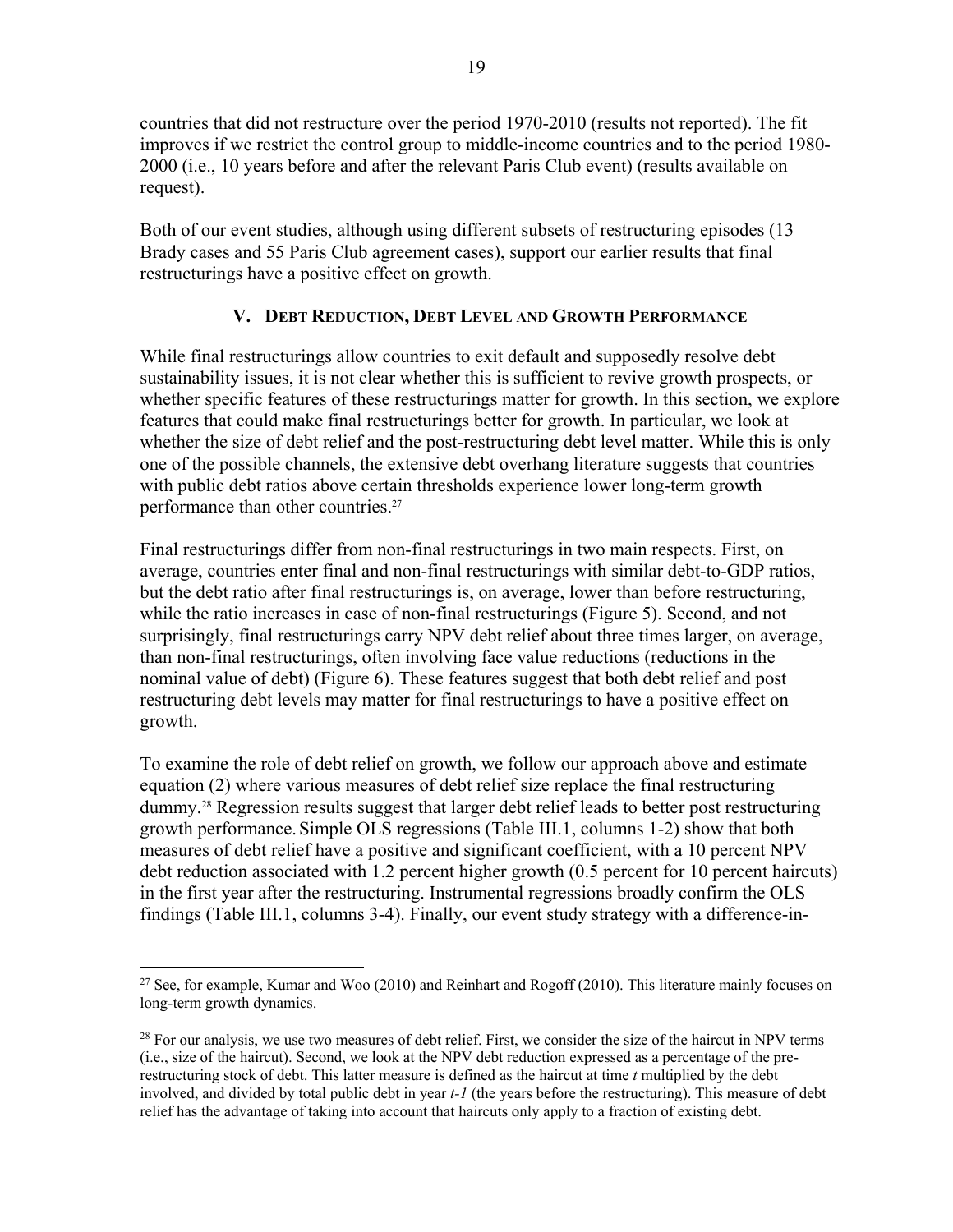difference specification also supports the finding that larger debt relief leads to better post restructuring growth performance (see Appendix III for detailed results).

As the size of debt relief matters for growth, it is interesting to examine whether the post restructuring debt level that the debt relief delivers also matters. Given that post restructuring debt ratios are endogenous to economic conditions, our approach is to look at the impact on growth of a given amount of debt relief for countries that entered a final restructuring event with different debt ratios. The idea is that, all else equal (in particular, the size of debt relief), countries entering a final restructuring with low (high) debt ratios would register relatively low (high) post restructuring debt ratios. Following the debt overhang literature, we would expect the effect of debt restructuring on growth to be larger when countries start (and therefore end) the restructuring with relatively lower debt ratios.

Using a simple, although somewhat crude, approach to study whether the debt ratio plays any role in determining the effect of debt relief on growth, we split our sample of final restructurings into cases with "high" and "low" pre restructuring debt levels (around the median). Specifically, we restrict our focus to final debt restructuring episodes involving face value reductions, as these directly reduce the nominal value of debt, and we split these episodes into high and low initial debt around the median debt level (86 percent of GDP for final restructurings with face value reductions). For these two groups, the average debt reduction is similar (about 10 percent for final restructurings with an initial debt ratio below the median initial debt and 12 percent for those above the median). However, the average starting debt level is very different for the two groups: 61 and 177 percent of GDP below and above the median, respectively. Therefore, on average, these two groups of countries enter final restructurings with very different debt levels while receiving similar amounts of debt relief, which will result in different debt levels after restructuring.

The initial debt ratio plays an important role in explaining how significant debt relief is for post-restructuring growth (Table 7). We find that the amount of debt relief has a significant and persistent positive effect on growth when the initial debt ratio is relatively low (below the median). Moreover, there is no significant effect on growth when the initial debt level is high (above median). We also test for the hypothesis that the estimated coefficients for the low and high debt cases do not differ and reject this possibility at the 10 percent significant level, corroborating our results that debt relief has a bigger impact on growth when the starting level of debt is low. We obtain similar results when we restrict the sample to observations within the 11-year window around a restructuring, and if we focus on large final restructuring episodes (i.e., excluding the bottom quartile of NPV debt reduction) with and without face value reductions.

Our results on the debt level should be interpreted cautiously, as our sample is limited to about 50 restructurings cases (60 cases if we focus on the top 75 percentile final NPV debt reductions). The limited number of observations also prevents us from running meaningful IV regressions for these specifications.

Overall, our findings lend support to the hypothesis that addressing debt sustainability is different from reducing the negative impact that high debt levels may have on a country's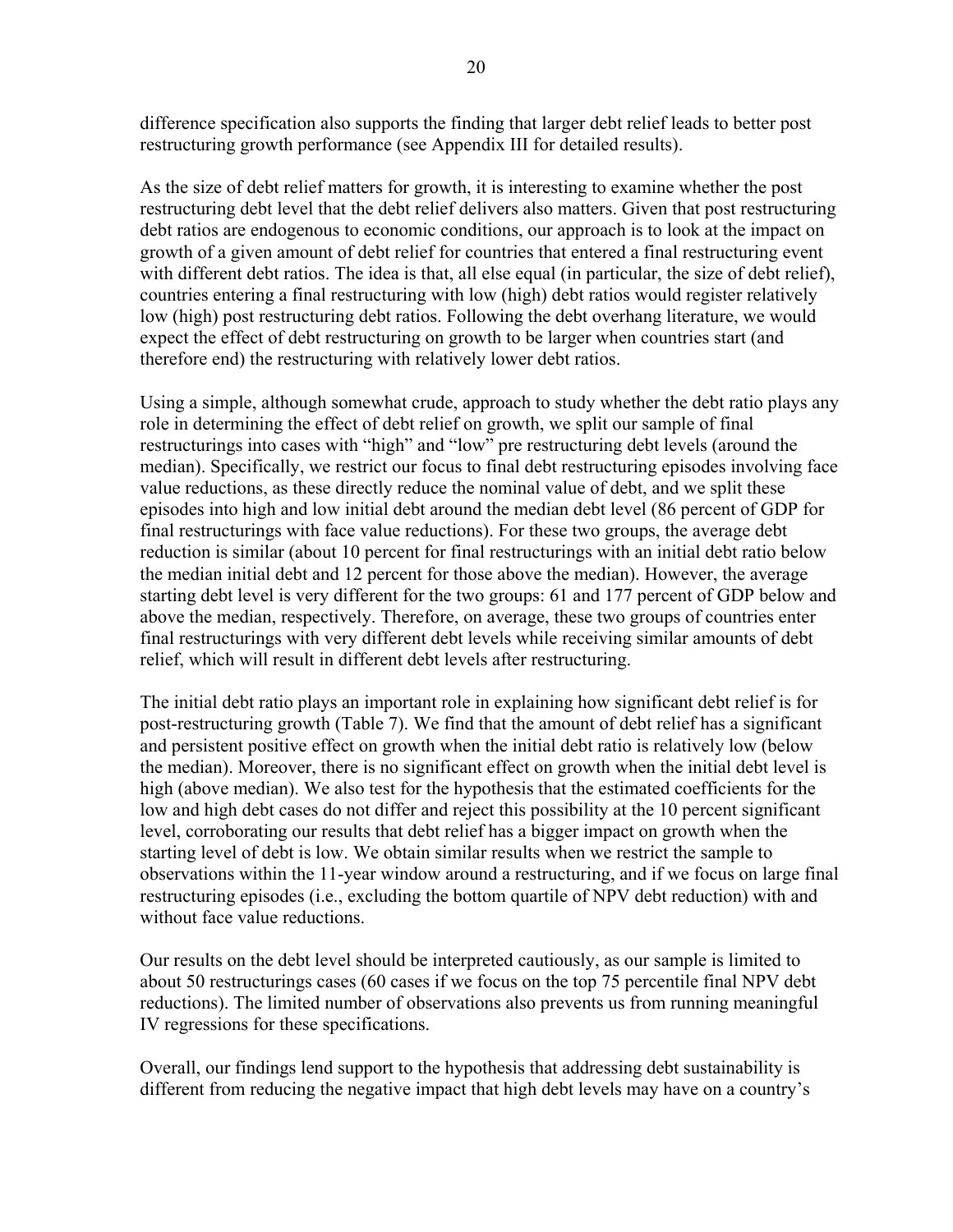growth. Final restructurings allow countries to exit default, helping to reestablish debt sustainability, but they only have an effect on growth if they leave countries with relatively low debt.

#### **VI. CONCLUSION**

Governments often enter debt restructuring operations in difficult economic situations and expect that solving their debt crisis can help improve the country's macroeconomic performance. However, economic theory is ambiguous as to whether sovereign debt restructurings are beneficial (or costly) for growth of debtor countries and empirical studies are inconclusive.

The central finding of this paper is that sovereign debt restructurings with external private creditors can affect per capita GDP growth performance in the years after debt restructuring. We establish this causal link using different techniques, including instrumenting our regressions and conducting difference-in-difference regressions with various identification strategies to account for reverse causality problems and employing nonparametric propensity scoring matching methods to account for possible selection biases. These approaches together provide a reliable framework for establishing a causal effect from debt restructuring to growth performance, in that growth is not explained by preexisting economic conditions.

We find that there are bad and good (or "not so bad") debt restructurings for growth. Growth generally declines following a debt restructuring operation; however, restructurings that allow countries to exit a default spell (i.e., final restructurings) lead to significant improvements in growth performance in the aftermath of the debt operation, with the effect being persistent over time. Final restructurings are good for growth because they reduce countries' debt (in NPV terms), and the lower the post restructuring debt is, the better the post restructuring growth performance for any given level of debt relief.

These results suggest that there is a difference between addressing debt sustainability and debt overhang issues. While final restructurings supposedly address immediate debt sustainability issues and allow a country to exit default, they are important for growth if they address countries' debt overhang issues and leave the country with a relative low debt ratio. These results can help to inform the policy debate concerning what to expect from different forms of restructuring.

While our results help to shed light on the economic impact of sovereign debt restructurings, a number of theoretical and policy questions remain for future research. For instance, future research could delve deeper into the channels that drive growth performance in the aftermath of debt restructurings and assess the issue of creditor residence for which new databases should be constructed. Moreover, there is ample scope to examine the connection between public- and private creditor- driven debt relief.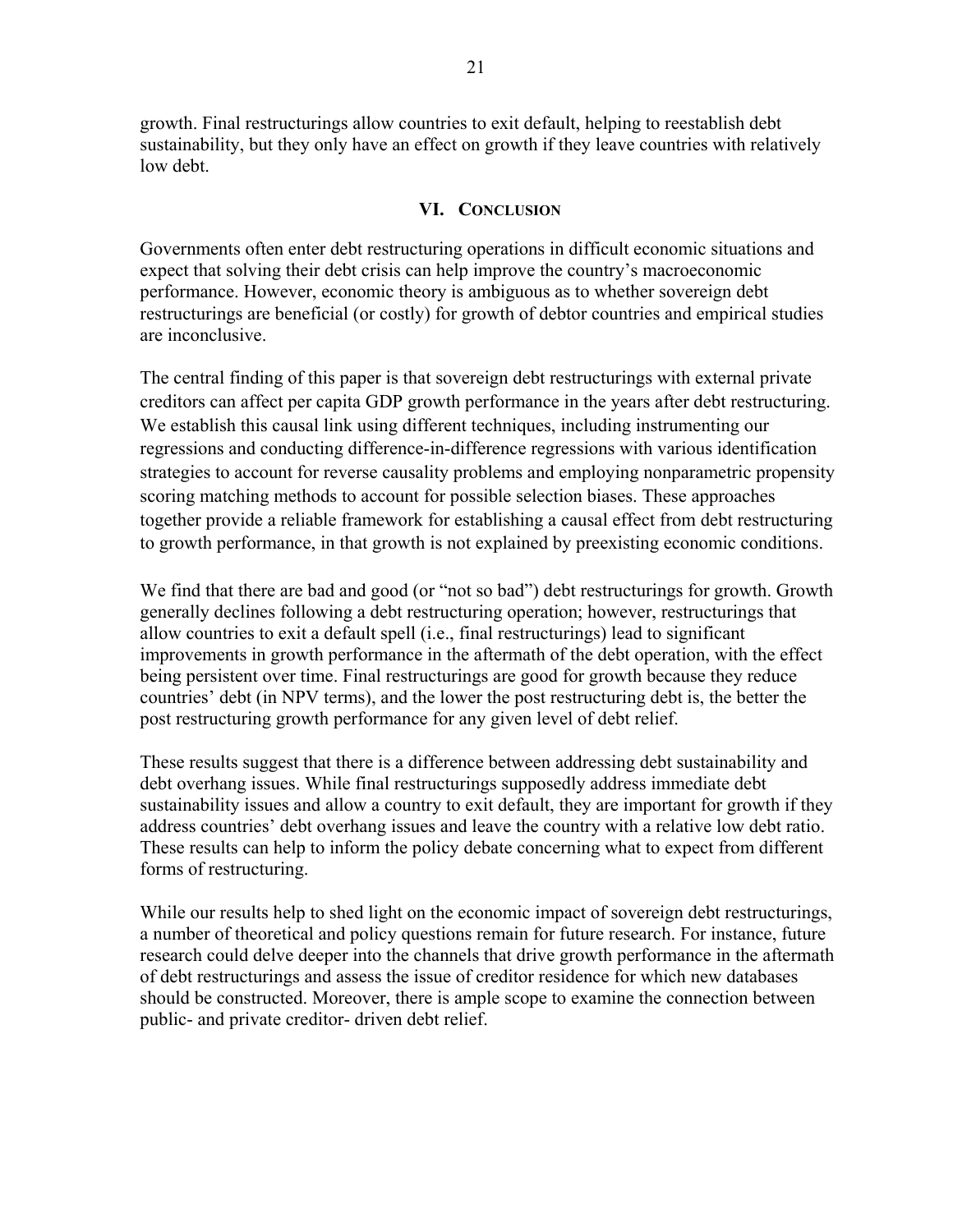#### **REFERENCES**

- Abbas, S. M. A., N. Belhocine, A. ElGanainy, and M. Horton, (2010), "A Historical Public Debt Database", IMF Working Paper No. 10/245.
- Aguiar, M. and G. Gopinath, (2006), "Defaultable Debt, Interest Rates and the Current Account," Journal of International Economics 69(1): 64-83.
- Aguiar, M. M. Amador, and G. Gopinath, (2009), "Investment Cycles and Sovereign Debt Overhang," Review of Economic Studies 76(1): 1-31.
- Arellano, C., (2008), "Default Risk and Income Fluctuations in Emerging Economies," American Economic Review 98(3): 690-712.
- Arslanalp, S. and P. B. Henry, (2005), "Is Debt Relief Efficient?" Journal of Finance 60(2): 1017-1051.
- Arslanalp, S. and P. B. Henry, (2004), "Helping the Poor to Help Themselves: Debt Relief or Aid?" NBER Working Paper No. 10234.
- Asonuma, T. and C. Trebesch, (2016), "Sovereign Debt Restructurings: Preemptive and Post-Default," Journal of European Economic Association 14(1): 175-214.
- Beers, D. and M. Cavanaugh, (2006), "Sovereign Credit Ratings: A Primer," Standard & Poor's Ratings Direct, October 19.
- Benjamin, D. and M. L. J. Wright, (2009), "Recovery Before Redemption: A Theory of Delays in Sovereign Debt Renegotiations," UCLA Department of Economics, mimeo.
- Bi, R., (2008), "'Beneficial' Delays in Debt Restructuring Negotiations," IMF Working Paper 08/38 (Washington: International Monetary Fund).
- Bulow, J. and K. Rogoff, (1989), "Sovereign Debt: Is to Forgive to Forget?" American Economic Review 79(1): 43-50.
- Cole, H. and P. Kehoe, (1998), "Models of Sovereign Debt: Practical vs. General Reputations," International Economic Review 39(1): 55-70.
- Cruces, J. J. and C. Trebesch, (2013), "Sovereign Defaults: The Price of Haircuts", American Economic Journal: Macroeconomics 5(3): 85–117.
- Das, U. S., M. Papaioannou, and C. Trebesch, (2012), "Sovereign Debt Restructurings 1950– 2010: Literature Survey, Data, and Stylized Facts," IMF Working Paper 12/203 (Washington: International Monetary Fund).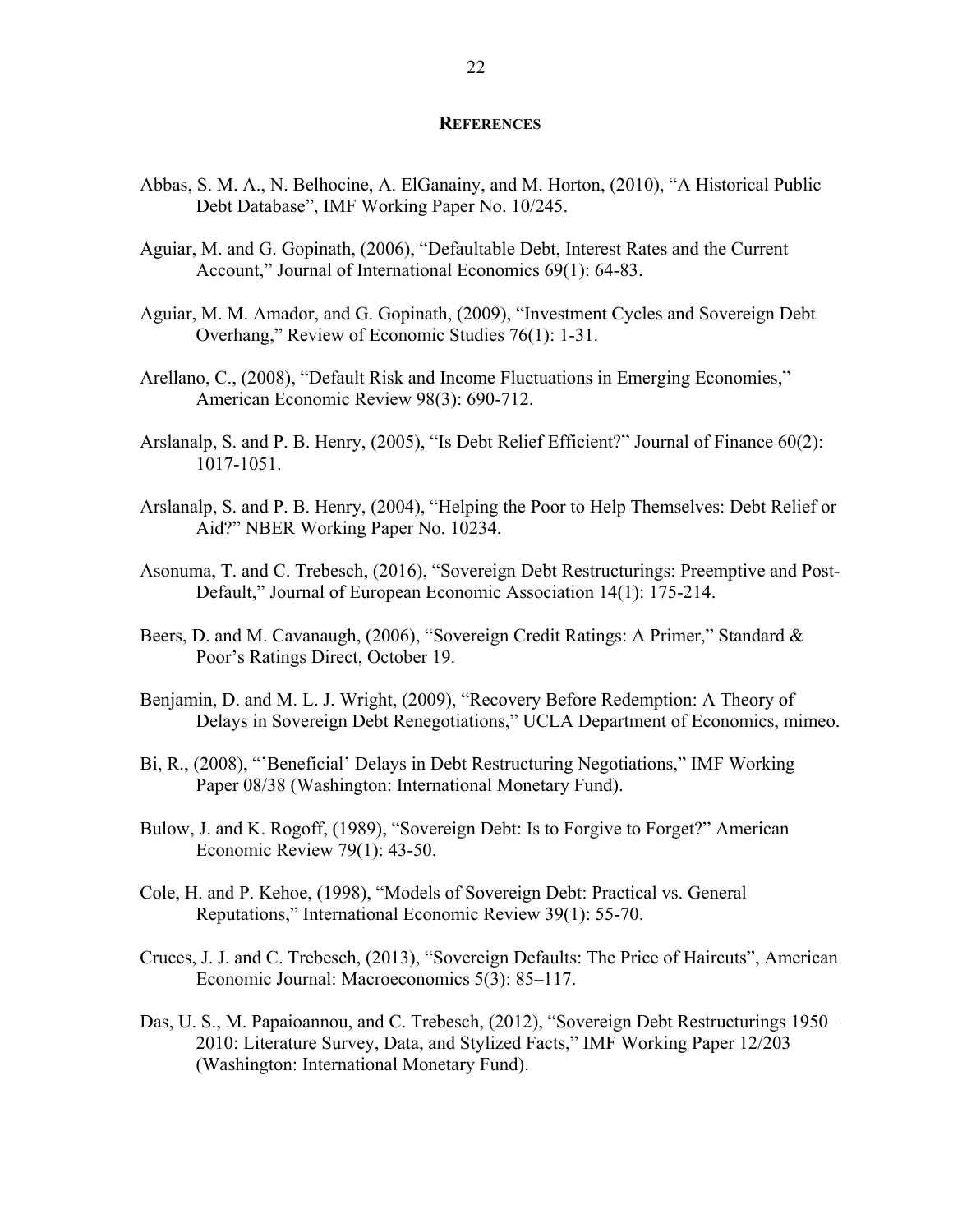- Depetris Chauvin, N. and A. Kraay, (2005), "What Has 100 Billion Dollars Worth of Debt Relief Done for Low-Income Countries?" World Bank, mimeo.
- Dias, D. A., C. Richmond, and T. Wang, (2012), "Duration of Capital Market Exclusion: An Empirical Investigation", UIUC Economics, mimeo.
- Dias, D. A., M. L. J. Wright, and C. Richmond, (2013), "In For a Penny, in for 100 Billion Pounds: Quantifying the Welfare Benefits from Debt Forgiveness", 2013 Meeting Papers 646, Society for Economic Dynamics.
- Eaton, J. and M. Gersovitz, (1981), "Debt and Potential Repudiation: Theoretical and Empirical Analysis," Review of Economic Studies 48(2): 289-309.
- Fuentes, M. and D. Savaria, (2010), Sovereign Defaults: Do International Capital Markets Punish Them?", Journal of Development Economics 91(2): 336-347.
- Glaeser, E. L, R. La Porta, F. Lopez-de-Silanes, and A. Shleifer, (2004), "Do Institutions Cause Growth?", Journal of Economic Growth 9: 271-303.
- Gourinchas, P. O. and M. Obstfeld, (2012), "Stories of the Twentieth Century for the Twenty First", American Economic Journal: Macroeconomics 4(1): 226-265.
- Kumar, M. S. and J. Woo, (2010), "Public Debt and Growth," IMF Working Paper 10/174 (Washington: International Monetary Fund).
- Krugman, P., (1998), "Financing vs. Forgiving a Debt Overhang," Journal of Development Economics 29(3): 253-268.
- Laeven, L. and F. Valencia, (2012), "Systemic Banking Crises Database: An Update." IMF Working Paper No. 12/163.
- Obstfeld, M. and K. Rogoff, (1996), "Foundations of International Economics," (Cambridge, MA: MIT Press).
- Reinhart, C. M. and K. Rogoff, (2010), "Growth in a Time of Debt," American Economic Review 100(2): 573-578.
- Reinhart, C. M. and K. Rogoff, (2009), "This Time is Different: Eight Centuries of Financial Folly", (Princeton, New Jersey: Princeton University Press).
- Reinhart, C. M. and C. Trebesch, (2016), "Sovereign Debt Relief and its Aftermath", Journal of the European Economic Association, 14 (1): 215-251.
- Reinhart, C. M. and C. Trebesch, (2014), "A Distant Mirror of Debt, Default, and Relief", NBER Working Paper No. 20577.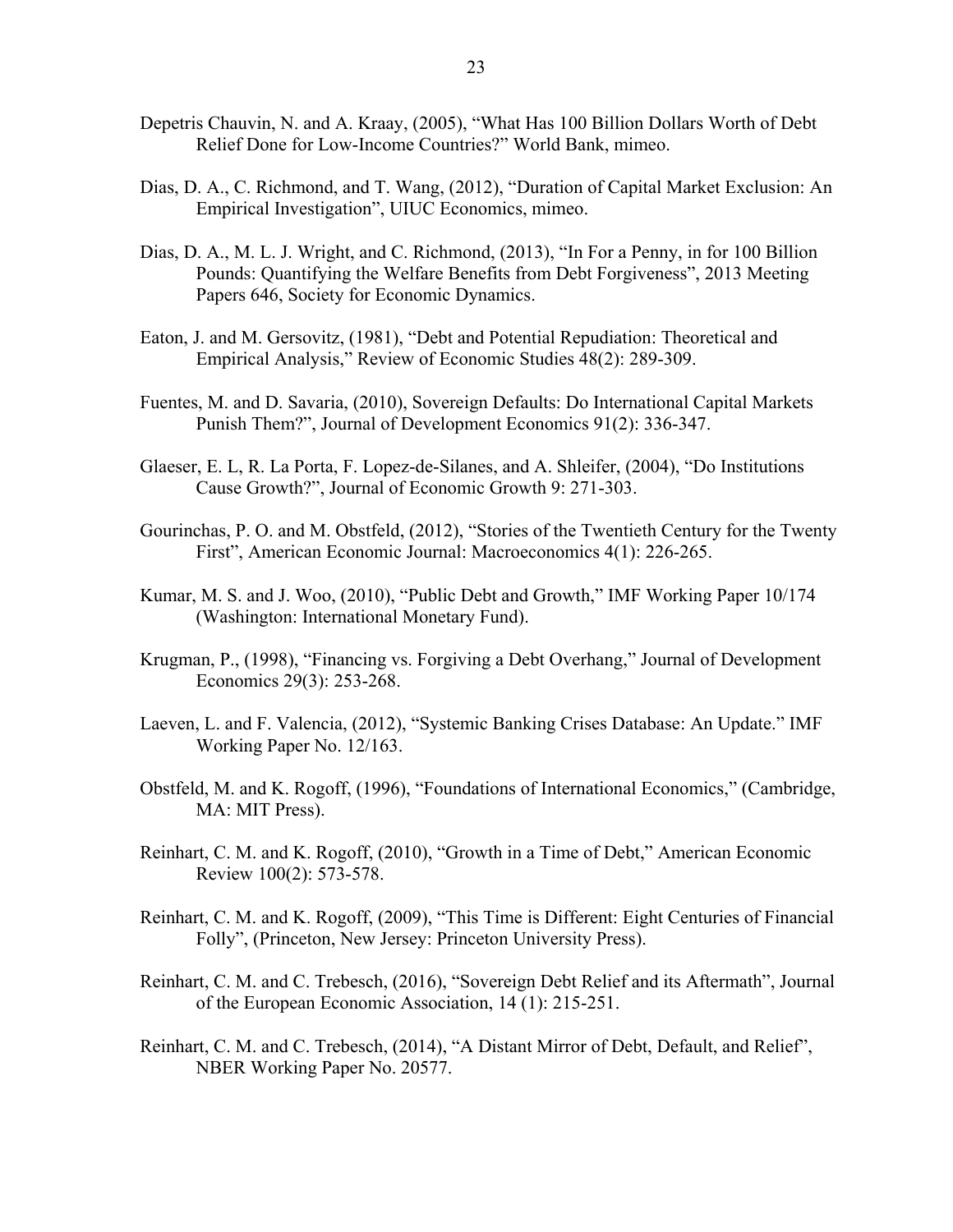- Rose, A. K., (2005), "One Reason Countries Pay Their Debts: Renegotiation and International Trade," Journal of Development Economics 77(1): 189-206.
- Rosenbaum P.R., Rubin D.B. The Central Role of the Propensity Score in Observational Studies for Causal Effects. Biometrika. 1983; 70:41–55.
- Sachs, J., (1989), "The Debt of Developing Countries," in G. A. Calvo, R. Findlay, P. Kouri, and J. Braga de Macedo (eds.), Debt Stabilization and Development: Essays in Memory of Carlos Diaz Alejandro, (Oxford, UK: Basil Blackwell).
- Standard and Poor's, (2010), "Sovereign Defaults and Rating Transition Data, 2009 Update", RatingsDirect.
- Standard and Poor's, (2006), "Default Study: Sovereign Defaults at 26-Year Low, To Show Little Change in 2007", RatingsDirect.
- Sturzenegger, F. and J. Zettelmeyer, (2007), "Debt Defaults and Lessons from a Decade of Crises", (Cambridge, MA: MIT Press).
- Tomz, M. and M. Wright (2007), "Do Countries Default in "Bad Times"?," Journal of European Economic Association, 5 (2-3): 352-360.
- Trebesch, C., (2010), "Delays in Sovereign Debt Restructurings," Free University of Berlin, Unpublished working paper.
- Trebesch, C. and M. Zabel, (2014), "The Output Costs of Hard and Soft Sovereign Default", University of Munich, unpublished working paper.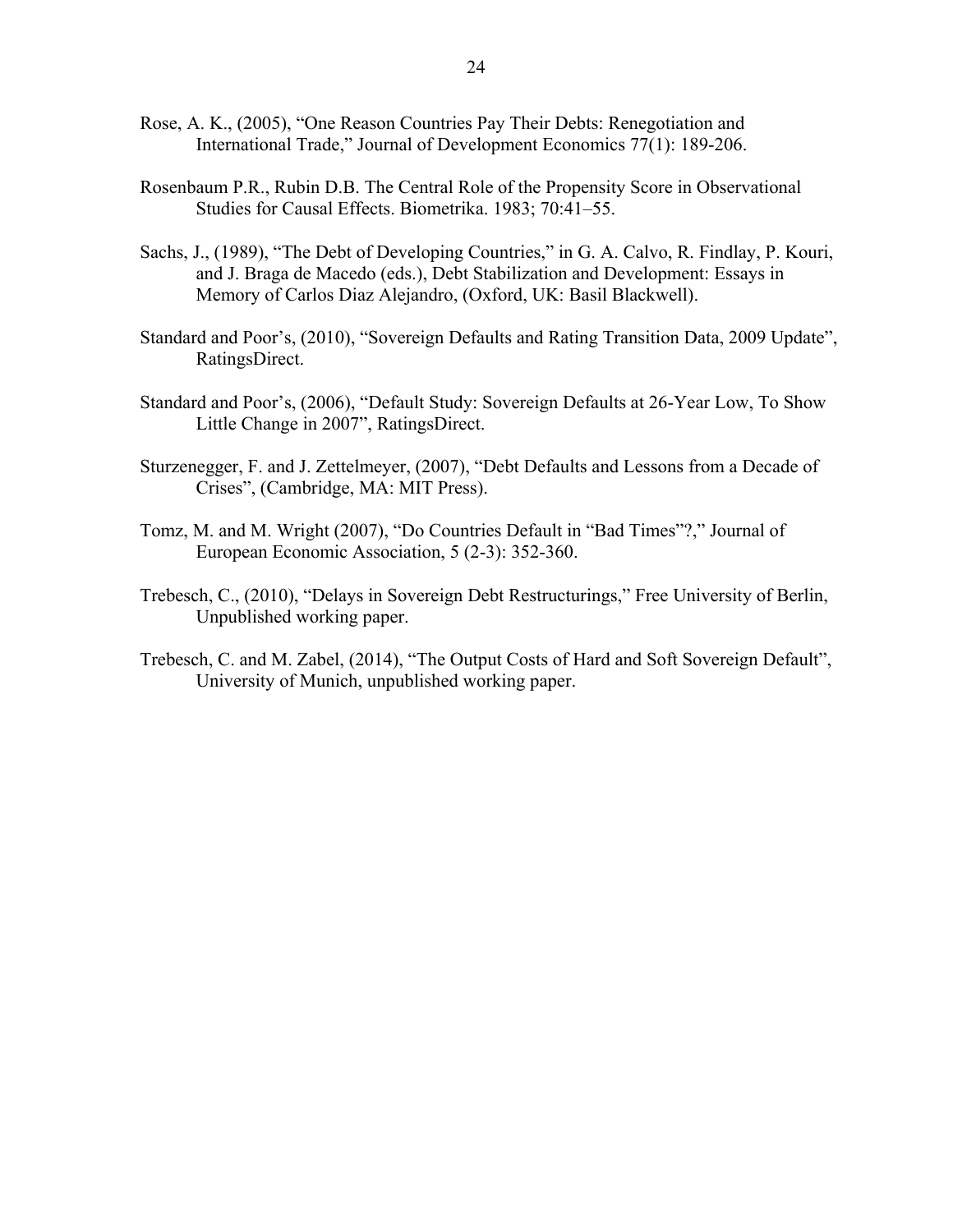### **APPENDIX I. DEFINITIONS AND DATA SOURCES**

This appendix defines the main variables used in the paper and identifies data sources.

Sovereign debt default: Standard &Poor's (SP) default database, 1950-2012, and Global Development Finance (GDF) database, 2006-2012.

SP defines default as "the failure to meet a principal or interest payment on the due date (or within the specified grace period) contained in the original terms of a debt issue or the event that the government tenders an exchange offer of new debt with less-favorable terms than the original issue".29 The SP database provides default information until 2006, and from 2007, it provides information only for rated countries. For events post-2006 in non-rated countries, we use GDF information on the status of interest and principle arrears on external long-term debt (maturity over 1 year) due to private creditors. $30$ 

Sovereign debt restructuring: Cruces and Trebesch (2013) (CT) database. Sovereign debt restructurings can include three possible elements:

- *Debt rescheduling*, which can be defined as a lengthening of maturities of the old debt, possibly involving lower interest rates. Debt rescheduling implies debt relief, as it shifts contractual payments into the future.
- *Debt reduction*, which can be defined as a reduction in the face (nominal) value of the old instruments. Deals with outright face-value reductions are not very common.
- *Debt buybacks*, in which outstanding debt instruments are exchanged against cash, often at a discount.

CT focus on sovereign debt restructurings, defined as restructurings of public or publicly guaranteed debt with foreign private creditors. A number of features characterize this dataset:

- Debt restructurings that predominantly affected domestic creditors and those affecting official creditors, including when negotiated under the chairmanship of the Paris Club, are excluded. Foreign creditors include foreign commercial banks (i.e. "London Club" creditors) as well as foreign bondholders. For recent deals, CT follow the

 $\overline{a}$  $^{29}$  SP also provides information on both external and domestic defaults. Compared with foreign currency debt, the frequency of default on local currency sovereign debt is low. Based on SP data, of the 28 sovereigns defaulting on their local currency debt, 12 previously defaulted on their foreign currency debt. On the other hand, a majority of sovereigns (61) continued servicing local currency debt without interruption after defaulting on foreign currency debt.

 $30$  Debt to private creditors include bonds that are either publicly issued or privately placed; commercial bank loans from private banks and other private financial institutions; and other private credits from manufacturers, exporters, and other suppliers of goods, and bank credits covered by a guarantee of an export credit agency.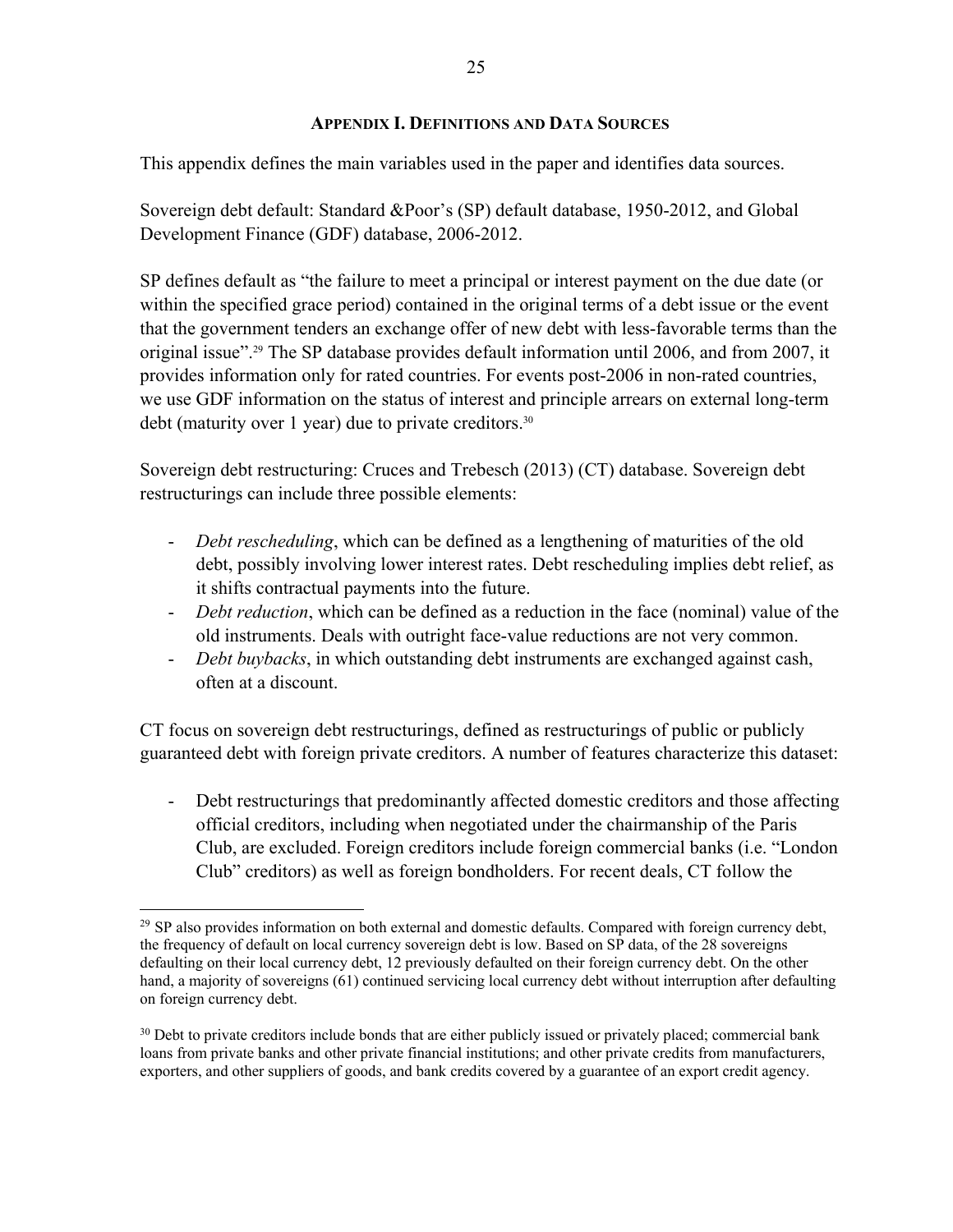categorization of domestic and external debt exchanges of Sturzenegger and Zettelmeyer (2007, p. 263). Therefore, two domestic debt restructurings are explicitly included, as they mainly involved external creditors: Russia's July 1998 GKO exchange and Ukraine's August 1998 exchange of OVDP bonds.

- The dataset focuses on distressed debt exchanges (i.e., including debt rescheduling, reduction and buybacks), defined as restructurings of bonds (and/or bank loans) at less favorable terms than the original bond (loan), following Standard & Poor's (2006, 2010).31 Restructurings that are part of routine sovereign liability management such as debt swaps and buybacks in normal times are disregarded.
- The sample is confined to medium and long-term debt restructurings only, although it includes cases in which short-term debt is exchanged into debt with a maturity of more than one year.
- Only restructurings that are actually implemented are regarded, thus ignoring cases in which negotiations where never concluded or in which an agreement in principle or an exchange offer were never finalized.

Between 1970 and 2010, there are 180 restructurings with private creditors that can be divided into the following: 123 pure rescheduling deals and thus limited to an extension of maturities, 57 restructuring implying a face-value reduction, and 26 buybacks. In our annual data, we consider 168 cases after dropping restructurings occurring in the same year.

Currency and Banking Crises: Laeven and Valencia (2012) (LV) database. LV database collects information on systemic banking crisis, defined by the coincidence of two conditions: (i) significant signs of financial distress in the banking system (significant bank runs, losses in the banking system, and/or bank liquidations), and (ii) significant banking policy intervention measures in response to significant losses in the banking system. Policy interventions are considered significant if at least three out of the following six measures have been used: extensive liquidity support (5 percent of deposits and liabilities to nonresidents), bank restructuring gross costs (at least 3 percent of GDP), significant bank nationalizations, significant guarantees put in place, significant asset purchases (at least 5 percent of GDP), or deposit freezes and/or bank holidays.

LV define currency crisis as a nominal depreciation of the currency vis-à-vis the U.S. dollar of at least 30 percent that is also at least 10 percentage points higher than the rate of depreciation in the year before.

 $\overline{a}$ 31 Standard and Poor's. (2006, 2010).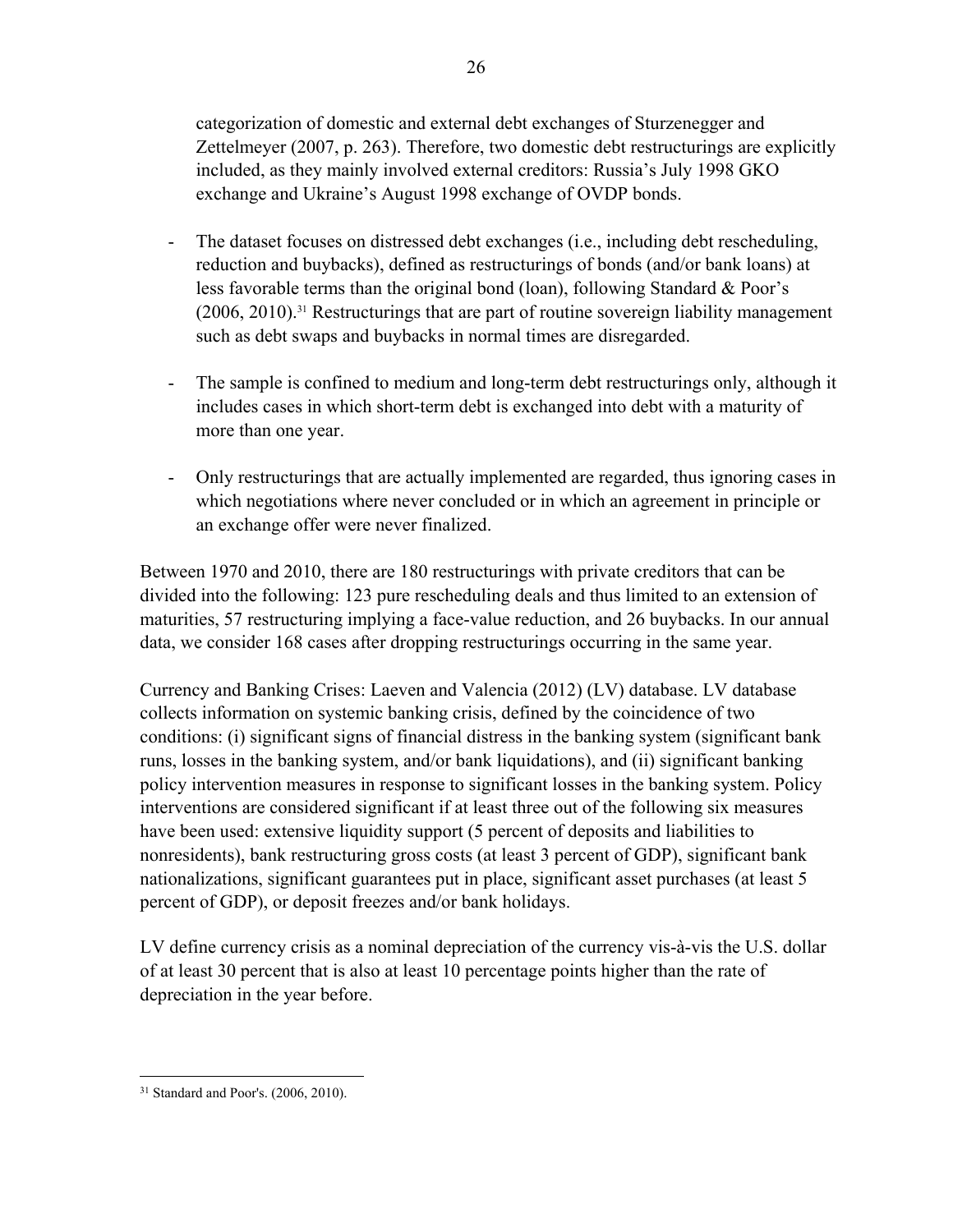| Variable description          | Source                                                   | Definition                                                                                                                                                                                                                                                                                                                                                                    |
|-------------------------------|----------------------------------------------------------|-------------------------------------------------------------------------------------------------------------------------------------------------------------------------------------------------------------------------------------------------------------------------------------------------------------------------------------------------------------------------------|
| <b>Public Debt</b>            | Reinhart and Rogoff (2010),<br>Abbas et al. (2010)       | Central government debt data as from<br>Reinhart and Rogoff (2010). Data<br>integrated with information from Abbas<br>et al (2010)'s historical database for<br>countries not covered in Reinhart and<br>Rogoff (2010). Note that Abbas et al<br>(2010) report central government debt<br>data, but, for the most recent years,<br>include WEO data on general<br>government. |
| Nominal GDP                   | World Economic Outlook                                   |                                                                                                                                                                                                                                                                                                                                                                               |
| Real GDP                      | Penn World Tables                                        |                                                                                                                                                                                                                                                                                                                                                                               |
| <b>Exchange Rates</b>         | World Economic Outlook                                   |                                                                                                                                                                                                                                                                                                                                                                               |
|                               | World Real GDP Growth World Economic Outlook             |                                                                                                                                                                                                                                                                                                                                                                               |
| US Short-Term Deposit<br>Rate | <b>World Economic Outlook</b>                            | Deposit rate refers to rates offered to<br>resident customers for demand, time, or<br>savings deposits.                                                                                                                                                                                                                                                                       |
| 10 year yields                | Dias, D. A., C. Richmond, and M.<br>L. J. Wright, (2013) | Country-specific 10-year interest rates<br>are proxied by high-yield US<br>corporate yields based using credit<br>ratings.                                                                                                                                                                                                                                                    |

## Table I.1 Macroeconomic Variables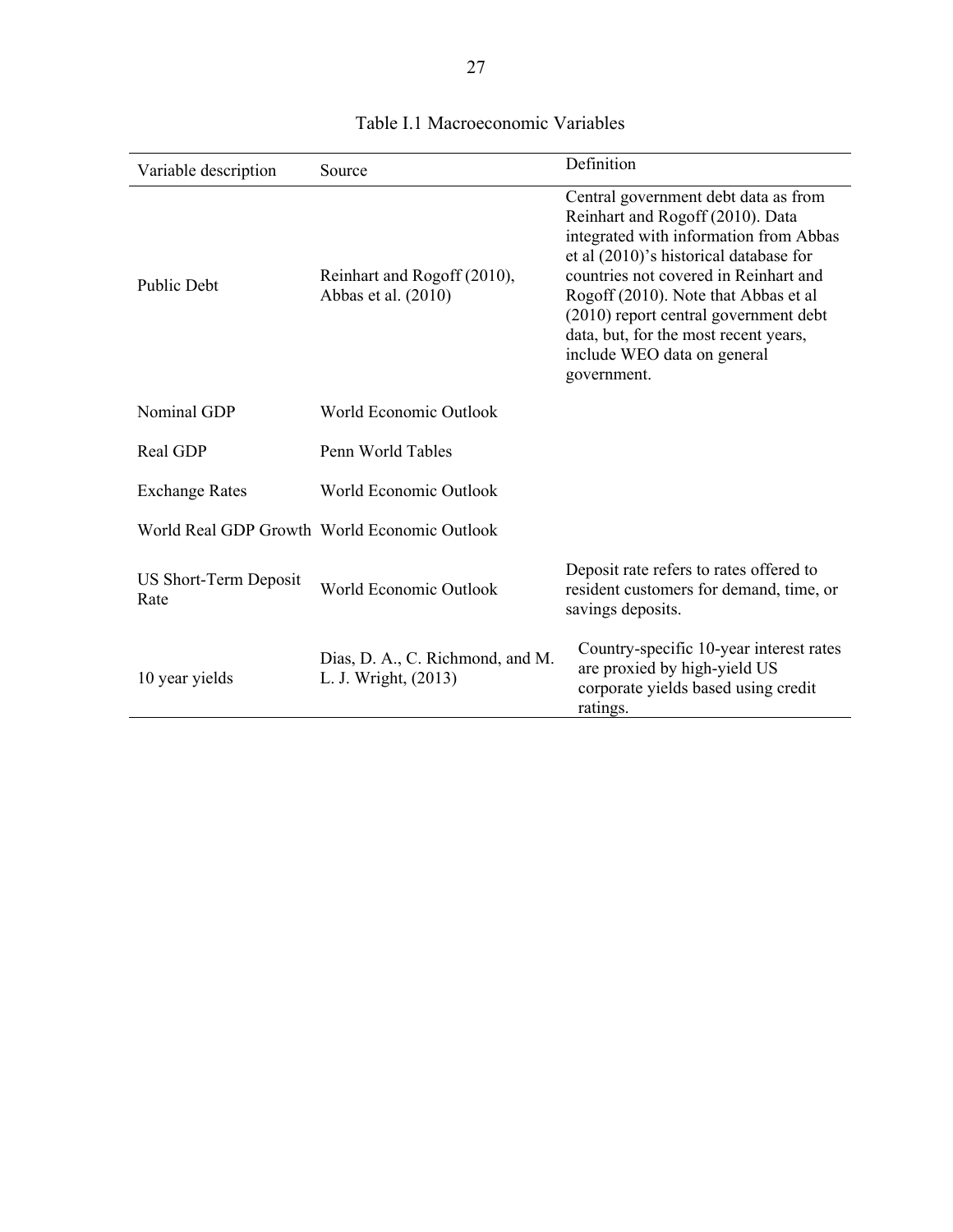#### **APPENDIX II. CHARACTERISTICS OF RESTRUCTURING EVENTS, 1970-2010**

|  | Table II.1 Selected Characteristics of Restructuring Events, 1970-2010 |  |  |  |
|--|------------------------------------------------------------------------|--|--|--|

|                               |                   |                                                               |                                                          |                                                          | Cumulative debt relief 1/                                                          |       |                       |                                                      |
|-------------------------------|-------------------|---------------------------------------------------------------|----------------------------------------------------------|----------------------------------------------------------|------------------------------------------------------------------------------------|-------|-----------------------|------------------------------------------------------|
|                               |                   |                                                               |                                                          |                                                          | % of GDP                                                                           |       |                       |                                                      |
| Country                       | Default<br>period | Number of<br>restructuring deals<br>within default<br>episode | Years since default<br>until first<br>restructuring deal | Years since default<br>until final<br>restructuring deal | By restructuring                                                                   | Total | % of<br>total<br>debt | Cumulative<br>face value<br>reduction in %<br>of GDP |
| Albania                       | 1991-1995         | $\mathbf{1}$                                                  | 5                                                        | 5                                                        | 14.8 (1996*)                                                                       | 14.8  | 21.3                  | 10.1                                                 |
| Algeria                       | 1991-1996         | $\overline{2}$                                                | $\overline{2}$                                           | 6                                                        | 0.3 (1992), 1.6 (1996)                                                             | 1.9   | 1.2                   |                                                      |
| Argentina                     | 1982-1993         | 3                                                             | $\overline{a}$                                           | 12                                                       | 3.4 (1986), 5.9 (1988), 3.9 (1993*)                                                | 13.2  | 28.9                  | 1.1                                                  |
| Argentina                     | 2001-2005         | $\mathbf{1}$                                                  | 5                                                        | 5                                                        | 25.7 (2005*)                                                                       | 25.7  | 24.3                  | 9.8                                                  |
| Belize                        | 2006-2007         | $\mathbf{1}$                                                  | $\overline{2}$                                           | $\overline{2}$                                           | 9.5(2007)                                                                          | 9.5   | 10.7                  |                                                      |
| <b>Bolivia</b>                | 1986-1997         | $\overline{2}$                                                | $\mathbf{a}$                                             | 8                                                        | 9.5 (1988*), 2.3 (1993*)                                                           | 11.8  | 8.0                   | 10.9                                                 |
| Bosnia and Herzegovina        | 1992-1997         | $\mathbf{1}$                                                  | 6                                                        | 6                                                        |                                                                                    |       |                       |                                                      |
| Brazil                        | 1983-1994         | 6                                                             | $\mathbf{1}$                                             | 12                                                       | -0.3 (1983), 0.1 (1984), 0.5 (1986), 3.5 (1988), 0.6 (1992), 2.3 (1994*)           | 6.7   | 9.0                   | 0.7                                                  |
| <b>Bulgaria</b>               | 1990-1994         | $\mathbf{1}$                                                  | 5                                                        | 5                                                        | 55.6 (1994*)                                                                       | 55.6  | 32.7                  | 30.7                                                 |
| Cameroon                      | 1985-2003         | $\overline{2}$                                                | 18                                                       | 19                                                       | 4.7 (2002*), 5.0 (2003*)                                                           | 9.7   | 13.0                  | 9.7                                                  |
| Chile                         | 1983-1990         | 5                                                             | $\mathbf{1}$                                             | 8                                                        | 0.1 (1983), 0.5 (1984), 10.1 (1986), 3.8 (1987), 3.3 (1990)                        | 17.8  | 27.1                  |                                                      |
| Congo, Demogratic Republic of | 1976-2010^        | $\overline{7}$                                                | 5                                                        | 14                                                       | 0.8 (1980), 0.2 (1983), 0.2 (1984), 0.3 (1985), 0.3 (1986), 0.2 (1987), 0.3 (1989) | 2.3   | 4.5                   |                                                      |
| Congo, Republic of            | 1983-2010^        | $\mathbf{1}$                                                  | 25                                                       | 25                                                       | 22.7 (2007*)                                                                       | 22.7  | 24.9                  | 19.0                                                 |
| Costa Rica                    | 1981-1990         | 3                                                             | $\overline{3}$                                           | 10                                                       | 7.6 (1983), 4.0 (1985), 17.4 (1990*)                                               | 29.0  | 28.1                  | 11.4                                                 |
| Cote d'Ivoire                 | 1983-1998         | $\mathbf{1}$                                                  | 16                                                       | 16                                                       | 31.5 (1998*)                                                                       | 31.5  | 34.0                  | 30.2                                                 |
| Cote d'Ivoire                 | 2000-2010^        | $\mathbf{1}$                                                  | 11                                                       | 11                                                       | $7.1(2010*)$                                                                       | 7.1   | 10.9                  | 2.6                                                  |
| Croatia                       | 1992-1996         | $\mathbf{1}$                                                  | 5                                                        | 5                                                        | 0.4(1996)                                                                          | 0.4   | 1.5                   |                                                      |
| Dominca                       | 2003-2005         | $\mathbf{1}$                                                  | $\overline{2}$                                           | $\overline{2}$                                           | 21.6 (2004*)                                                                       | 21.6  | 23.3                  | 6.0                                                  |
| Dominican Republic            | 1982-1994         | $\overline{2}$                                                | 5                                                        | 13                                                       | 5.2 (1986), 3.9 (1994*)                                                            | 9.1   | 21.3                  | 3.1                                                  |
| Dominican Republic            | 2005              | $\mathbf{1}$                                                  | $\mathbf{1}$                                             | $\mathbf{1}$                                             | 0.2(2005)                                                                          | 0.2   | 1.5                   |                                                      |
| Ecuador                       | 1982-1995         | $\overline{4}$                                                | $\overline{2}$                                           | 14                                                       | 0.4 (1983), 0.1 (1984), 3.4 (1985), 12.9 (1995*)                                   | 16.8  | 23.6                  | 5.0                                                  |
| Ecuador                       | 1999-2000         | $\mathbf{1}$                                                  | $\overline{2}$                                           | $\overline{2}$                                           | 13.7 (2000*)                                                                       | 13.7  | 12.7                  | 12.2                                                 |
| Ecuador                       | 2008-2009         | $\mathbf{1}$                                                  | $\overline{2}$                                           | $\overline{2}$                                           | $3.7(2009*)$                                                                       | 3.7   | 14.1                  | 3.8                                                  |
| Ethiopia                      | 1991-1999         | $\mathbf{1}$                                                  | 6                                                        | 6                                                        | $2.4(1996*)$                                                                       | 2.4   | 1.7                   | 2.4                                                  |
| <b>FYR Macedonia</b>          | 1992-1997         | $\mathbf{1}$                                                  | 6                                                        | 6                                                        | 2.1 (1997)                                                                         | 2.1   | 7.3                   |                                                      |
| Gabon                         | 1986-1994         | $\overline{2}$                                                | $\overline{2}$                                           | 9                                                        | 0.1 (1987), 0.7 (1994)                                                             | 0.8   | 1.0                   |                                                      |
| Gambia, The                   | 1986-1990         | $\mathbf{1}$                                                  | 3                                                        | $\overline{3}$                                           | 2.7 (1988)                                                                         | 2.7   | 2.3                   |                                                      |
| Grenada                       | 2004-2005         | $\mathbf{1}$                                                  | $\overline{2}$                                           | $\overline{2}$                                           | 10.2 (2005)                                                                        | 10.2  | 12.6                  |                                                      |
| Guinea                        | 1986-1988         | $\mathbf{1}$                                                  | $\overline{3}$                                           | 3                                                        | 0.5(1988)                                                                          | 0.5   |                       |                                                      |
| Guinea                        | 1991-1998         | $\mathbf{1}$                                                  | 8                                                        | 8                                                        | $0.3(1998*)$                                                                       | 0.3   | 0.4                   | 0.3                                                  |
| Guyana                        | 1982-2010^        | $\overline{2}$                                                | 11                                                       | 18                                                       | 13.8 (1992*), 4.6 (1999*)                                                          | 18.4  | 3.7                   | 18.4                                                 |
| Honduras                      | 1981-2005         | $\overline{2}$                                                | 9                                                        | 21                                                       | $1.6(1989), 0.1(2001*)$                                                            | 1.7   | 1.4                   | 0.1                                                  |
| Iraq                          | 1987-2006         | $\mathbf{1}$                                                  | 20                                                       | 20                                                       | 24.3 (2006*)                                                                       | 24.3  |                       | 22.2                                                 |
| Jamaica                       | 1978-1979         | $\overline{2}$                                                | $\mathbf{1}$                                             | $\overline{2}$                                           | 0.1(1978), 0.2(1979)                                                               | 0.3   | 0.4                   |                                                      |
| Jamaica                       | 1981-1985         | $\overline{3}$                                                | $\mathbf{1}$                                             | 5                                                        | 0.5 (1981), 1.4 (1984), 5.9 (1985)                                                 | 7.8   | 4.9                   |                                                      |
| Jamaica                       | 1987-1993         | $\overline{2}$                                                | $\mathbf{1}$                                             | $\Delta$                                                 | 3.5 (1987), 3.1 (1990)                                                             | 6.6   | 5.8                   |                                                      |
| Jordan                        | 1989-1993         | $\mathbf{1}$                                                  | 5                                                        | 5                                                        | 12.7 (1993*)                                                                       | 12.7  | 8.8                   | 6.7                                                  |
| Kenya                         | 1994-1998         | $\mathbf{1}$                                                  | 5                                                        | 5                                                        | $0.3(1998*)$                                                                       | 0.3   | 0.5                   | 0.2                                                  |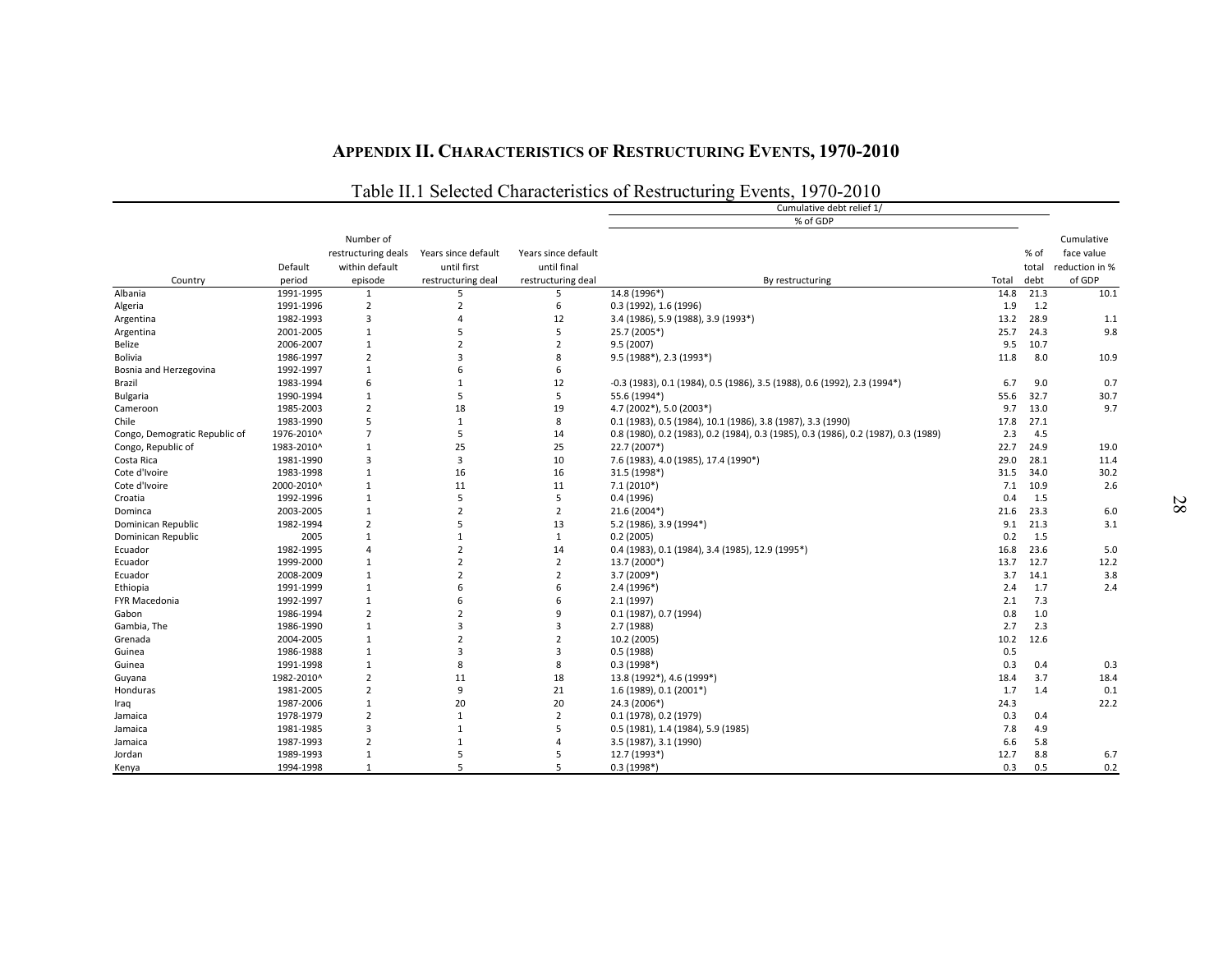|                            |            |                     |                     |                     | Cumulative debt relief 1/                                                           |        |        |                |
|----------------------------|------------|---------------------|---------------------|---------------------|-------------------------------------------------------------------------------------|--------|--------|----------------|
|                            |            |                     |                     |                     | % of GDP                                                                            |        |        |                |
|                            |            | Number of           |                     |                     |                                                                                     |        |        | Cumulative     |
|                            |            | restructuring deals | Years since default | Years since default |                                                                                     |        | % of   | face value     |
|                            | Default    | within default      | until first         | until final         |                                                                                     |        | total  | reduction in % |
| Country                    | period     | episode             | restructuring deal  | restructuring deal  | By restructuring                                                                    | Total  | debt   | of GDP         |
| Liberia                    | 1981-2009  | $\mathbf{1}$        | $\overline{2}$      | $\overline{2}$      |                                                                                     |        |        |                |
| Madagascar                 | 1981-2002  | $\overline{4}$      | $\mathbf{1}$        | 10                  | 0.8 (1981), 2.7 (1984), 0.3 (1987), 0.8 (1990)                                      | 4.6    | 5.2    |                |
| Malawi                     | 1988       | 1                   | $\mathbf{1}$        | $\mathbf{1}$        | 1.0 (1988)                                                                          | 1.0    | 1.0    |                |
|                            | 1992-1996  | 1                   | 5                   | 5                   | $3.3(1996*)$                                                                        | 3.3    | 2.1    |                |
| Mauritania<br>Mexico       | 1982-1990  | 5                   | $\overline{2}$      | 9                   |                                                                                     | 13.8   | 19.0   | 3.3<br>3.0     |
|                            |            |                     |                     |                     | 0.4 (1983), 0.8 (1985), 5.8 (1987), 1.0 (1988*), 5.8 (1990*)                        |        |        |                |
| Moldova                    | 2002       | $\mathbf{1}$        | $\mathbf{1}$        | $\mathbf{1}$<br>5   | 0.9(2002)                                                                           | 0.9    | 1.2    |                |
| Morocco                    | 1986-1990  | 3                   | $\mathbf{1}$        |                     | 0.7 (1986), 2.8 (1987), 5.0 (1990)                                                  | 8.5    | 9.1    |                |
| Mozambique                 | 1983-1992  | $\overline{2}$<br>5 | 5<br>$\overline{2}$ | 9                   | 5.1 (1987), 4.1 (1991*)                                                             | 9.2    |        | 4.1            |
| Nicaragua                  | 1979-2007  |                     |                     | 17                  | 8.3 (1980), 4.3 (1981), 2.3 (1982), 1.5 (1984), 24.4 (1995*)                        | 40.8   | 24.5   | 24.4           |
| Niger                      | 1983-1991  | 3                   | $\overline{2}$      | 9                   | 0.7 (1984), 1.3 (1986), 3.9 (1991*)                                                 | 5.9    | 10.2   | 3.9            |
| Nigeria                    | 1982-1992  | 6                   | $\overline{2}$      | 10                  | 0.1 (1983), -0.1 (1984), 3.7 (1987), 2.1 (1988), 7.5 (1989), 8.3 (1991*)            | 21.6   | 16.6   |                |
| Pakistan                   | 1998-1999  | 1                   | $\overline{2}$      | $\overline{2}$      | 0.3(1999)                                                                           | 0.3    | 0.3    |                |
| Panama                     | 1983-1996  | 3                   | $\overline{3}$      | 14                  | 1.3 (1985), 0.9 (1994), 14.7 (1996*)                                                | 16.9   | 22.6   | 0.3            |
| Peru                       | 1980       | $\mathbf{1}$        | $\mathbf{1}$        | $\mathbf{1}$        | $-0.1(1980)$                                                                        | $-0.1$ | $-0.2$ |                |
| Peru                       | 1983-1997  | $\overline{2}$      | $\overline{1}$      | 15                  | $0.1$ (1983), 11.4 (1997*)                                                          | 11.5   | 32.7   | 6.1            |
| Philippines                | 1983-1992  | 4                   | $\overline{4}$      | 10                  | 4.2 (1986), 4.1 (1987), 1.9 (1990*), 1.9 (1992*)                                    | 12.1   | 22.6   | 2.0            |
| Poland                     | 1981-1994  | $\overline{7}$      | $\overline{2}$      | 14                  | 3.4 (1982), 0.8 (1983), 0.5 (1984), 1.0 (1986), 3.0 (1988), 0.0 (1989), 6.4 (1994*) | 15.1   |        | 4.2            |
| Romania                    | 1981-1983  | $\overline{2}$      | $\overline{2}$      | 3                   | 1.0 (1982), 0.4 (1983)                                                              | 1.4    |        |                |
| Romania                    | 1986       | $\mathbf{1}$        | $\mathbf{1}$        | $\mathbf{1}$        | 0.2(1986)                                                                           | 0.2    |        |                |
| <b>Russian Federation</b>  | 1991-2000  | 3                   | $\overline{7}$      | 10                  | 2.0 (1997), 1.2 (1999*), 6.5 (2000*)                                                | 9.7    | 20.7   | 5.0            |
| Sao Tome and Principe      | 1987-1994  | $\mathbf{1}$        | 8                   | 8                   | 6.9 (1994*)                                                                         | 6.9    |        | 6.9            |
| Senegal                    | 1981-1985  | $\overline{2}$      | $\overline{4}$      | 5                   | 0.8(1984), 0.2(1985)                                                                | 1.0    | 1.4    |                |
| Senegal                    | 1990       | $\mathbf{1}$        | $\mathbf{1}$        | $\mathbf{1}$        | 0.2(1990)                                                                           | 0.2    | 0.4    |                |
| Senegal                    | 1992-1996  | $\mathbf{1}$        | 5                   | 5                   | $1.5(1996*)$                                                                        | 1.5    | 1.9    | 1.5            |
| Serbia                     | 1992-2004  | $\mathbf{1}$        | 13                  | 13                  | $8.1(2004*)$                                                                        | 8.1    | 12.6   | 6.8            |
| Seychelles                 | 2008-2010  | $\mathbf{1}$        | $\overline{3}$      | 3                   | 18.5 (2010*)                                                                        | 18.5   | 17.1   | 16.4           |
| Sierra Leone               | 1986-1995  | 1                   | 10                  | 10                  | 23.8 (1995*)                                                                        | 23.8   | 9.4    | 23.8           |
| Slovenia                   | 1992-1996  | $\mathbf{1}$        | $\overline{4}$      | $\overline{a}$      | 0.1(1995)                                                                           | 0.1    | 0.9    |                |
| South Africa               | 1985-1987  | $\mathbf{1}$        | $\overline{3}$      | $\overline{3}$      | 1.1(1987)                                                                           | 1.1    | 4.4    |                |
| South Africa               | 1989       | $\mathbf{1}$        | $\mathbf{1}$        | $\mathbf{1}$        | 1.0 (1989)                                                                          | 1.0    | 3.1    |                |
| South Africa               | 1993       | $\mathbf{1}$        | $\mathbf{1}$        | $\mathbf{1}$        | 0.8(1993)                                                                           | 0.8    | 2.3    |                |
| Sudan                      | 1979-2010^ | $\mathbf{1}$        | $\overline{7}$      | $\overline{7}$      | 8.3 (1985)                                                                          | 8.3    |        |                |
| Tanzania                   | 1984-2004  | $\mathbf{1}$        | 21                  | 21                  | $1.1(2004*)$                                                                        | 1.1    |        | 1.1            |
| Togo                       | 1988       | $\mathbf{1}$        | $\mathbf{1}$        | $\mathbf{1}$        | 1.5 (1988)                                                                          | 1.5    | 1.9    |                |
| Togo                       | 1991-1997  | $\mathbf{1}$        | $\overline{7}$      | $\overline{7}$      | 4.3 (1997*)                                                                         | 4.3    | 4.7    | 4.3            |
| <b>Trinidad and Tobago</b> | 1988-1989  | $\mathbf{1}$        | $\overline{2}$      | $\overline{2}$      | 1.6 (1989)                                                                          | 1.6    | 3.1    |                |
| Turkey                     | 1978-1979  | $\mathbf{1}$        | $\mathbf{1}$        | $\mathbf{1}$        | .5(1979)                                                                            | 0.5    | 3.3    |                |
| Turkey                     | 1982       | 1                   | $\mathbf{1}$        | 1                   | .4 (1982)                                                                           | 0.4    | 2.0    |                |
| Uganda                     | 1980-1993  | 1                   | 14                  | 14                  | $4.1(1993*)$                                                                        | 4.1    | 3.9    | 4.1            |
| Ukraine                    | 1998-2000  | $\overline{3}$      | $\mathbf{1}$        | $\overline{3}$      | 0.2 (1998), -0.0 (1999*), 0.9 (2000*)                                               | 1.0    | 1.9    | 0.7            |
| Uruguay                    | 1983-1985  | $\mathbf{1}$        | $\mathbf{1}$        | 1                   | 0.1(1983)                                                                           | 0.1    | 0.1    |                |
| Uruguay                    | 1990-1991  | 1                   | $\overline{2}$      | $\overline{2}$      | $3.4(1991*)$                                                                        | 3.4    | 6.9    | 2.1            |
| Uruguay                    | 2003       | 1                   | $\overline{1}$      | 1                   | 2.5(2003)                                                                           | 2.5    | 2.4    |                |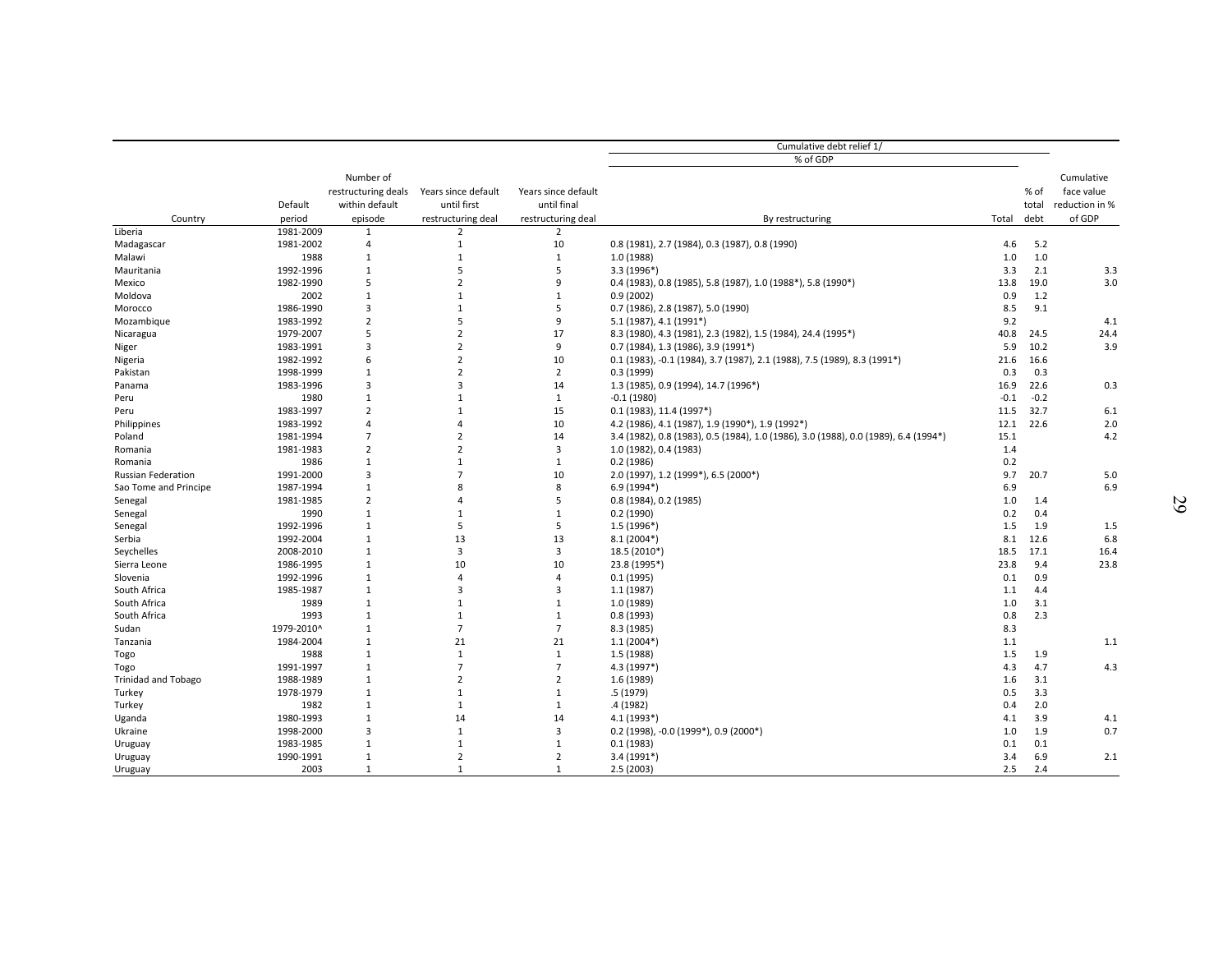|                       |           |                     |                     |                     |                        | Cumulative debt relief 1/ |       |       |                |
|-----------------------|-----------|---------------------|---------------------|---------------------|------------------------|---------------------------|-------|-------|----------------|
|                       |           |                     |                     |                     |                        | % of GDP                  |       |       |                |
|                       |           | Number of           |                     |                     |                        |                           |       |       | Cumulative     |
|                       |           | restructuring deals | Years since default | Years since default |                        |                           |       | % of  | face value     |
|                       | Default   | within default      | until first         | until final         |                        |                           |       | total | reduction in % |
| Country               | period    | episode             | restructuring deal  | restructuring deal  |                        | By restructuring          | Total | debt  | of GDP         |
| Venezuela             | 1983-1988 |                     |                     | b                   | 3.3 (1986), 1.4 (1988) |                           | 4.7   | 13.1  |                |
| Venezuela             | 1990      |                     |                     |                     | 14.9 (1990*)           |                           | 14.9  | 22.9  | 2.8            |
| Vietnam               | 1985-1998 |                     | 13                  | 13                  | $1.5(1997*)$           |                           | 1.5   | 1.7   | 0.8            |
| Yemen                 | 1985-2001 |                     | 17                  | 17                  | $6.0(2001*)$           |                           | 6.0   | 9.9   | 6.0            |
| Zambia                | 1983-1994 |                     | 12                  |                     | 15.1 (1994*)           |                           | 15.1  | 8.6   | 15.1           |
| Average, all episodes |           | 1.8                 | 4.9                 | 7.3                 |                        |                           | 8.7   | 10.1  | 7.8            |
| Median, all episodes  |           | 1.0                 | 3.0                 | 5.5                 |                        |                           | 5.3   | 6.9   | 4.3            |

Sources: Standard and Poor's (2006), Moody's (2015), Cruces and Trebesch (2013), and authors' estimates.<br>Notes: ^ indicates default episode not ended as of 2010; \* denotes year in which restructuring included face value de haircut times US\$ amount of debt involved) across all restructuring episodes within each default episode. For each restructing event, the US\$ reduction is scaled by either GDP of the same year or stock of public debt (dome external) as of the end of the previous year.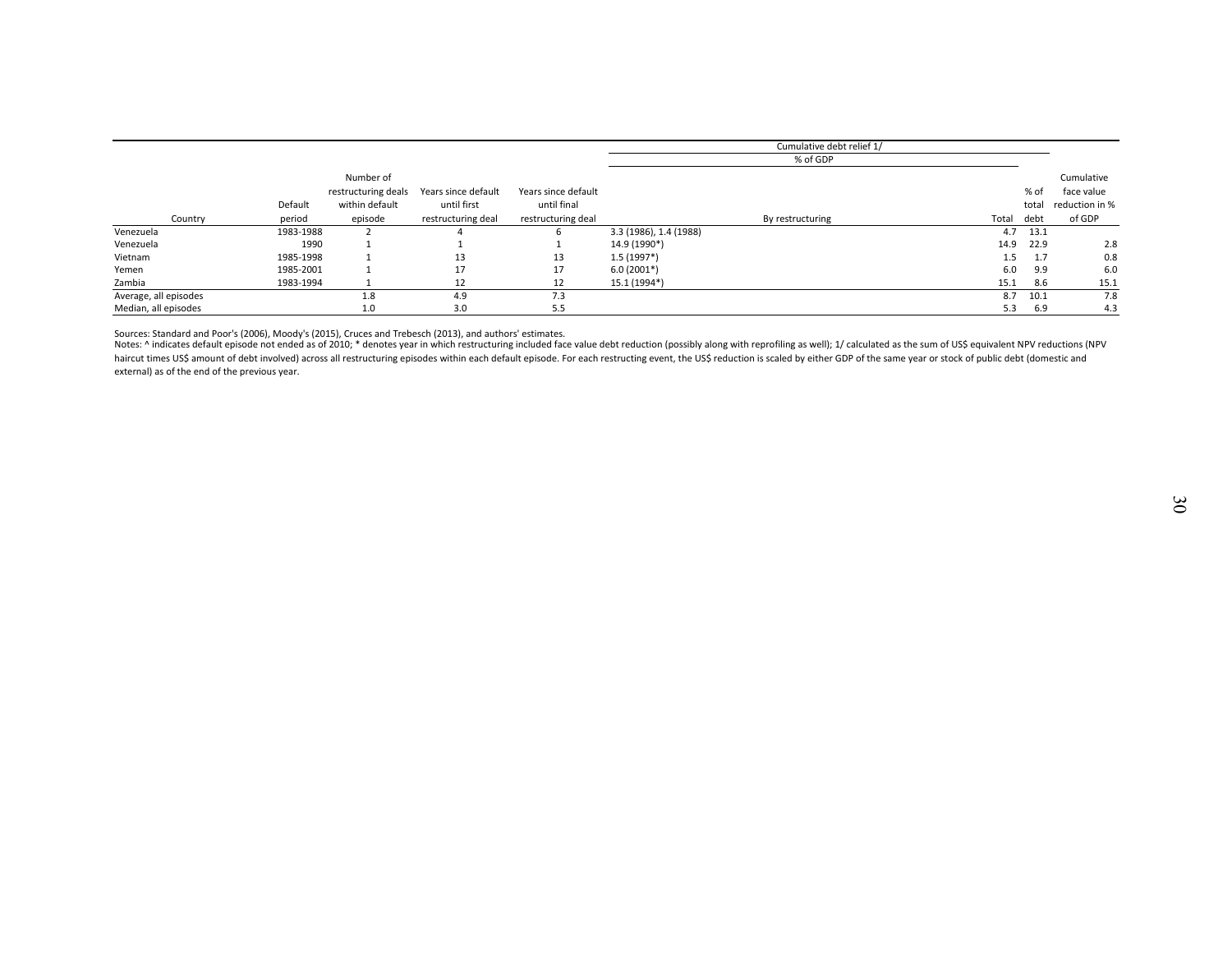#### **APPENDIX III. DEBT REDUCTION AND GROWTH PERFORMANCE**

This appendix presents results reported in section V on the impact of debt relief on growth for final debt restructuring episodes.

We examine causality linkages using equation (2), where two different measures of debt relief replace the final restructuring dummy. Following the approach of Section IV, we then run OLS, instrumental variable and restricted sample regressions to deal with endogeneity and selection bias issues. As measure of debt relief, first, we consider the size of the haircut in NPV terms (i.e., size of the haircut). Second, we look at the NPV debt reduction expressed as a percentage of the pre-restructuring stock of debt. This latter measure is defined as the haircut at time *t* multiplied by the debt involved, and divided by total public debt in year *t-1* (the year before the restructuring). This measure takes into account that haircuts only apply to a fraction of existing debt and provides the NPV debt reduction that directly affects a country's debt burden.

Regression results suggest that larger debt relief leads to better post-restructuring growth performance. The simple OLS regressions (Table III.1, columns 1-2) show that both our measures of debt relief have a positive and significant coefficient, with a 10 percent debt reduction associated with 1.2 percent higher growth (0.5 percent for 10 percent haircuts) in the first year after the restructuring.

Instrumental regressions (Table III.1, columns 3-4) confirm our OLS findings. We use two new instruments for our measures of debt relief: the average haircut by distance from default (Figure III.1) and the average debt relief by distance from default (Figure III.1) for the size of haircut and the debt relief variables, respectively. These instruments should help to address possible endogeneity issues related to the timing and the size of the restructuring.32 First stage regressions for both instruments are supportive of a strong correlation between the instruments and the instrumented variables.The IV regressions show that 10 percent debt relief improves growth in the year after restructuring by an even larger amount (3.2 percent for NPV debt relief and 0.6 percent for haircuts).

Results are similar, although less significant, when we restrict our sample to the eleven years around the restructuring (Table III.1, columns 5-6). The initial positive effects of debt relief on growth are persistent over time (Table III.2). Based on our preferred IV specification, on average, 10 percent NPV debt reduction improves cumulative growth in the five years after restructuring by more than 6 percentage points. In the sample restricted to countries that have restructured, within the 11-year window around a restructuring the coefficient on debt relief is not significant in the year following a restructuring, but it becomes significant at the 10 percent level in the second and third years after the restructuring.

Following the approach of section IV, we also test our results for reverse causality by performing an event study and running difference-in difference regressions as in equation

 $32$  First stage regressions are available from the authors upon request.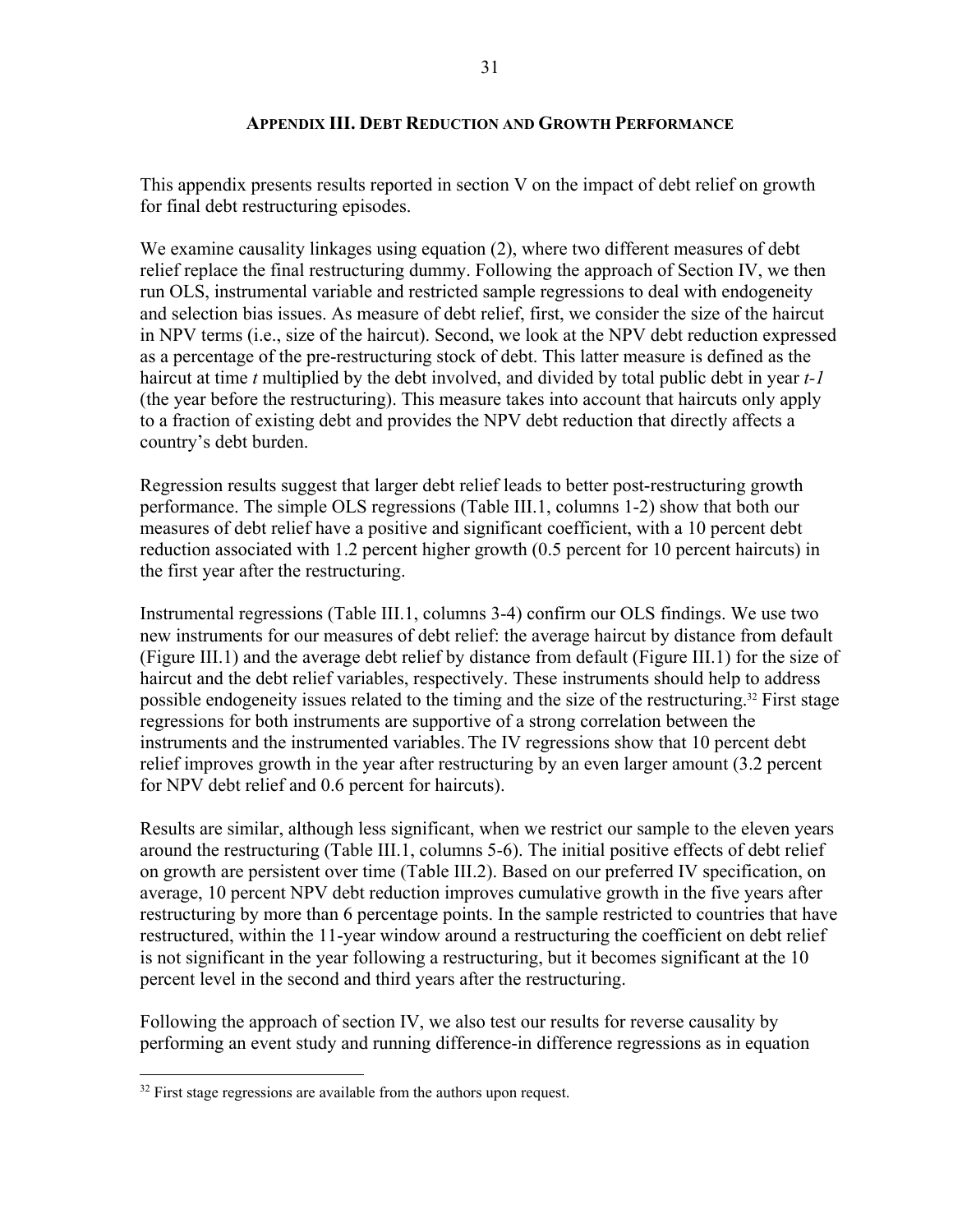(3). Again, we focus on the Brady debt relief initiative of the 1990s. In this case, we replace the cross-product dummy in equation (3) with a variable that takes debt relief or haircut values over the ten years following the event. The coefficient of this variable is the parameter of interest as it captures how much higher growth rates are, on average, in countries undertaking a final restructuring in the years after the restructuring, compared with other countries in the sample as a function of debt relief or haircut values.

Difference-in-difference regressions support our findings that larger debt relief leads to better post-restructuring growth performance although with lower significance. The estimated coefficient of the cross variable for haircuts (Table 5, column (3)) is positive and significant, suggesting that a haircut of 10 percent translated on average into 2.1 percentage points higher annual growth over the following ten years. The coefficient for NPV debt reduction (Column (4)) is instead positive but not significant unless we limit the analysis to the restricted set.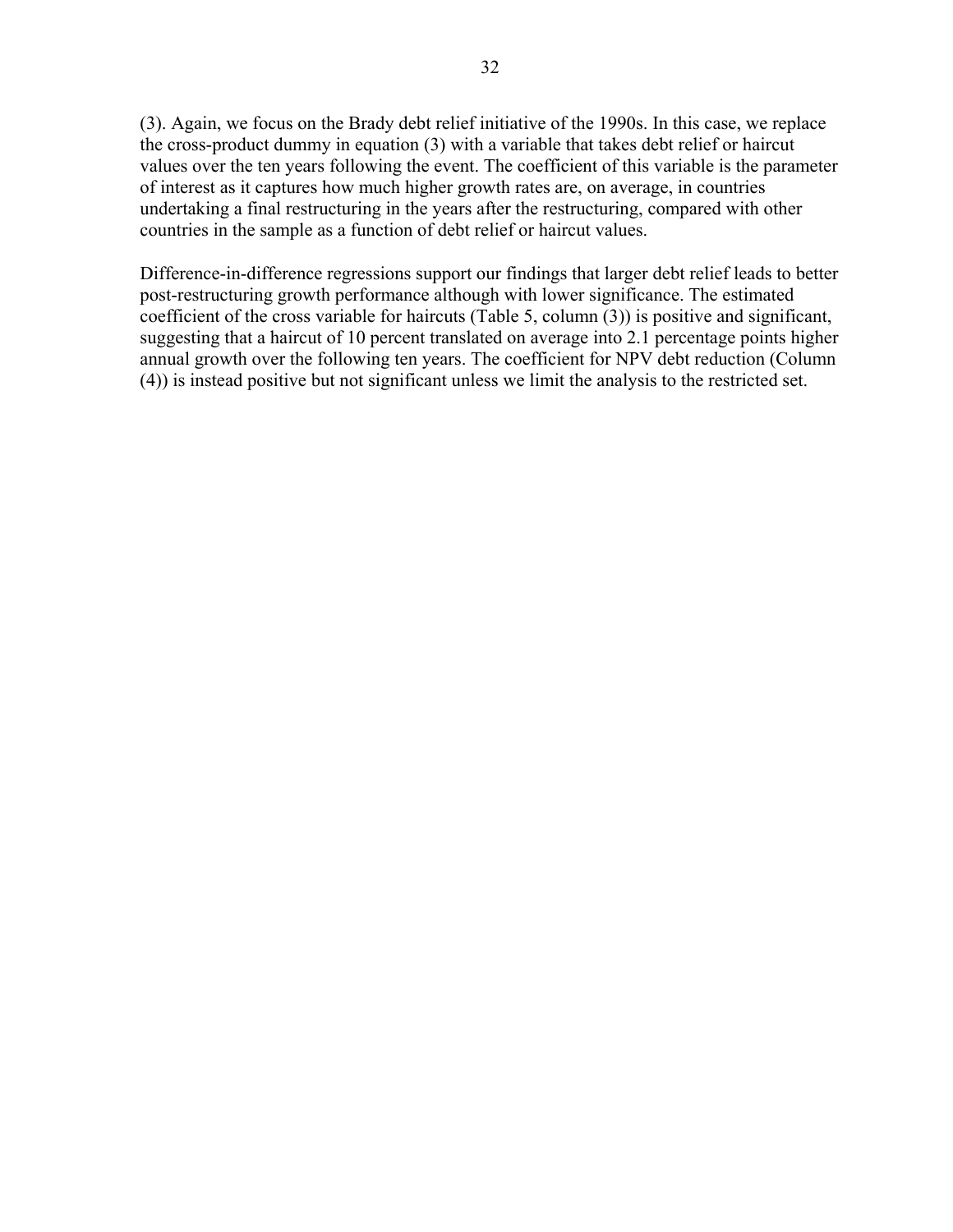

Figure III.1 Average Haircut by Distance from Default (Final Restructurings)

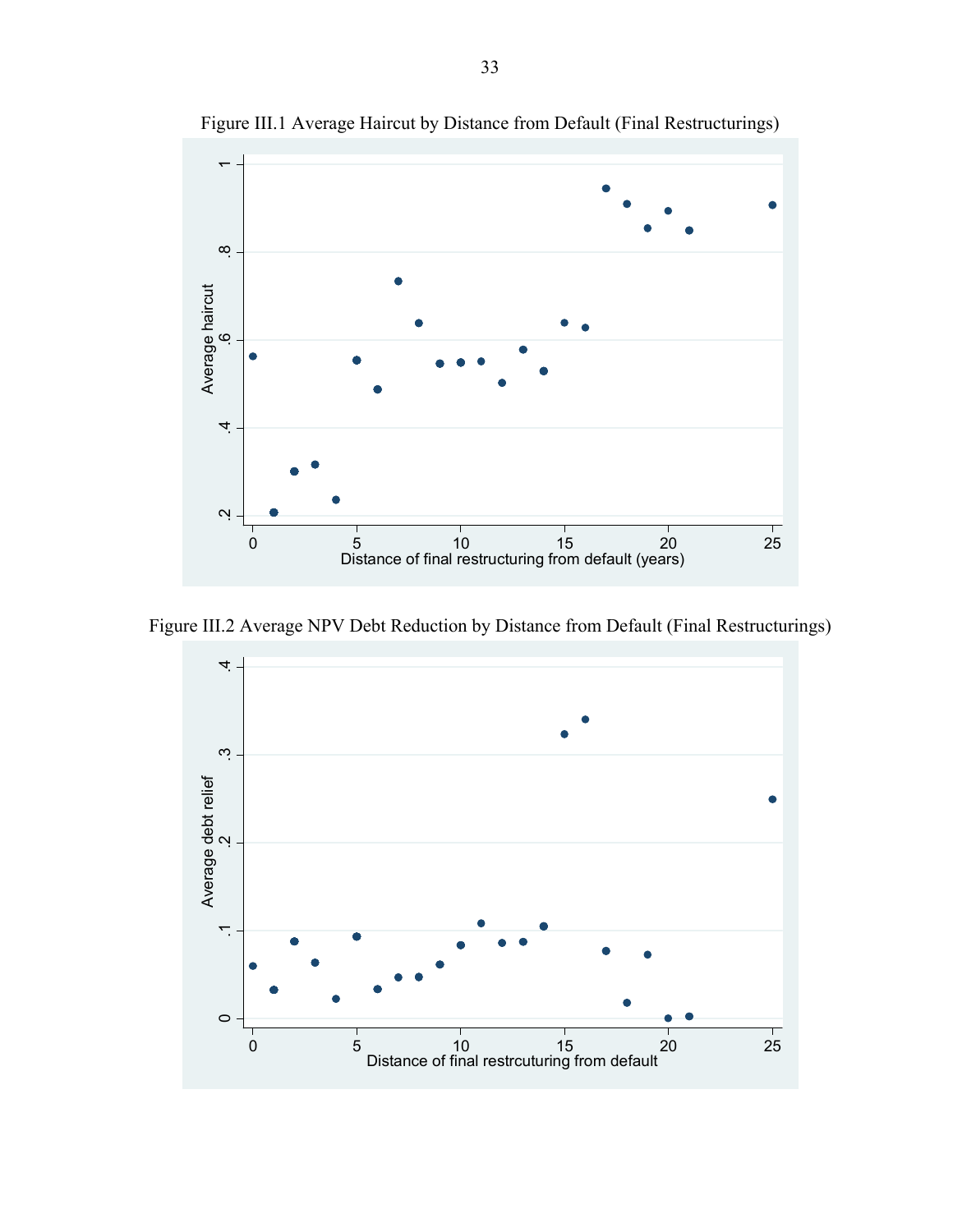| <b>VARIABLES</b>                            |             | <b>OLS</b>  |             | IV          | Restricted sample |             |  |
|---------------------------------------------|-------------|-------------|-------------|-------------|-------------------|-------------|--|
|                                             | (1)         | (2)         | (3)         | (4)         | (5)               | (6)         |  |
| Restructuring dummy in year t               | $-0.013**$  | $-0.007$    | $-0.018***$ | $-0.020***$ | $-0.009$          | $-0.004$    |  |
| Size of haircut for final restructurings    | $0.047***$  |             | $0.059***$  |             | $0.046**$         |             |  |
| NPV debt reduction for final restructurings |             | $0.119*$    |             | $0.323***$  |                   | 0.122       |  |
| Real GDP gap in year t                      | $-0.004***$ | $-0.004***$ | $-0.004***$ | $-0.004***$ | $-0.004***$       | $-0.004***$ |  |
| Debt to GDP ratio in year t                 | $-0.079***$ | $-0.081***$ | $-0.078***$ | $-0.079***$ | $-0.062**$        | $-0.065**$  |  |
| Banking Crisis in year t+1                  | $-0.005$    | $-0.004$    | $-0.005$    | $-0.004$    | 0.000             | 0.004       |  |
| Banking Crisis in year t                    | $-0.024***$ | $-0.024***$ | $-0.024***$ | $-0.024***$ | $-0.012$          | $-0.011$    |  |
| Currency Crisis in year t+1                 | $-0.037***$ | $-0.037***$ | $-0.037***$ | $-0.037***$ | $-0.035***$       | $-0.035***$ |  |
| Currency Crisis in year t                   | $-0.019***$ | $-0.020***$ | $-0.019***$ | $-0.019***$ | $-0.018**$        | $-0.018**$  |  |
| REER change in year t                       | $-0.011***$ | $-0.011***$ | $-0.011***$ | $-0.012***$ | $-0.013**$        | $-0.013**$  |  |
| REER change in year t-1                     | $-0.016***$ | $-0.016***$ | $-0.017***$ | $-0.017***$ | $-0.014***$       | $-0.014**$  |  |
| REER change in year t-2                     | $-0.000$    | $-0.000$    | $-0.000$    | $-0.001$    | $-0.005$          | $-0.005$    |  |
| US interest rate                            | $-0.002***$ | $-0.002***$ | $-0.002***$ | $-0.002***$ | $-0.004***$       | $-0.004***$ |  |
| World growth                                | $0.007***$  | $0.007***$  | $0.007***$  | $0.007***$  | $0.004**$         | $0.005**$   |  |
| Constant                                    | 0.005       | 0.005       | 0.005       | 0.005       | 0.009             | 0.009       |  |
| Observations                                | 1,711       | 1.711       | 1,711       | 1.711       | 516               | 516         |  |
| R-squared                                   | 0.262       | 0.259       | 0.262       | 0.255       | 0.272             | 0.266       |  |
| Number of ifs                               | 65          | 65          | 65          | 65          | 38                | 38          |  |

Table III.1 Debt Relief and Growth for Final Restructurings 1/

1/ Restricted sample includes only countries that have restructured and covers observations within an 11-year window around a restructuring (i.e. five years before and after a restructuring).

|                                             | t+1                  | $t+2$                | $t + 3$              | $t + 4$              | $t + 5$              |
|---------------------------------------------|----------------------|----------------------|----------------------|----------------------|----------------------|
| <b>VARIABLES</b>                            | cumulative<br>growth | cumulative<br>growth | cumulative<br>growth | cumulative<br>growth | cumulative<br>growth |
|                                             |                      |                      | <b>OLS</b>           |                      |                      |
| Size of haircut for final restructurings    | $0.047***$           | $0.068***$           | $0.099***$           | $0.103***$           | $0.096***$           |
| NPV debt reduction for final restructurings | $0.119*$             | $0.223**$            | $0.292**$            | $0.305**$            | $0.297*$             |
|                                             |                      |                      | IV                   |                      |                      |
| Size of haircut for final restructurings    | $0.059***$           | $0.102***$           | $0.145***$           | $0.180***$           | $0.168***$           |
| NPV debt reduction for final restructurings | $0.323***$           | $0.419***$           | $0.581***$           | $0.691***$           | $0.654***$           |
|                                             |                      |                      | Restricted sample    |                      |                      |
| Size of haircut for final restructurings    | $0.046**$            | $0.053**$            | $0.077***$           | $0.072**$            | $0.058*$             |
| NPV debt reduction for final restructurings | 0.122                | $0.192*$             | $0.245*$             | 0.214                | 0.187                |

### Table III.2 Debt Relief and Growth for Final Restructurings: Effect over Time

1/ The restricted sample includes only countries that have restructured and observations within an 11-year window around a restructuring (i.e. five years before and after a restructuring).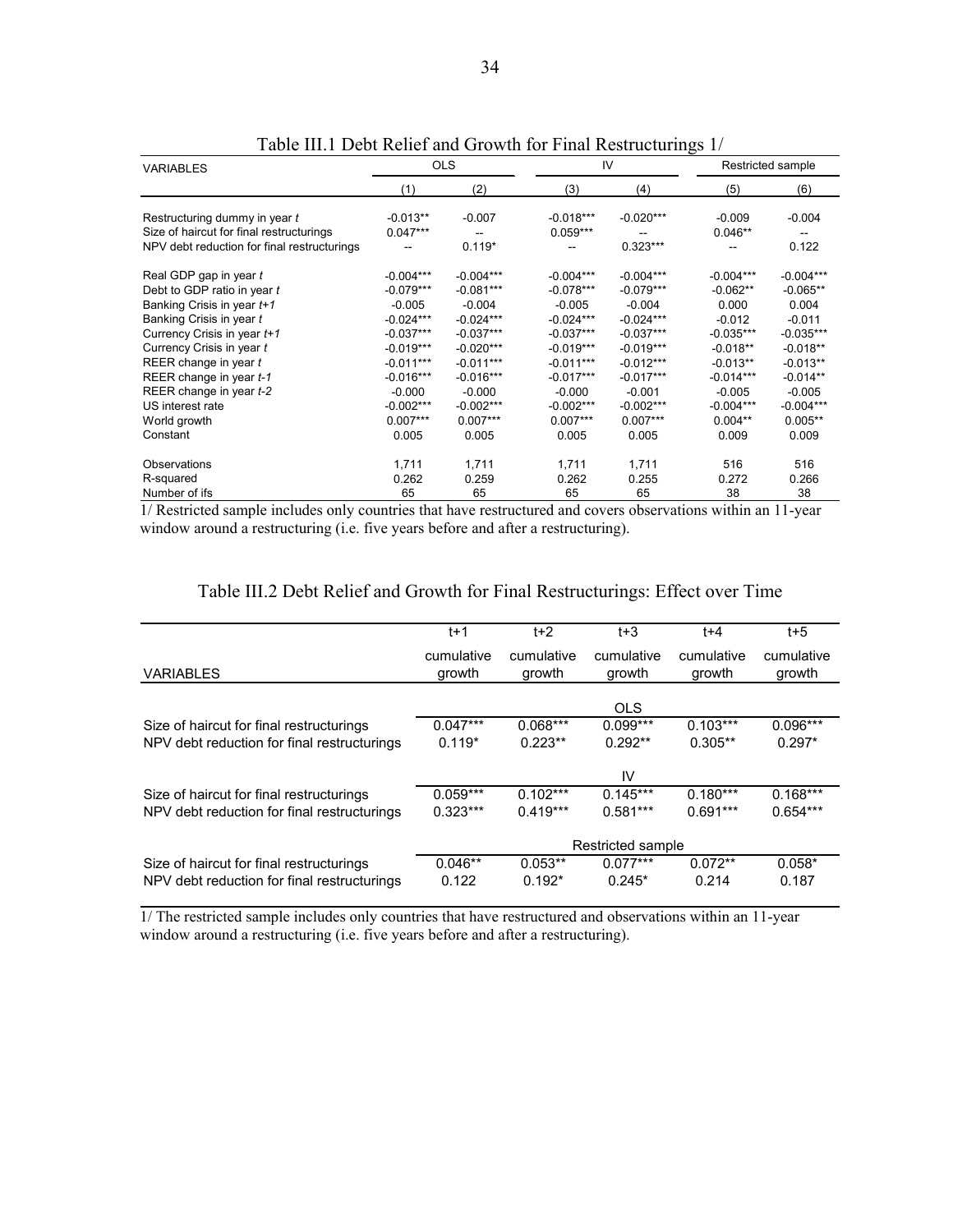|                                     | (1)         | (2)         | (3)                   | (4)                  | (5)       |
|-------------------------------------|-------------|-------------|-----------------------|----------------------|-----------|
| <b>VARIABLES</b>                    | <b>OLS</b>  | <b>OLS</b>  | $\mathsf{N}\mathsf{}$ | Restricted<br>sample | <b>MM</b> |
|                                     |             |             |                       |                      |           |
| Restructuring dummy in year t       | $-0.002$    | $-0.013**$  | $-0.019***$           | $-0.011$             |           |
| Final restructuring dummy in year t |             | $0.021**$   | $0.020**$             | $0.022**$            | $0.024*$  |
| Real GDP gap in year t              | $-0.004***$ | $-0.004***$ | $-0.004***$           | $-0.004***$          |           |
| Debt to GDP ratio in year t         | $-0.081***$ | $-0.080***$ | $-0.079***$           | $-0.064**$           |           |
| Banking Crisis in year t+1          | $-0.004$    | $-0.004$    | $-0.004$              | 0.003                | --        |
| Banking Crisis in year t            | $-0.024***$ | $-0.024***$ | $-0.024***$           | $-0.012$             |           |
| Currency Crisis in year t+1         | $-0.037***$ | $-0.037***$ | $-0.037***$           | $-0.035***$          |           |
| Currency Crisis in year t           | $-0.020***$ | $-0.020***$ | $-0.020***$           | $-0.019**$           |           |
| REER change in year t               | $-0.011***$ | $-0.011***$ | $-0.011***$           | $-0.013**$           |           |
| REER change in year t-1             | $-0.016***$ | $-0.016***$ | $-0.017***$           | $-0.014***$          |           |
| REER change in year t-2             | 0.000       | $-0.000$    | $-0.001$              | $-0.005$             |           |
| US interest rate                    | $-0.002***$ | $-0.002***$ | $-0.002***$           | $-0.004***$          |           |
| World growth                        | $0.007***$  | $0.007***$  | $0.007***$            | $0.005**$            |           |
| Constant                            | $0.005*$    | 0.005       | 0.005                 | 0.009                |           |
| Observations                        | 1,711       | 1,711       | 1,711                 | 516                  | 596       |
| R-squared                           | 0.258       | 0.261       | 0.260                 | 0.269                | --        |
| Number of countries                 | 65          | 65          | 65                    | 38                   | 51        |

Table 2. Baseline Regressions

Note: In order to improve the probit regression for the MM, we widen the set of regressors included in the baseline regression by adding the following variables: deposit money banks assets-to-GDP (a measure of the size of the banking sector; the Levine Financial Development and Structure Database); change in sovereign yields; change in US interest rate; change in the gross financial system claims on central government (percent of GDP); and the ICRG measure of default expectations. Because not all these variables are available for all countries/times, the number of observations decline when introducing these additional variables.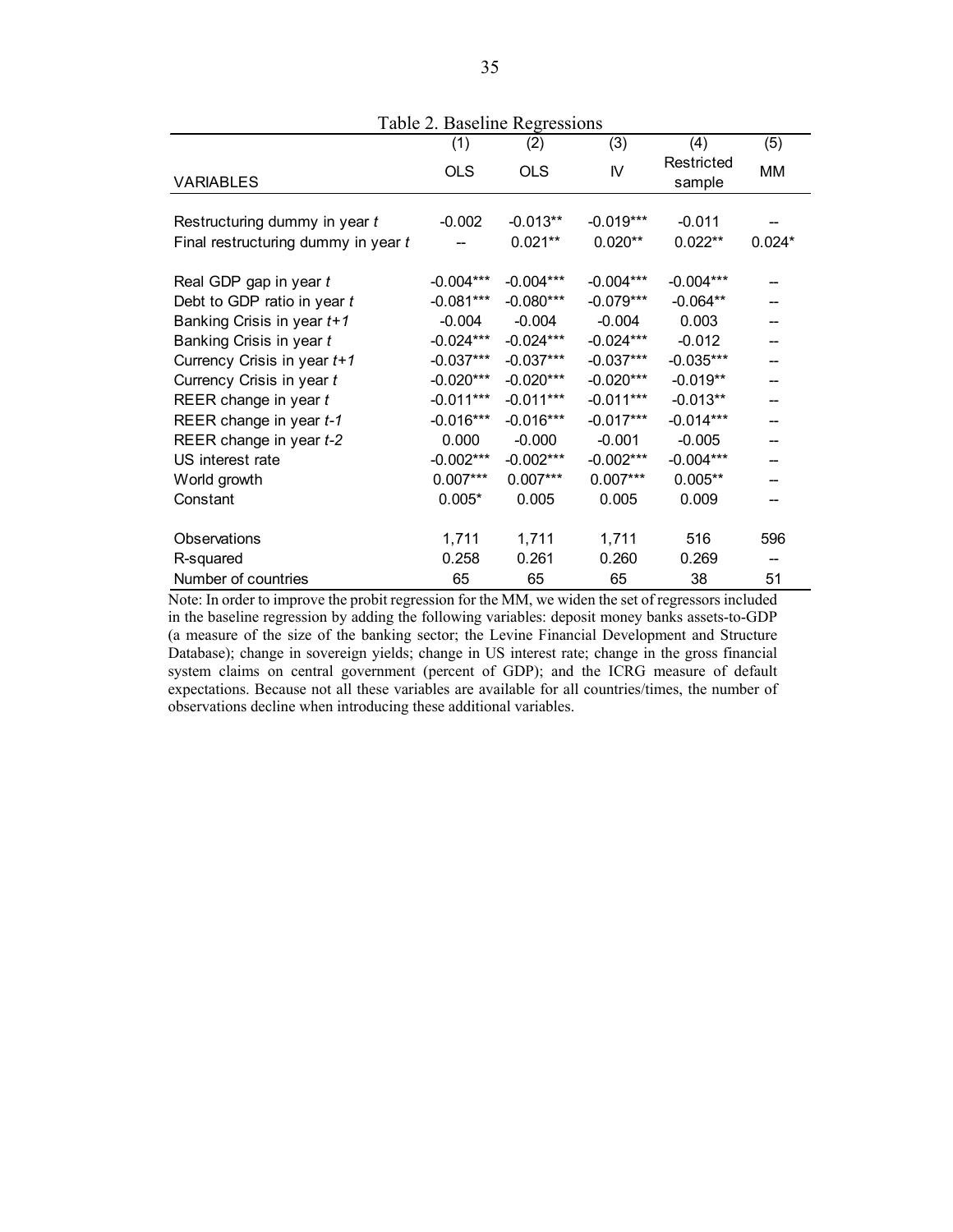|                                     | $t+1$       | $t+2$       | $t + 3$     | $t + 4$     | $t + 5$     |
|-------------------------------------|-------------|-------------|-------------|-------------|-------------|
|                                     | cumulative  | cumulative  | cumulative  | cumulative  | cumulative  |
| <b>VARIABLES</b>                    | growth      | growth      | growth      | growth      | growth      |
|                                     |             |             |             |             |             |
|                                     |             |             | <b>OLS</b>  |             |             |
| Restructuring dummy in year t       | $-0.013**$  | $-0.028***$ | $-0.045***$ | $-0.065***$ | $-0.076***$ |
| Final restructuring dummy in year t | $0.021**$   | $0.035***$  | $0.055***$  | $0.064***$  | $0.064***$  |
|                                     |             |             |             |             |             |
|                                     |             |             | IV          |             |             |
| Restructuring dummy in year t       | $-0.019***$ | $-0.034***$ | $-0.055***$ | $-0.076***$ | $-0.086***$ |
| Final restructuring dummy in year t | $0.020**$   | $0.028**$   | $0.047***$  | $0.053***$  | $0.057**$   |
|                                     |             |             |             |             |             |
| Observations                        | 1,711       | 1,646       | 1,581       | 1,516       | 1,451       |
| R-squared OLS                       | 0.261       | 0.380       | 0.452       | 0.474       | 0.465       |
| R-squared IV                        | 0.260       | 0.379       | 0.451       | 0.473       | 0.464       |
| Number of countries                 | 65          | 65          | 65          | 65          | 65          |

Table 3. Persistence of Growth Effects: Full Sample

| Table 4. Persistence of Growth Effects: Restricted Sample 1/ |            |            |            |             |             |  |
|--------------------------------------------------------------|------------|------------|------------|-------------|-------------|--|
|                                                              | $t+1$      | $t+2$      | $t + 3$    | t+4         | $t+5$       |  |
|                                                              | cumulative | cumulative | cumulative | cumulative  | cumulative  |  |
| <b>VARIABLES</b>                                             | growth     | growth     | growth     | growth      | growth      |  |
|                                                              |            |            |            |             |             |  |
|                                                              |            |            | <b>OLS</b> |             |             |  |
| Restructuring dummy in year t                                | $-0.011$   | $-0.016$   | $-0.029**$ | $-0.041***$ | $-0.048***$ |  |
| Final restructuring dummy in year t                          | $0.022**$  | $0.031**$  | $0.048***$ | $0.053***$  | $0.049***$  |  |
|                                                              |            |            |            |             |             |  |
|                                                              |            |            | IV         |             |             |  |
| Restructuring dummy in year t                                | $-0.016*$  | $-0.018$   | $-0.035**$ | $-0.046***$ | $-0.051***$ |  |
| Final restructuring dummy in year t                          | $0.022**$  | 0.025      | $0.044**$  | $0.046**$   | $0.048**$   |  |
|                                                              |            |            |            |             |             |  |
| Observations                                                 | 516        | 509        | 500        | 491         | 482         |  |
| R-squared OLS                                                | 0.269      | 0.378      | 0.481      | 0.529       | 0.555       |  |
| R-squared IV                                                 | 0.268      | 0.376      | 0.480      | 0.528       | 0.555       |  |
| Number of countries                                          | 38         | 38         | 38         | 38          | 38          |  |

1/ The restricted sample includes only countries that have restructured and covers observations within the

11-year window around restructurings (i.e. five years before and after a restructuring).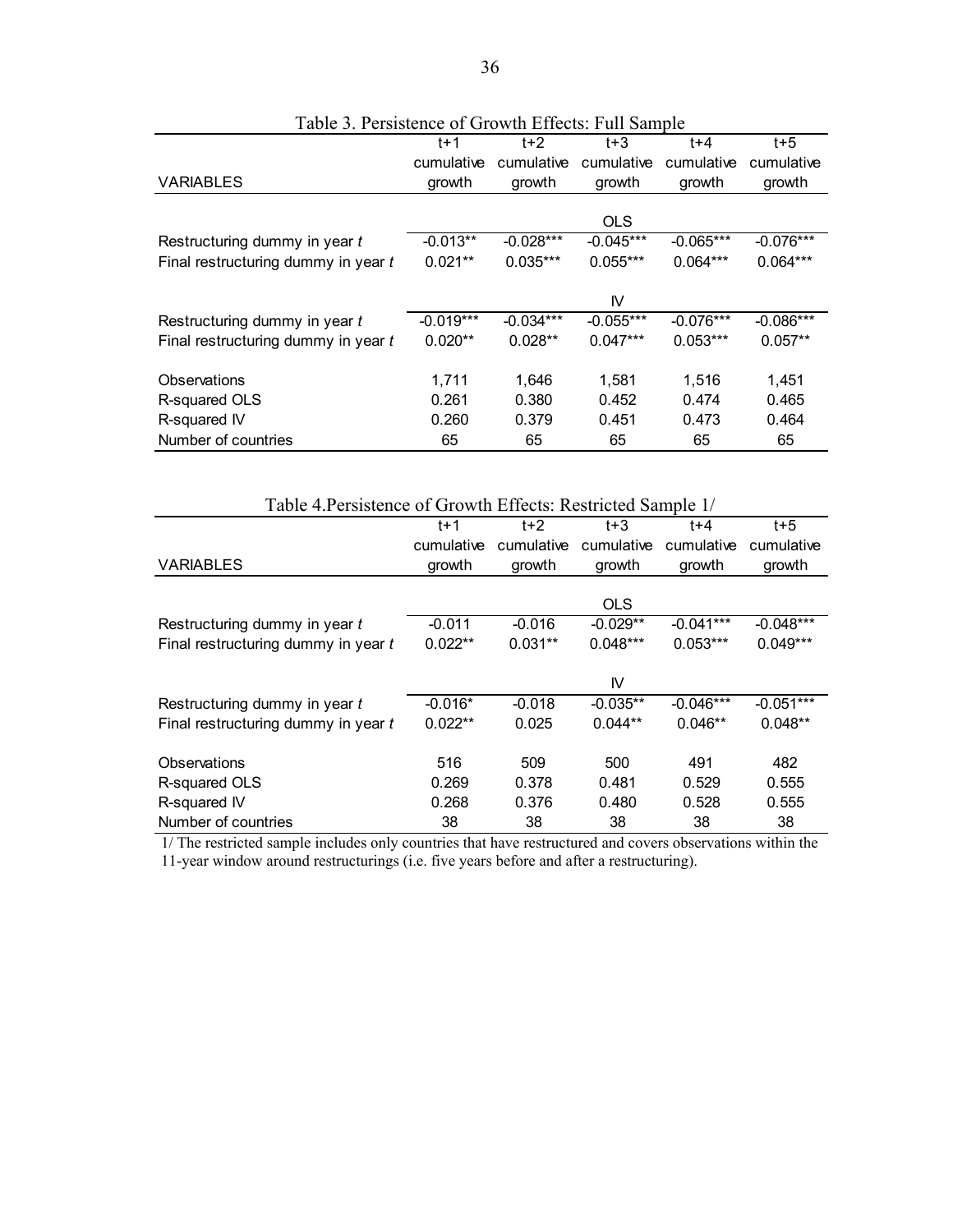|                                               | ೦<br>(1)     | (2)          | (3)          | (4)          | (5)          | (6)               |
|-----------------------------------------------|--------------|--------------|--------------|--------------|--------------|-------------------|
|                                               | <b>Brady</b> | <b>Brady</b> | <b>Brady</b> | <b>Brady</b> | <b>Brady</b> | <b>Brady</b>      |
| <b>VARIABLES</b>                              | timing       | timing       | haircut      | debt relief  | haircut      | debt relief       |
|                                               |              | restricted   |              |              |              |                   |
|                                               |              | sample       |              |              |              | restricted sample |
|                                               |              |              |              |              |              |                   |
| 1991-2000 dummy                               | $0.004*$     | $0.013***$   | $0.005**$    | $0.005**$    | $0.014***$   | $0.014***$        |
| Brady countries x 1991-2000 dummy             | $0.013**$    | $0.018*$     |              |              |              |                   |
| Brady countries haircut x 1991-2000 dummy     |              |              | $0.021*$     |              | 0.034        |                   |
| Brady countries debt relief x 1991-2000 dummy |              |              |              | 0.036        |              | $0.112*$          |
| Real GDP gap in year t                        | $-0.004***$  | $-0.004***$  | $-0.004***$  | $-0.004***$  | $-0.004***$  | $-0.004***$       |
| Debt to GDP ratio in year t                   | $-0.086***$  | $-0.067**$   | $-0.087***$  | $-0.088***$  | $-0.068**$   | $-0.070**$        |
| Banking Crisis in year t+1                    | $-0.005$     | 0.009        | $-0.005$     | $-0.005$     | 0.009        | 0.009             |
| Banking Crisis in year t                      | $-0.025***$  | $-0.011$     | $-0.025***$  | $-0.025***$  | $-0.011$     | $-0.011$          |
| Currency Crisis in year t+1                   | $-0.037***$  | $-0.024***$  | $-0.038***$  | $-0.038***$  | $-0.025***$  | $-0.024***$       |
| Currency Crisis in year t                     | $-0.020***$  | $-0.010$     | $-0.020***$  | $-0.020***$  | $-0.010$     | $-0.009$          |
| REER change in year t                         | $-0.011***$  | $-0.015***$  | $-0.011***$  | $-0.011***$  | $-0.015***$  | $-0.015***$       |
| REER change in year t-1                       | $-0.016***$  | $-0.021***$  | $-0.016***$  | $-0.016***$  | $-0.020***$  | $-0.020***$       |
| REER change in year t-2                       | 0.001        | $-0.005$     | 0.001        | 0.001        | $-0.005$     | $-0.005$          |
| US interest rate                              | $-0.002***$  | $-0.001$     | $-0.002***$  | $-0.002***$  | $-0.001$     | $-0.001$          |
| World growth                                  | $0.007***$   | 0.003        | $0.007***$   | $0.007***$   | 0.003        | 0.003             |
| Constant                                      | 0.003        | $-0.001$     | 0.003        | 0.003        | $-0.000$     | $-0.001$          |
| Observations                                  | 1,711        | 549          | 1,711        | 1,711        | 549          | 549               |
| Number of countries                           | 65           | 36           | 65           | 65           | 36           | 36                |
| R-squared                                     | 0.264        | 0.253        | 0.263        | 0.262        | 0.252        | 0.252             |
|                                               |              |              |              |              |              |                   |

Table 5. Brady Bonds Restructurings: Difference in Difference Regressions 1/

1/ The sample is restricted to middle-income countries over the period 1980-2000, i.e., 10 years before and after the first Brady event.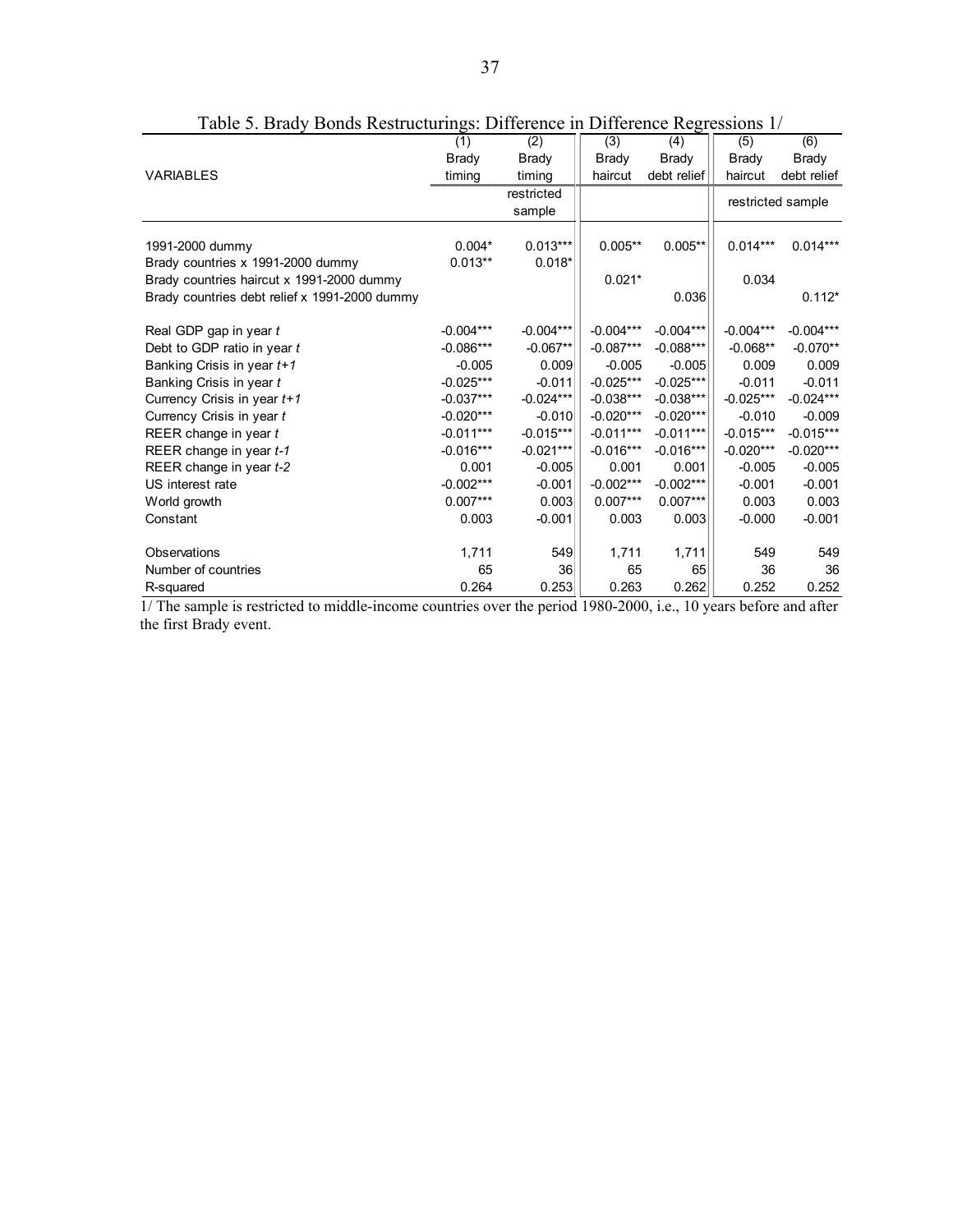|                                                                    | (1)         | (2)         | (3)                      | (4)         |
|--------------------------------------------------------------------|-------------|-------------|--------------------------|-------------|
|                                                                    | Full sample |             | Restricted control group |             |
| <b>VARIABLES</b>                                                   | 5 years     | 10 years    | 5 years                  | 10 years    |
|                                                                    |             |             |                          |             |
| All PC restrcuturing (five years)                                  | 0.001       |             | 0.001                    |             |
| PC restrcuturing followed by a final<br>restructuring (five years) | $0.011***$  |             | $0.011**$                |             |
| All PC restrcuturing (ten years)                                   |             | 0.006       |                          | 0.006       |
| PC restrcuturing followed by a final<br>restructuring (ten years)  |             | $0.010***$  |                          | $0.010**$   |
| Real GDP gap in year t                                             | $-0.004***$ | $-0.004***$ | $-0.004***$              | $-0.004***$ |
| Debt to GDP ratio in year t                                        | $-0.084***$ | $-0.081***$ | $-0.083***$              | $-0.080***$ |
| Banking Crisis in year t+1                                         | $-0.005$    | $-0.004$    | 0.002                    | 0.003       |
| Banking Crisis in year t                                           | $-0.024***$ | $-0.024***$ | $-0.016*$                | $-0.015*$   |
| Currency Crisis in year t+1                                        | $-0.037***$ | $-0.037***$ | $-0.033***$              | $-0.031***$ |
| Currency Crisis in year t                                          | $-0.020***$ | $-0.020***$ | $-0.013*$                | $-0.013*$   |
| REER change in year t                                              | $-0.011***$ | $-0.011**$  | $-0.010*$                | $-0.009*$   |
| REER change in year t-1                                            | $-0.016***$ | $-0.016***$ | $-0.012**$               | $-0.012**$  |
| REER change in year t-2                                            | 0.001       | 0.001       | $-0.000$                 | $-0.000$    |
| US interest rate                                                   | $-0.002***$ | $-0.002***$ | $-0.004***$              | $-0.004***$ |
| World growth                                                       | $0.007***$  | $0.007***$  | $0.007***$               | $0.007***$  |
| Constant                                                           | 0.004       | 0.001       | 0.003                    | $-0.004$    |
| Observations                                                       | 1,711       | 1,711       | 851                      | 851         |
| Number of countries                                                | 65          | 65          | 35                       | 35          |
| R-squared                                                          | 0.262       | 0.265       | 0.255                    | 0.260       |

Table 6. Paris Club and Private Sector Restructurings 1/

1/ Restricted sample includes countries with Paris Club deals over the period 1970-2010.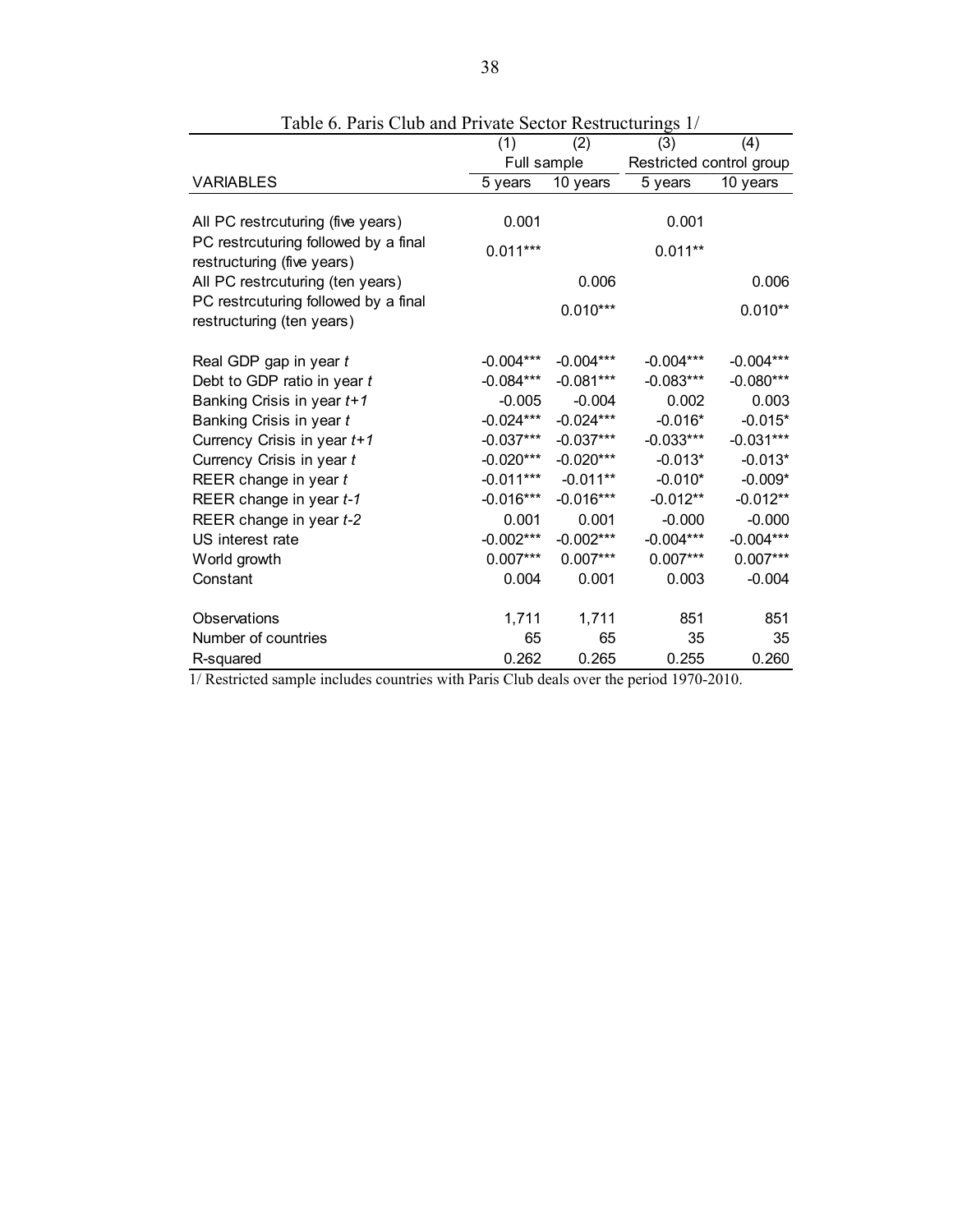|                                     | t+1               | $t+2$     | $t + 3$                                                | $t + 4$  | $t + 5$  |  |
|-------------------------------------|-------------------|-----------|--------------------------------------------------------|----------|----------|--|
|                                     |                   |           | cumulative cumulative cumulative cumulative cumulative |          |          |  |
| <b>VARIABLES</b>                    | growth            | growth    | arowth                                                 | growth   | growth   |  |
|                                     |                   |           |                                                        |          |          |  |
|                                     | Full sample       |           |                                                        |          |          |  |
| Debt relief starting from low debt  | $0.228**$         | $0.391**$ | $0.445**$                                              | $0.401*$ | $0.448*$ |  |
| Debt relief starting from high debt | 0.084             | 0.137     | $0.242*$                                               | $0.303*$ | 0.283    |  |
|                                     | Restricted sample |           |                                                        |          |          |  |
| Debt relief starting from low debt  | $0.201*$          | $0.334*$  | $0.361*$                                               | 0.279    | 0.282    |  |
| Debt relief starting from high debt | 0.081             | 0.086     | 0.161                                                  | 0.167    | 0.127    |  |

Table 7. Debt Relief, Debt Level and Growth Performance for Final Restructurings 1/

1/ The restricted sample includes countries that have restructured and covers only observations within an 11-year window around a restructuring (i.e. five years before and after a restructuring). Debt relief is measured as the NPV debt reduction brought by the restructuring agreement. The null hypothesis that the difference in estimated coefficients for the low and high debt cases is rejected at the 10 percent significant level in the first two years.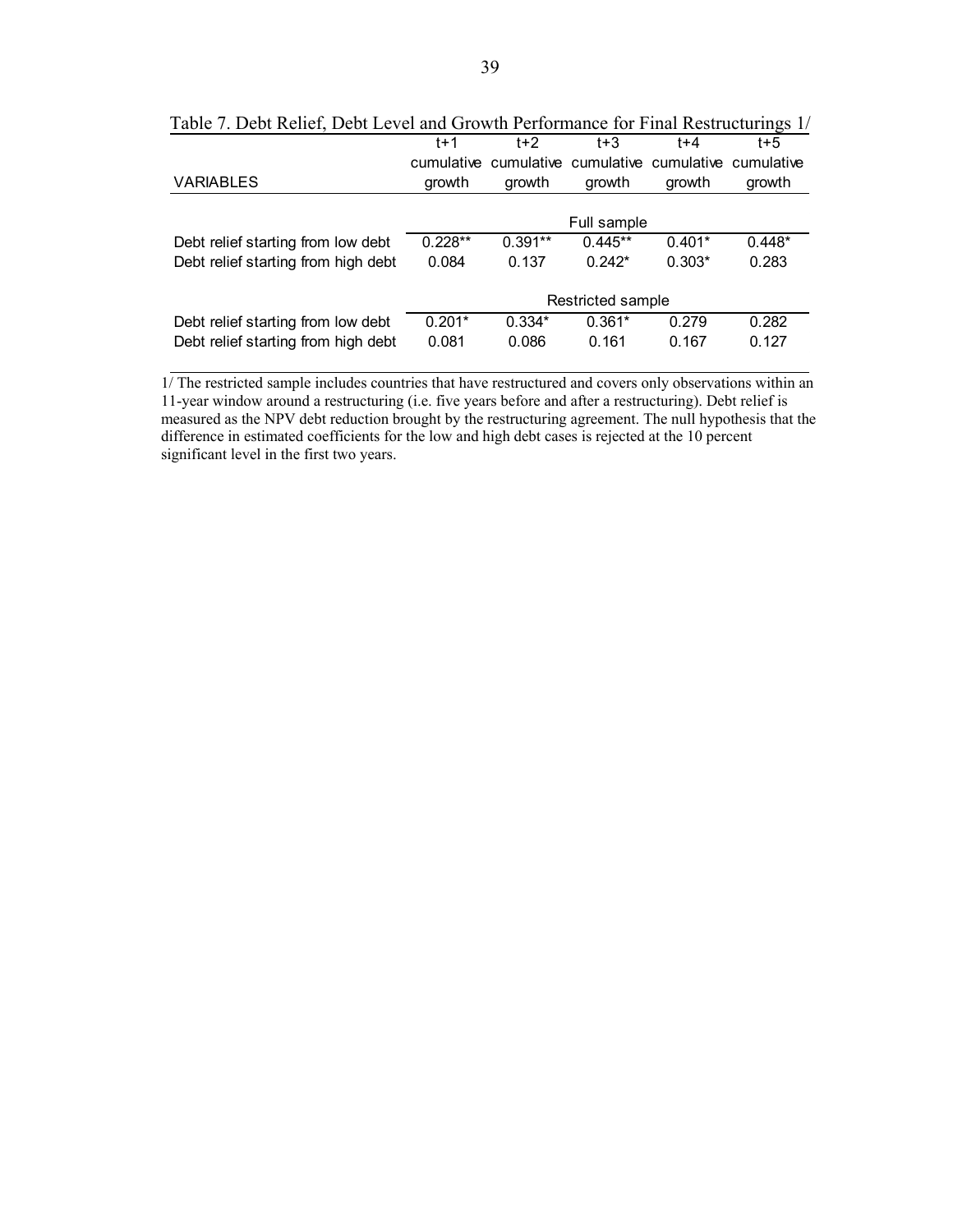

Figure 3. Distribution of Frequency of Restructurings by Distance of Restructurings from Default

Figure 4. Institutional Quality and Default Duration 1/



1/ The variable "default duration" is defined as the number of years from the start of the default to the final restructuring. The figure reports the average default duration in the year of the final restructuring. A different and declining path would emerge if we classify the events on the basis of the default and not the final restructuring year. All averages are over a five years.